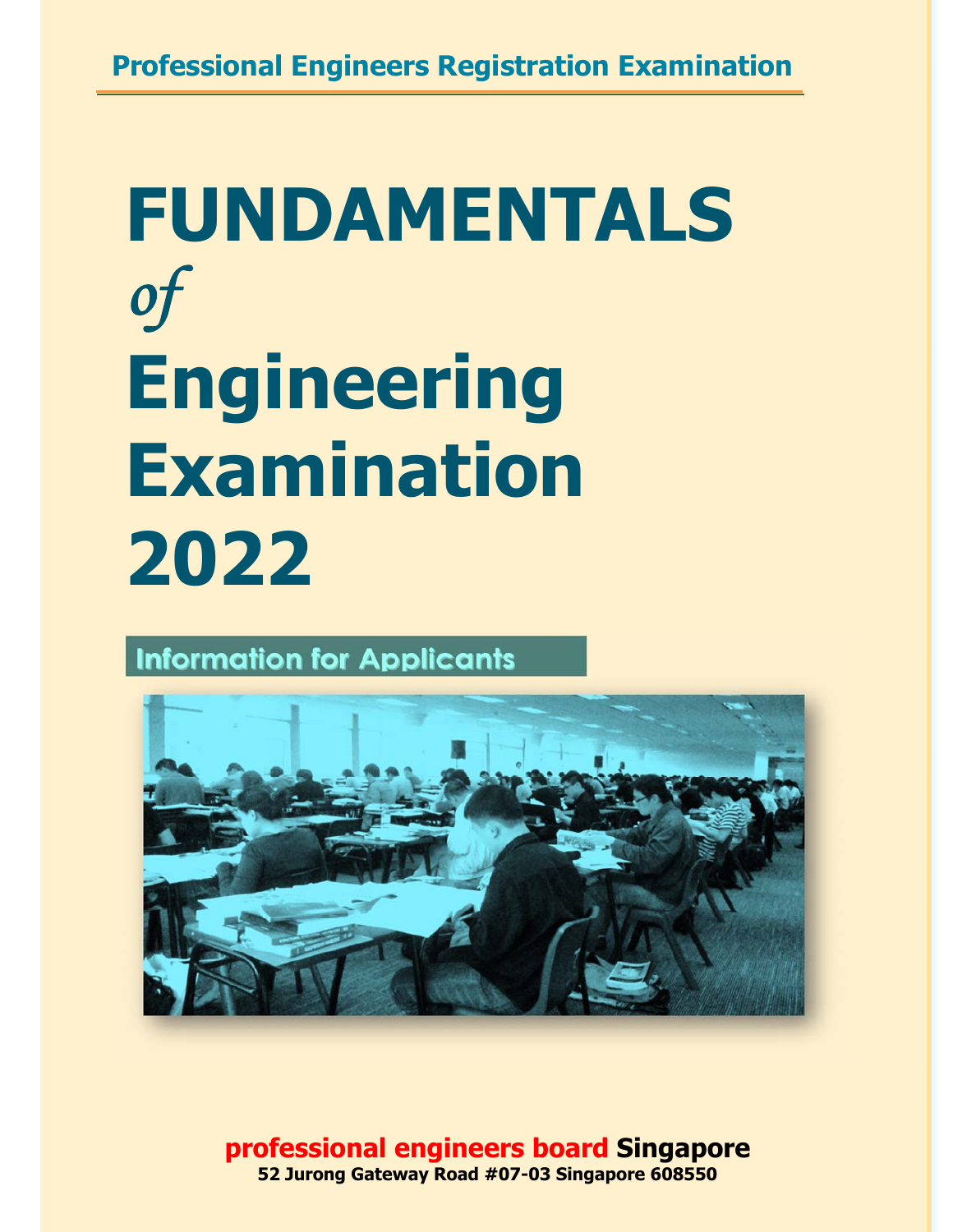# **Professional Engineers Registration Examination Fundamentals of Engineering Examination 2022**

# **Information for Applicants**

# **Content Page 2018**

| $\mathbf{1}$ |                                                                                                                                                                |  |  |  |
|--------------|----------------------------------------------------------------------------------------------------------------------------------------------------------------|--|--|--|
| 2            |                                                                                                                                                                |  |  |  |
| 3            |                                                                                                                                                                |  |  |  |
| 4            |                                                                                                                                                                |  |  |  |
| 5            |                                                                                                                                                                |  |  |  |
| 6            |                                                                                                                                                                |  |  |  |
| 7            |                                                                                                                                                                |  |  |  |
| 8            |                                                                                                                                                                |  |  |  |
| 9            |                                                                                                                                                                |  |  |  |
| 10           |                                                                                                                                                                |  |  |  |
| 11           |                                                                                                                                                                |  |  |  |
| 12           |                                                                                                                                                                |  |  |  |
|              | Annex A: FORMAT AND SYLLABUS, READING LISTS AND                                                                                                                |  |  |  |
|              | <b>QUESTIONS FROM PAST YEAR PAPERS</b>                                                                                                                         |  |  |  |
|              | $\mathbf{I}$<br>Recommended Reading List (Civil)<br>Questions From Past Year Papers (Civil)                                                                    |  |  |  |
|              | Fundamentals Of Engineering Examination (Electrical)19<br>$_{\rm II}$<br>Recommended Reading List (Electrical)<br>Questions From Past Year Papers (Electrical) |  |  |  |

- III Fundamentals Of Engineering Examination (Mechanical)………………….28 Recommended Reading List (Mechanical) Questions From Past Year Papers (Mechanical)
- IV Fundamentals of Engineering Examination (Chemical) …………………….40 Recommended Reading List (Chemical) Sample Questions (Chemical)

`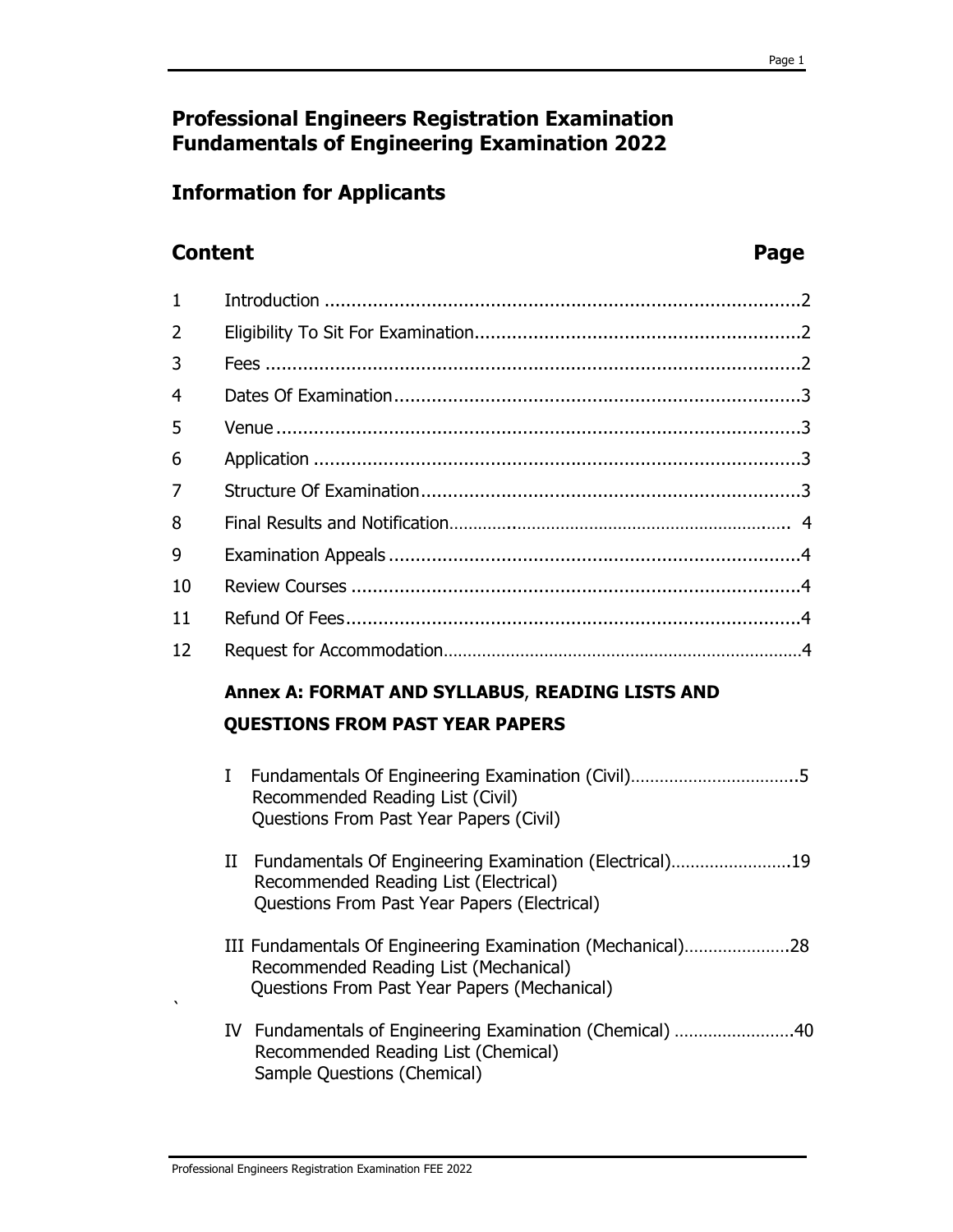# **Professional Engineers Registration Examination Fundamentals of Engineering Examination 2022 Information for Applicants**

# **1 INTRODUCTION**

The mission of the Professional Engineers Board is to safeguard life, property, and welfare of the public by setting and maintaining high standards for registering professional engineers and by regulating and advancing the practice of professional engineering.

The Professional Engineers Board registers professional engineers in the branches of civil, electrical, mechanical and chemical engineering. A person applying for registration as a professional engineer to the Professional Engineers Board is required to hold an approved degree or qualification listed in the **Professional Engineers** (Approved Qualifications) Notification 2009 and acquired not less than 4 years of relevant practical experience. He is also required to sit and pass examinations prescribed by the Board. The applicant is required to sit and pass the Fundamentals of Engineering Examination and following that, to sit and pass the Practice of Professional Engineering Examination. In addition, the applicant is required to attend an interview.

The following sections set out the requirements and details for the Fundamentals of Engineering Examination 2022 while details on other application requirements are available on the PEB website at www.peb.gov.sg.

# **2 ELIGIBILITY TO SIT FOR EXAMINATION**

The Fundamentals of Engineering Examination tests an applicant's knowledge of fundamental engineering subjects in civil, electrical, mechanical or chemical engineering. A person may apply to sit for the Fundamentals of Engineering Examination if he is undertaking a full time undergraduate engineering degree programme of not less than 4 years, or an equivalent programme approved by the Board, and is in his final year of study or after he has obtained an approved degree or qualification listed in the Professional Engineers (Approved Qualifications) Notification 2009 or has proper and recognised academic qualifications in engineering accepted by the Board.

# **3 FEES**

The fees for an application to sit for the Fundamentals of Engineering Examination is \$350.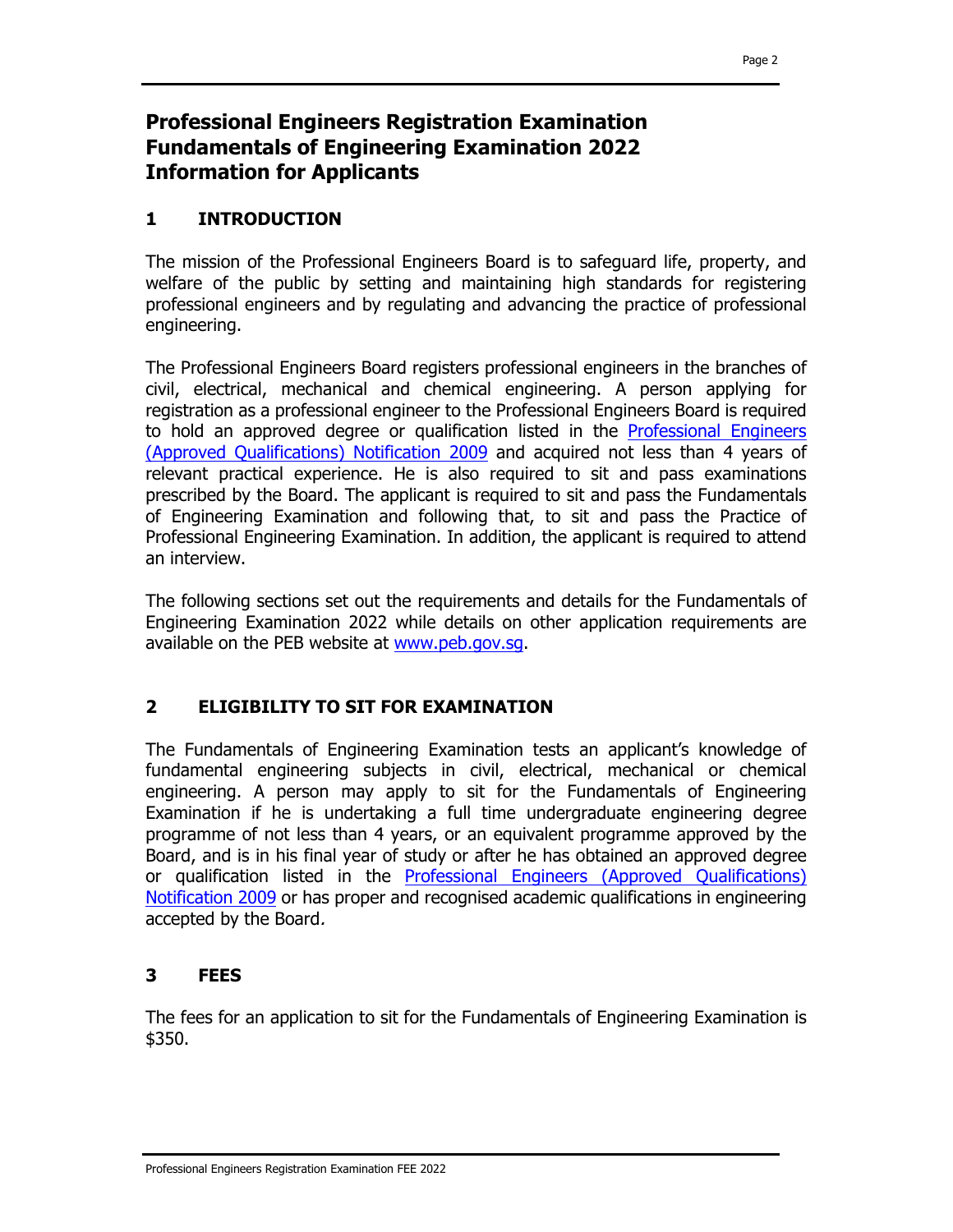# **4 DATES OF EXAMINATION**

The dates for the Fundamentals of Engineering Examination 2022 are:

- a) Chemical Engineering Part 1 on 22 Sep 2022, Part 2 on 23 Sep 2022
- b) Electrical Engineering Part 1 on 22 Sep 2022, Part 2 on 23 Sep 2022
- c) Mechanical Engineering Part 1 on 22 Sep 2022, Part 2 on 23 Sep 2022
- d) Civil Engineering Part 1 on 24 Sep 2022, Part 2 on 1 Oct 2022

# **5 VENUE**

Details of the venue would be given to successful applicants at a later date.

# **6 APPLICATION**

Application and payment shall be made online at PEB website (https://www.peb.gov.sg) no later than 30 Jun 2022. For submission of required documents specified in the checklist, please send email to registrar@peb.gov.sq for an appointment within 1 week from application made online. Please note that submission is strictly by appointments only and that late submissions would not be accepted. Applicants are advised to send in their applications early to allow time for processing. They would be informed of the status of their applications and other details by post at least two weeks before the examinations.

# **7 STRUCTURE OF EXAMINATION**

A summary of the structure of the Fundamentals of Engineering Examination is shown in the table below. The examination is 'open book' and further details are given in **Annex A: Format and Syllabus**, **Reading Lists and Sample Questions / Questions From Past Year Papers.**

| <b>Subjects</b>                                                                                   | <b>Time Allocated</b>                                        | <b>Format</b>                                                                                                               |
|---------------------------------------------------------------------------------------------------|--------------------------------------------------------------|-----------------------------------------------------------------------------------------------------------------------------|
| FEE Part 1<br>Core engineering subjects in<br>civil/mechanical/electrical/chemical<br>engineering | $*3$ hours $8$ 10 mins<br>$(9.00am - 12.10pm)$               | 40 Multiple Choice<br>Questions (MCQ)                                                                                       |
| FEE Part 2<br>Core/Elective subjects in<br>civil/electrical/mechanical/chemical<br>engineering    | *3 hours & 10 minutes<br>$(2.00 \text{pm} - 5.10 \text{pm})$ | Answer 5 out of 9<br>$\bullet$<br>questions (civil)<br>Answer 5 out of 7<br>questions (electrical,<br>mechanical, chemical) |

\* includes 10 minutes for reading the exam questions, etc.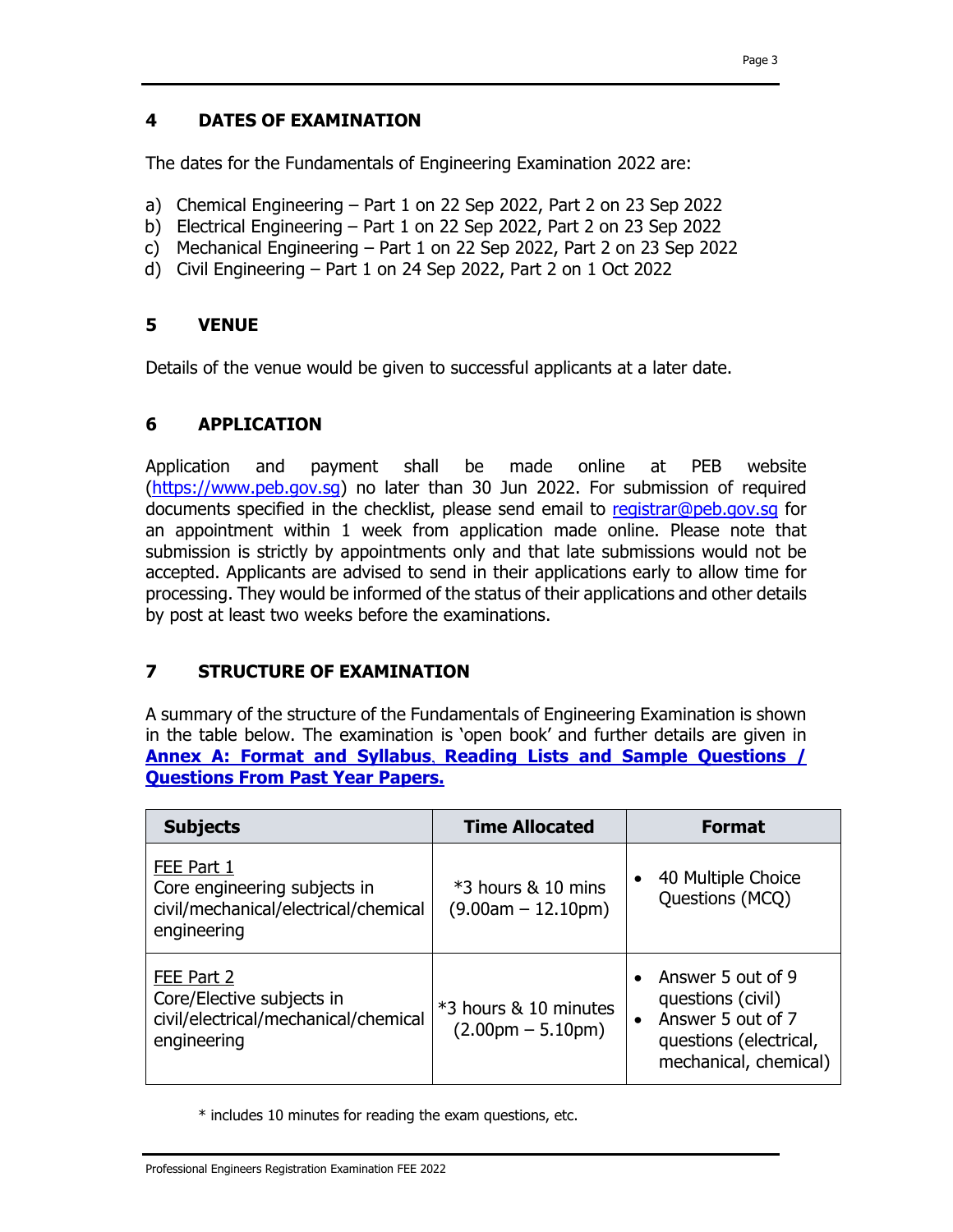For FEE (Civil) 2022, only answers based on Eurocodes and the relevant Singapore Annexes will be accepted. For transportation-related questions, AASHTO code is acceptable. Answers based on other codes and standards will not be accepted.

# **8 FINAL RESULTS AND NOTIFICATION**

Examination results will be given to candidates on a Pass/Fail basis. No examination scores or marks will be given to candidates. Examination results will be mailed to the candidates within twelve weeks after the examination.

# **9 EXAMINATION APPEALS**

A candidate who has failed the examination may submit a written appeal to review his performance. The appeal is to be received by PEB within 2 weeks after date of results and late appeals would not be considered. The result of the appeal/review will be sent by written mail to the appeal candidate. The appeal candidate would not be able to review his examination paper.

# **10 REVIEW COURSES**

The Board does not endorse any review courses or materials provided as study aides.

# **11 REFUND OF FEES**

Where an applicant who has been accepted is unable to sit for the examination subsequently, the Board may, at its discretion, refund \$100 to the applicant if the applicant submits a medical certificate by mail within 2 weeks after the examination. There will be no refund if the applicant sends a scanned copy of medical certificate via email.

# **12 REQUEST FOR ACCOMODATION**

A candidate who has disabilities may submit a written request for accommodation. The request is to be received by PEB not later than 6 weeks before the date of examination and late request would not be considered. PEB's decision will be conveyed to the applicant by written mail not later than one week before the examination date.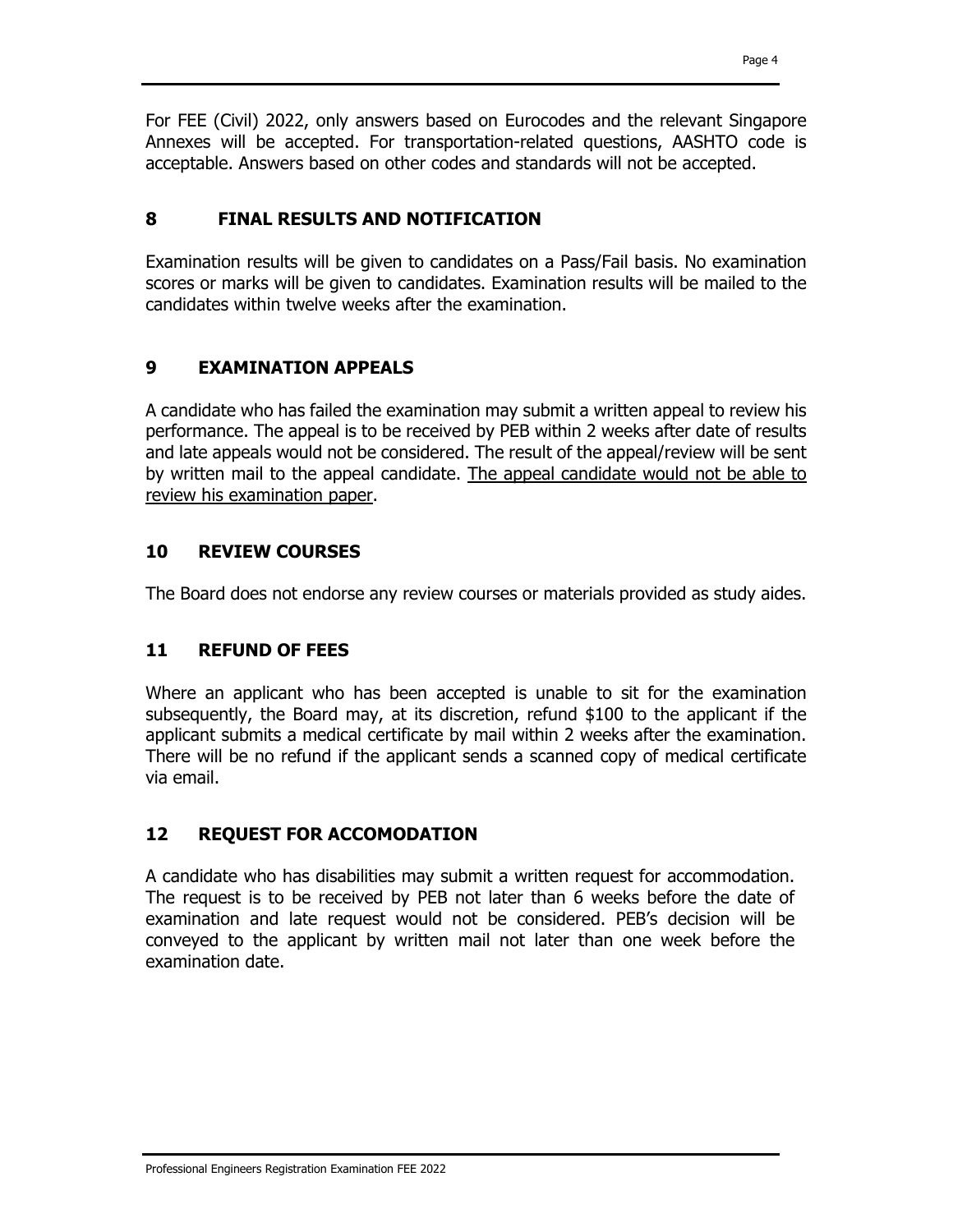# **Annex A: FORMAT AND SYLLABUS, READING LISTS AND QUESTIONS FROM PAST YEAR PAPERS**

# **I Fundamentals Of Engineering Examination (Civil)**

The examination will focus on testing the fundamentals of civil engineering. The 6-hour examination will comprise two parts. Part 1 catering for breadth, will comprise questions on core civil engineering subjects, typical of courses covered during the  $1<sup>st</sup>$  and  $2<sup>nd</sup>$  year of a 4-year civil engineering undergraduate course. Part 2 catering for depth, will comprise more core and elective civil engineering courses covered during the  $3<sup>rd</sup>$  and  $4<sup>th</sup>$  year of a 4-year civil engineering undergraduate course.

For FEE (Civil) 2022, only answers based on Eurocodes and the relevant Singapore Annexes will be accepted. For transportation-related questions, AASHTO code is acceptable. Answers based on other codes and standards will not be accepted.

# **Format**

# **FEE Part 1 (Civil) (3 hours & 10 mins) – 40 MCQ questions**

- **CE 101 Mechanics of Materials**
- CE 102 Structural Mechanics
- **CE 103** Structural Analysis
- CE 104 Soil Mechanics
- CE 105 Fluid Mechanics

# **FEE Part 2 (Civil) (3 hours & 10 mins) – 5 out of 9 questions**

- CE 201 Reinforced and Prestressed Concrete Structures (2 Qs)
- CE 202 Steel and Composite Structures (2 Qs)
- CE 203 Geotechnical Engineering (2 Qs)
- CE 204 Transportation (1 Q)
- $\blacksquare$  CE 205 Hydraulics and Hydrology (1 Q)
- CE 206 Environmental Engineering (1 Q)

# **Syllabus**

- **CE 101 Mechanics of Materials** 
	- **Mechanics of Materials**

Strength, stiffness and deformability; Stress-strain relations; ductility and brittle fracture; time-dependent properties; creep, creep rupture; relaxation; cyclic load behaviour.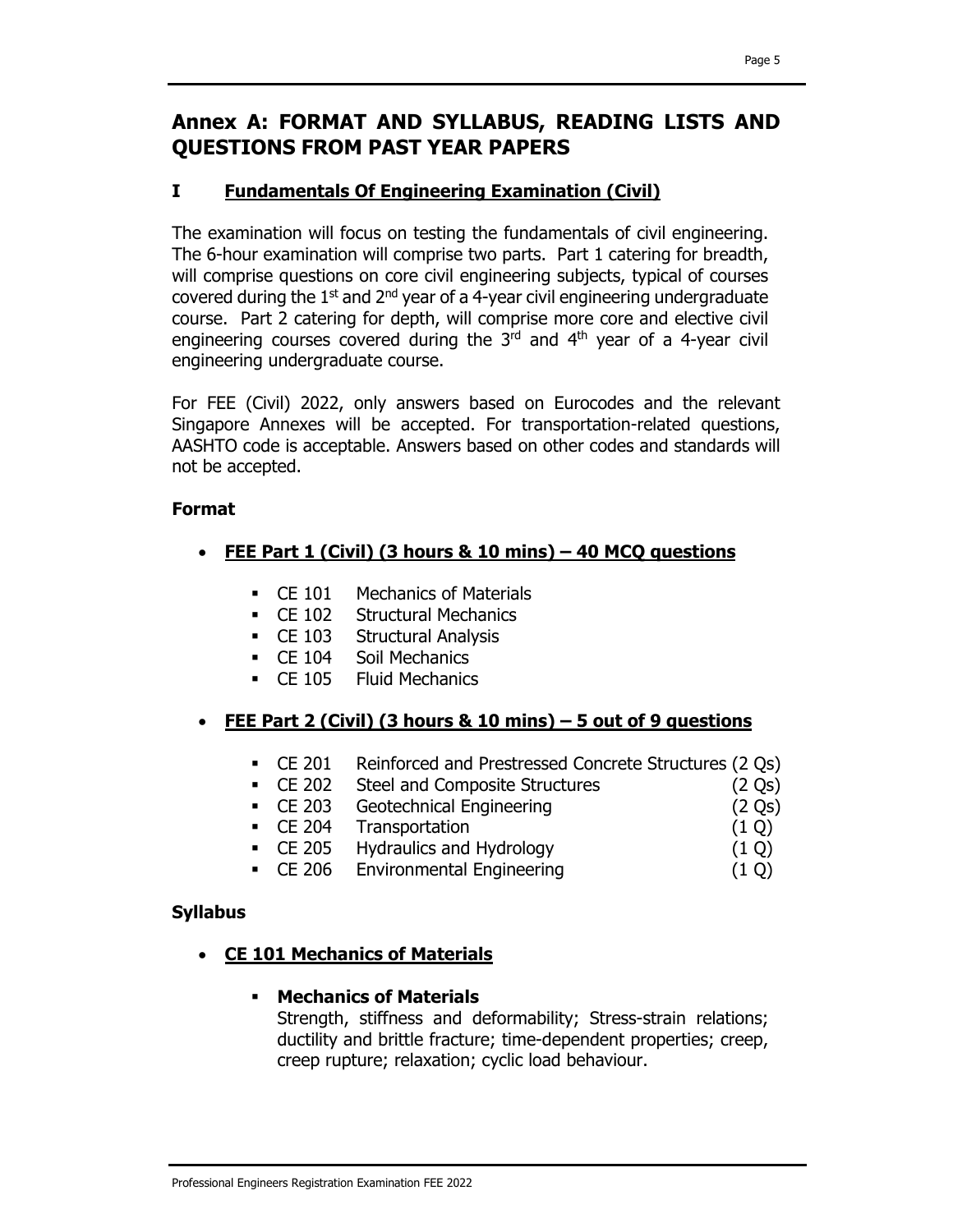#### **Concrete Technology**

Concrete-making materials, properties of fresh and hardened concrete, mixing, placing, and curing, mix design, destructive and non-destructive tests, quality control, durability, and special concrete.

#### **Steel**

Basic metallurgy, mechanical properties and applications, welding technology and corrosion.

## **CE 102 Structural Mechanics**

## **Structural Mechanics**

Statics and kinetics of particles, equilibrium of rigid bodies, kinematics and plane motion of rigid bodies, analysis of simple trusses and beams, analysis of structural members subjected to tension, compression, torsion, and bending, including such fundamental concepts as stress, strain, and elastic behaviour. Bar forces in compound and complex trusses. Bending moment, shear and axial forces of beams and frames.

# **CE 103 Structural Analysis**

## **Structural Analysis**

Displacements of elastic determinate structures: principle of virtual work and energy theorems. Analysis of indeterminate structures. Deformation of indeterminate structures and influence line method. Displacement techniques using slopedeflection and moment distribution methods. Plastic theory and analysis. Theory and applications of modern structural analysis. Concepts of equilibrium, compatibility and force-displacement relationships. Direct stiffness method. Matrix formulation of trusses, beams and frames. Stability concepts and elastic stability analysis of framed structures.

# **CE 104 Soil Mechanics**

 Basic geology, unified soil classification system, mechanical properties, effective stress principle, shear strength, compressibility, and seepage and consolidation; Mohr-Coulomb failure criterion (drained and undrained), settlement calculations, rate of consolidation using classical Terzaghi theory.

#### **CE 105 Fluid Mechanics**

#### **Fluid Statics**

Fluid properties; hydrostatic pressure and thrust; buoyancy; stability of floating bodies.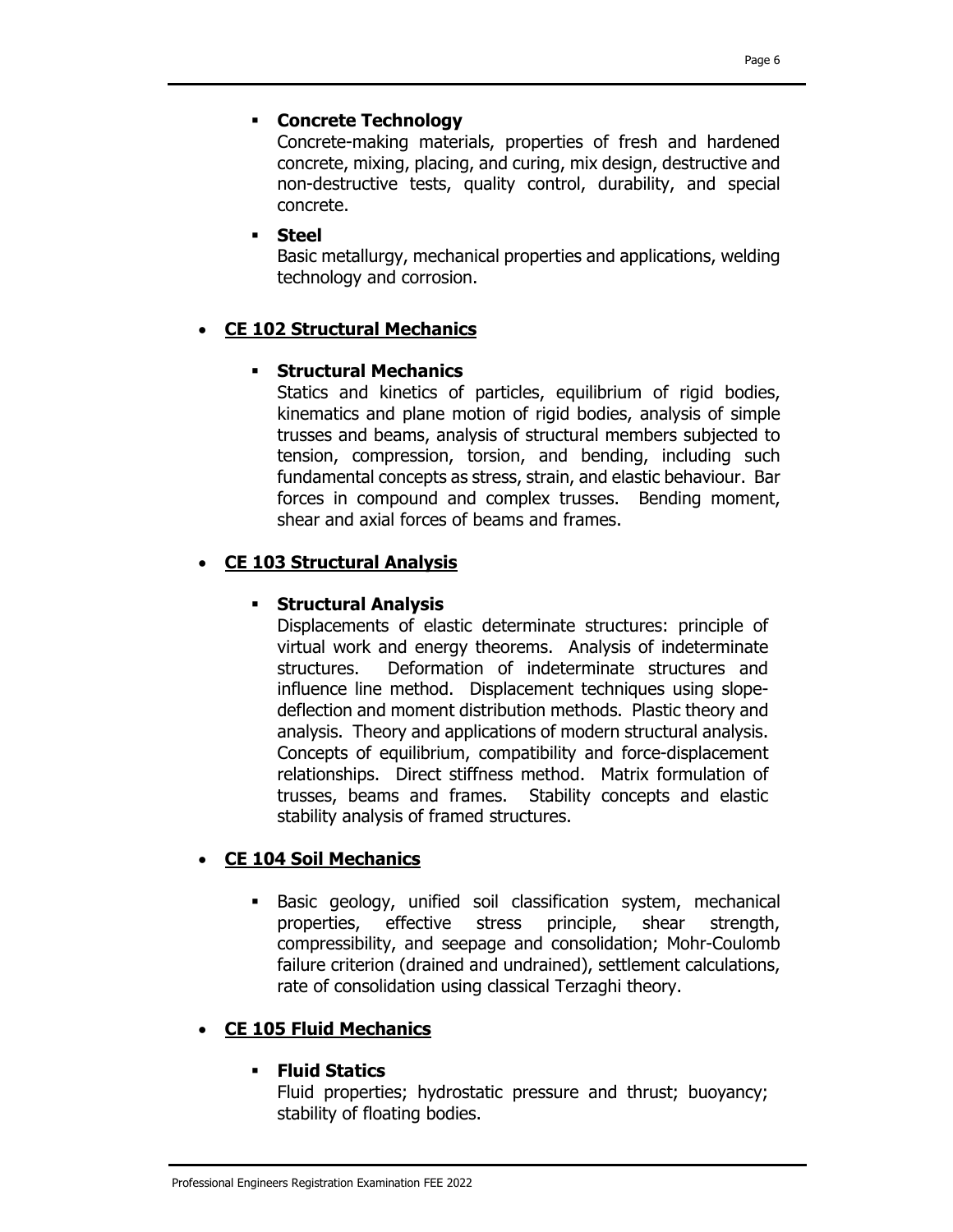#### **Fluid Motion**

Continuity equations; Bernoulli's equation; linear momentum equation.

#### **Similitude**

Dimensional analysis; design of hydraulic models.

#### **CE 201 Reinforced and Prestressed Concrete Structures**

#### **RC Design**

Basic structural members and structural systems. Loads and load effects. Section analysis and design for bending. Design for shear, torsion and bond. Corbels. Serviceability and durability requirements. Design of short and slender columns. Design of slab systems. Concentrated loads on slabs. Design of foundations. Retaining walls. Reinforced concrete detailing.

## **Prestressed Concrete Design**

Basic concepts of prestressing. Materials and prestressing systems. Prestressed losses and time dependent deformation. Behaviour and design of members subject to flexure, shear and combined axial and bending action.

#### **CE 202 Steel and Composite Structures**

#### **Steel Design**

Limit state design. Material properties and structural responses. Local buckling and section classifications. Design of fully restrained beams. Shear buckling and design of plate girder. Web bearing and buckling. Design of web stiffeners. Lateraltorsional buckling and design of laterally unrestrained beams. Tension and compression members. Axially loaded members with end moments. Design of steel connections. Plastic design of portal frames. Continuous multi-storey frames.

#### **Composite (Steel-Concrete) Design**

Structural modeling and design concepts. Moment capacity and shear resistance, full and partial connection of composite beams. Design of composite slab. Design of composite columns.

#### **CE 203 Geotechnical Engineering**

#### **Slope Stability and Earth Retaining Structures**

Introduction to slope stability and earth retaining structures; slopes and embankments; earth pressure and retaining structures; deep excavations; calculation of active and passive earth pressures; design considerations pertaining to deep excavations.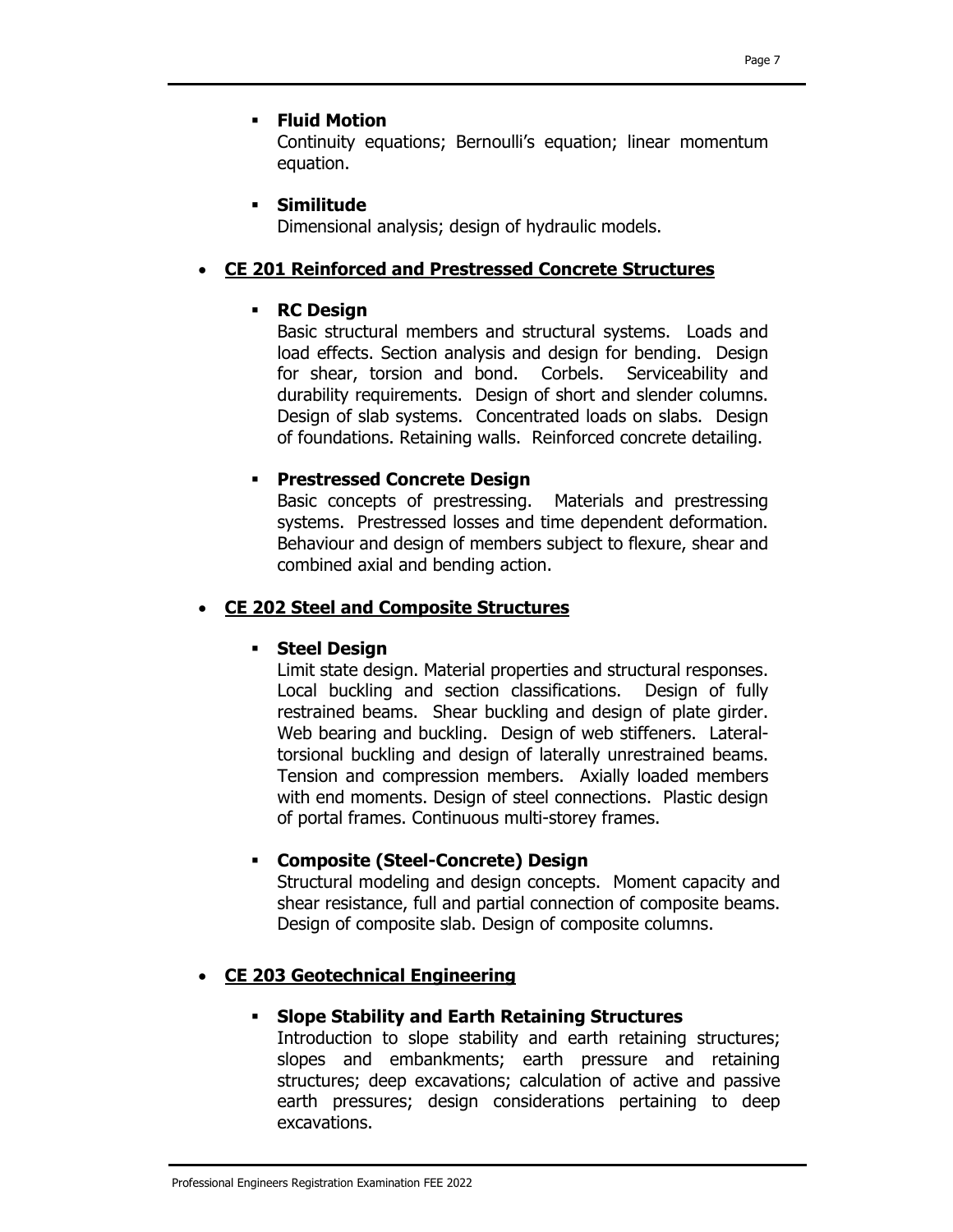#### **Foundation Engineering**

Site investigation and interpretation of soil reports; shallow foundations and deep foundations; selection of appropriate foundation type; capacity and settlement requirements.

#### **CE 204 Transportation**

#### **Transportation Engineering**

Transportation systems, planning and management; geometric design of roads and intersections; design of flexible and rigid pavements.

#### **Traffic Engineering**

Traffic flow studies; traffic data analysis; traffic management; highway and intersection capacity; traffic signal control. Parking.

#### **CE 205 Hydraulics and Hydrology**

#### **Hydraulics**

Friction and minor losses in pipe flow; pipe and pump systems; pipe network analysis; open channel flow; uniform flow, Manning's equation; critical flow; energy and momentum principles; hydraulic jumps; gradually varied flows, backwater computation.

#### **Hydrology**

Processes in the hydrologic cycle: basic meteorology, rainfall precipitation, evaporation and transpiration, infiltration, subsurface flow, surface runoff, streamflow measurement and hydrograph analysis; unit hydrograph principles and applications; frequency analysis of rainfall or flood data; reservoir and channel flood routing; urban storm drainage design, flood peak estimation.

#### **CE 206 Environmental Engineering**

#### **Environmental Engineering**

Basic physical, chemical and biological water quality parameters; physical, chemical, and biological processes for water and wastewater treatment; water treatment principles and design; water distribution systems; wastewater collection and pumping systems; wastewater treatment design; pretreatment, primary, secondary, tertiary treatment, and anaerobic digestion.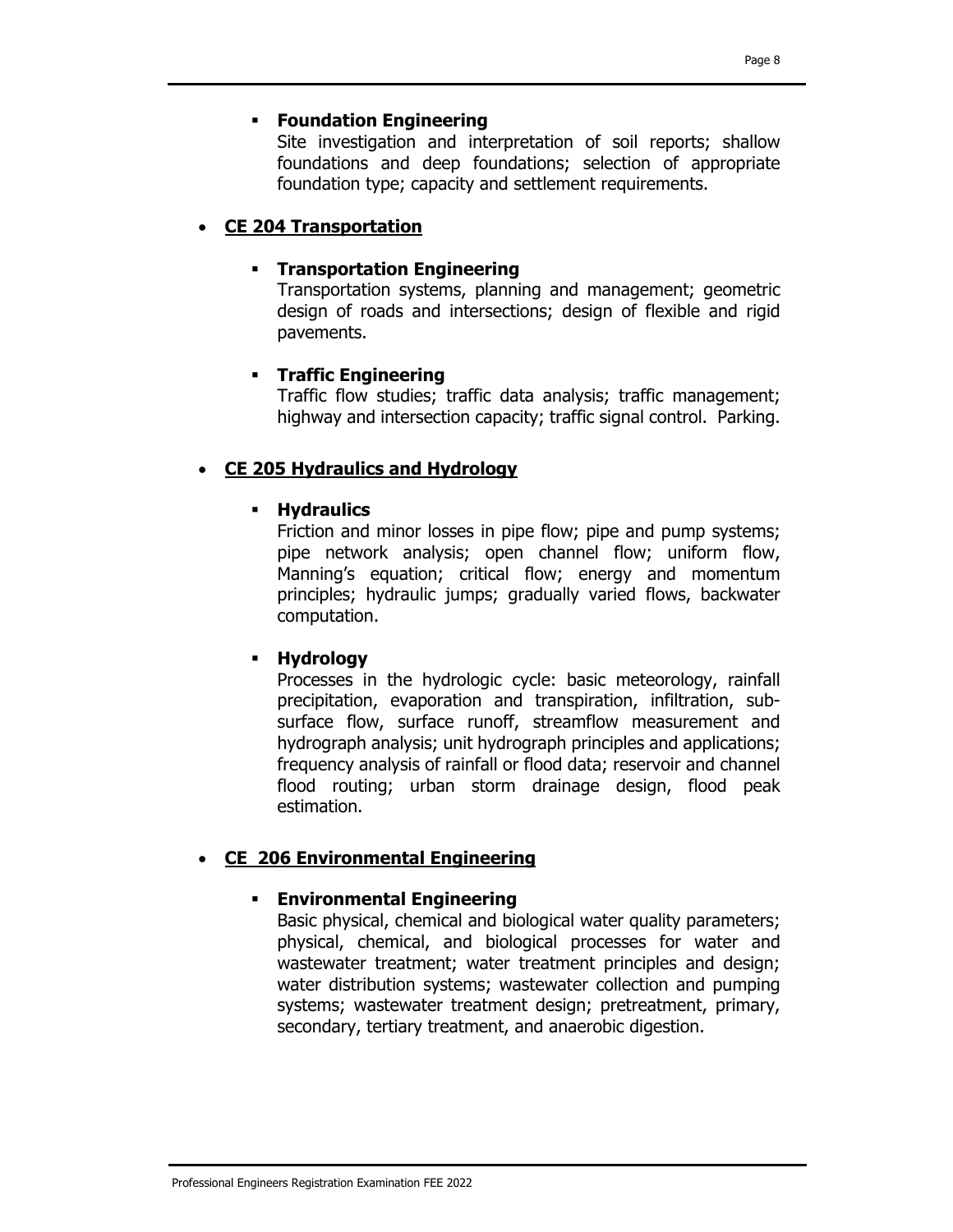#### **Recommended Reading List for Civil Engineering**

#### **FEE Part 1 (Civil)**

#### **CE101 Mechanics of Materials**

1) R. C. Hibbeler, "Mechanics of Materials" 9th Edition SI units, 2014.

#### **CE120 Structural Mechanics**

1) H. H. West and L. F. Geshwinder, "Fundamentals of Structural Analysis" 2nd Edition (2002), John Wiley and Sons, Inc.

#### **CE103 Structural Analysis**

1) H. H. West and L. F. Geshwinder, "Fundamentals of Structural Analysis" 2nd Edition (2002), John Wiley and Sons, Inc.

#### **CE104 Soil Mechanics**

1) Knappett, J.A. and Craig, R.F., "Craig's Soil Mechanics" 8th edition, Spon Press, 2012

#### **CE105 Fluid Mechanics**

1) J. B. Franzini, E. and J. Finnemore, "Fluid Mechanics with Engineering Applications"

#### **FEE Part 2 (Civil)**

#### **CE201 Reinforced and Prestressed Concrete Strucutres**

- 1) E. O'Brien, A. Dixon and E. Sheils, "Reinforced and Prestressed Concrete Design to EC2: The Complete Process" 2nd Edition (2013), Spon Press.
- 2) P. Bhatt, T.J. MacGinley and B.S. Choo, "Reinforced Concrete Design to Eurocodes Design Theory & Examples" 4th Edition (2014), CRC Press Taylor& Francis Group.

#### **CE202 Steel and Composite Structures**

- 1) D. Lam, T. C. Ang and S. P. Chiew, 2014, "Structural Steelwork Design to Limit State Theory", 4th edition, CRC Press, UK.
- 2) F. Wald, K. H. Tan and S. P. Chiew, 2011, "Design of Steel Structures with Worked Examples to EN 1993-1-1 and EN 1993-1-8", Research Publishing, Singapore.
- 3) S. P. Chiew and Y. Q. Cai, 2013, "Design of Composite Steel and Concrete Structures with Worked Examples to Eurocode 4", Research Publishing, Singapore.

#### **CE203 Geotechnical Engineering**

- 1) J. A. Knappett, and R. F. Craig, "Craig's Soil Mechanics" 8th edition (2012), Spon Press.
- 2) D. P. Coduto, M. R. Yeung, and W. A. Kitch, "Geotechnical Engineering: Principles and Practices", 2nd edition (2011), Pearson.
- 3) M. J. Tomlinson, "Foundation Design and Construction", Prentice Hall, 2001.

#### **CE204 Transportation**

- 1) F. L. Mannering, S. S. Washburn, and W. P. Kilareski, "Principles of Highway Engineering and Traffic Analysis" 4th Edition (2009), Wiley.
- 2) N. Garber and L. Hoel, "Traffic and Highway Engineering" 4th Edition (2010) Cengage Learning.
- 3) A. T. Papagiannakis, and E. A. Masad, "Pavement Design and Materials", 2008, Wiley.

#### **CE205 Hydraulics and Hydrology**

- 1) R. K. Linsley, M. A. Kohler, and J. L. H. Paulhus, "Hydrology for Engineers", SI Edition, McGraw Hill Book Co. 1998.
- 2) J. B. Franzini, E. and J. Finnemore, "Fluid Mechanics with Engineering Applications" McGraw-Hill

#### **CE206 Environmental Engineering**

1) Viessman and Hammer, "Water Supply and Pollution Control", 7th Edition (2004), Pearson Prentice Hall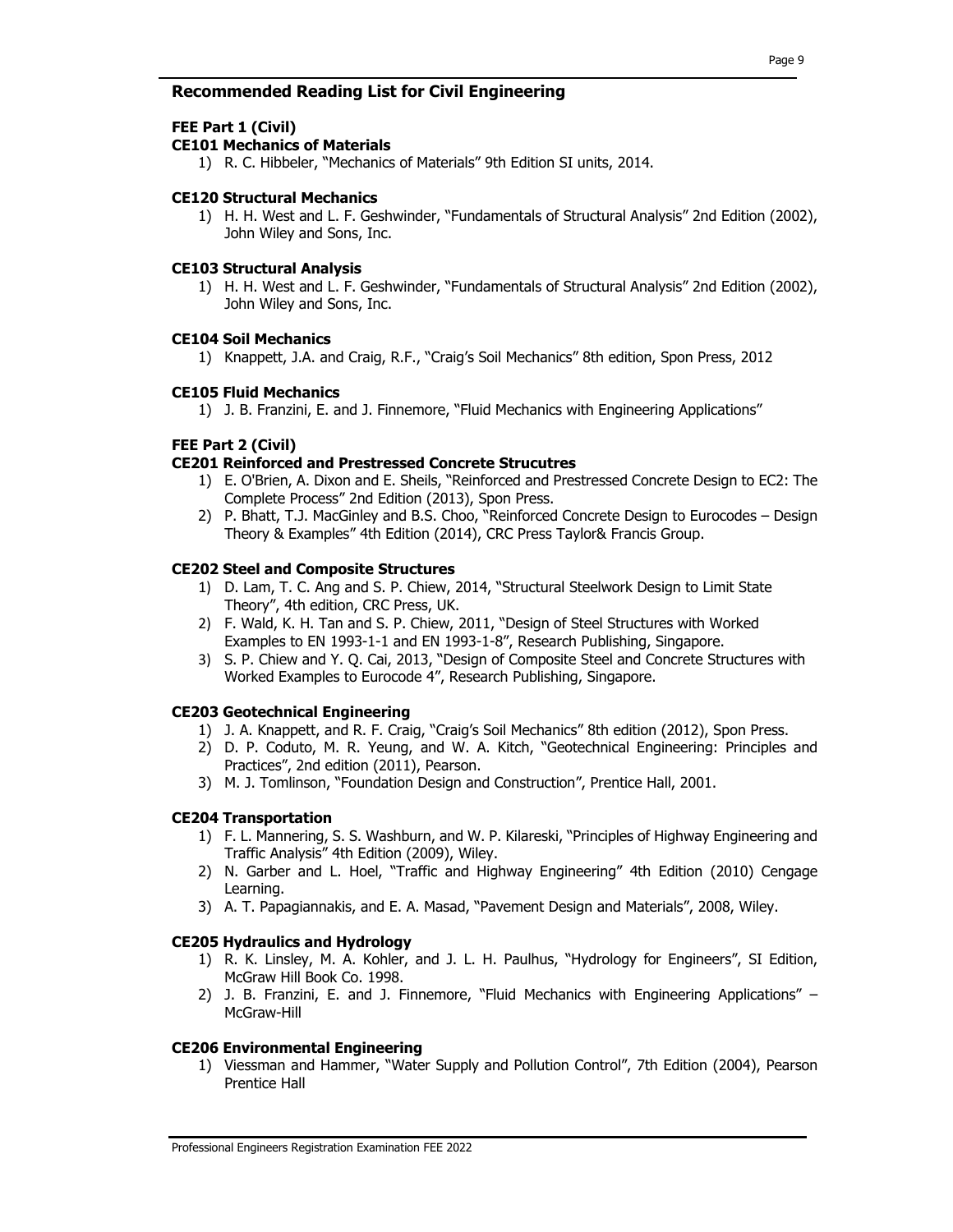# **Questions from past year papers for Fundamentals Of Engineering Examination Part 1 (Civil) based on BS and EC Codes.**

For FEE (Civil) 2022, only answers based on Eurocodes and the relevant Singapore Annexes will be accepted. Answers based on other codes and standards will not be accepted.

(Actual paper comprises 40 Multiple Choice Questions (MCQ) of 2.5 marks each. Answer all questions.)

- 1. A steel bar comprises three sections of three cross sections as shown in Fig. Q1. The diameters of parts AB, BC and CD are 25 mm, 15 mm and 35 mm respectively. The bar is subjected to an axial tensile force of 5 kN. If Young's modulus of steel is 200 kN/mm2, and the elongations of the three sections of the bars are  $\Delta_1$ ,  $\Delta_2$  and  $\Delta_3$  respectively, calculate the ratio of the largest to the smallest of these three elongations.
	- (a) 1.96
	- (b) 2.33
	- (c) 5.44
	- (d) 2.77



- 2. Three plane trusses are shown in Fig.Q2. The statical determinacy of the trusses,  $(1)$ ,  $(2)$  and  $(3)$  are respectively:
	- (a) determinate, indeterminate, unstable
	- (b) determinate, determinate, unstable
	- (c) determinate, indeterminate, determinate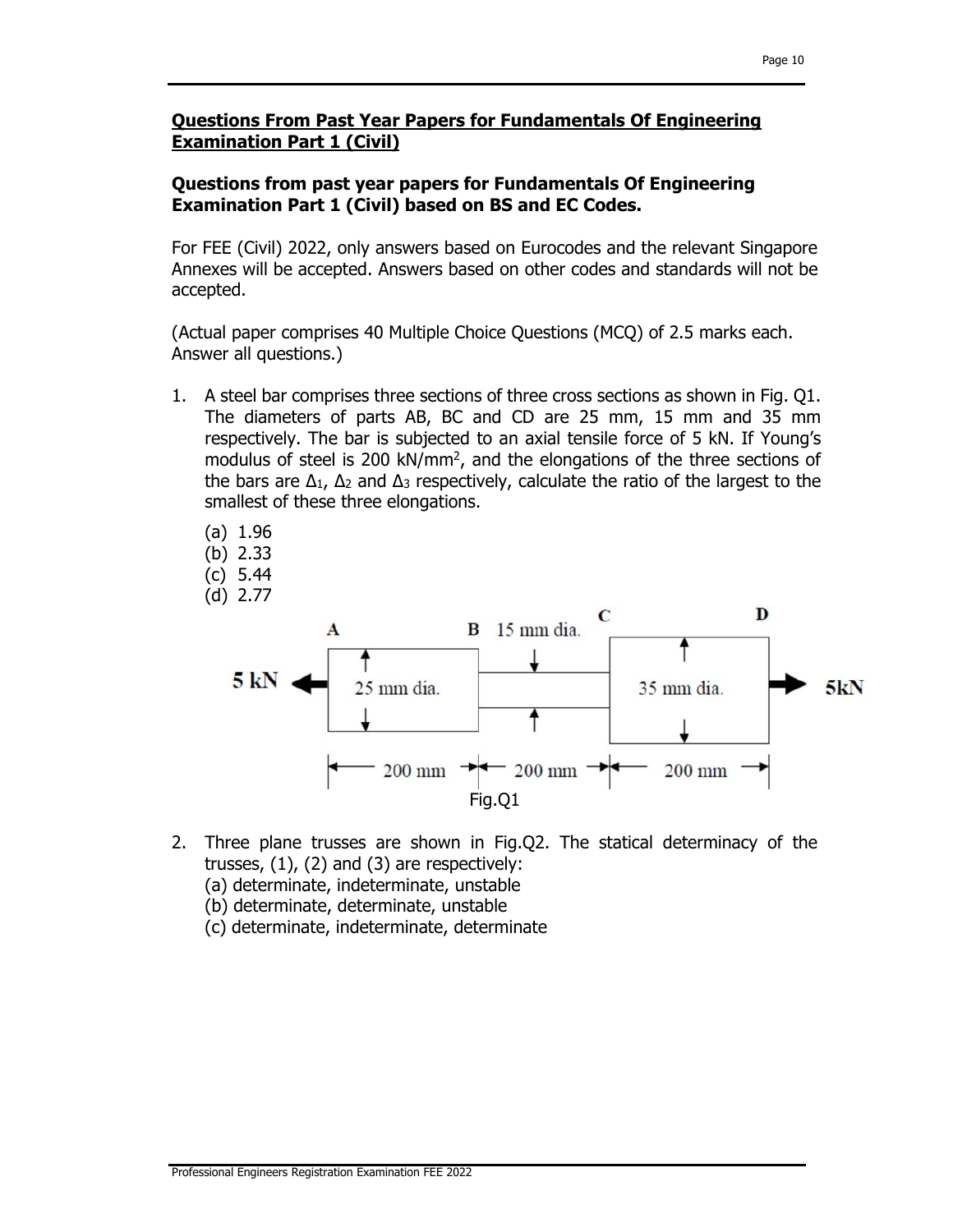



- 3. The static indeterminacy of the beams, (1), (2), (3) and (4) shown in Fig.Q3 are respectively:
	- (a) 1, 4, 5, 1
	- (b) 2, 4, 5, 2
	- (c) 1, 4, 5, 2
	- (d) 1, 5, 4, 1

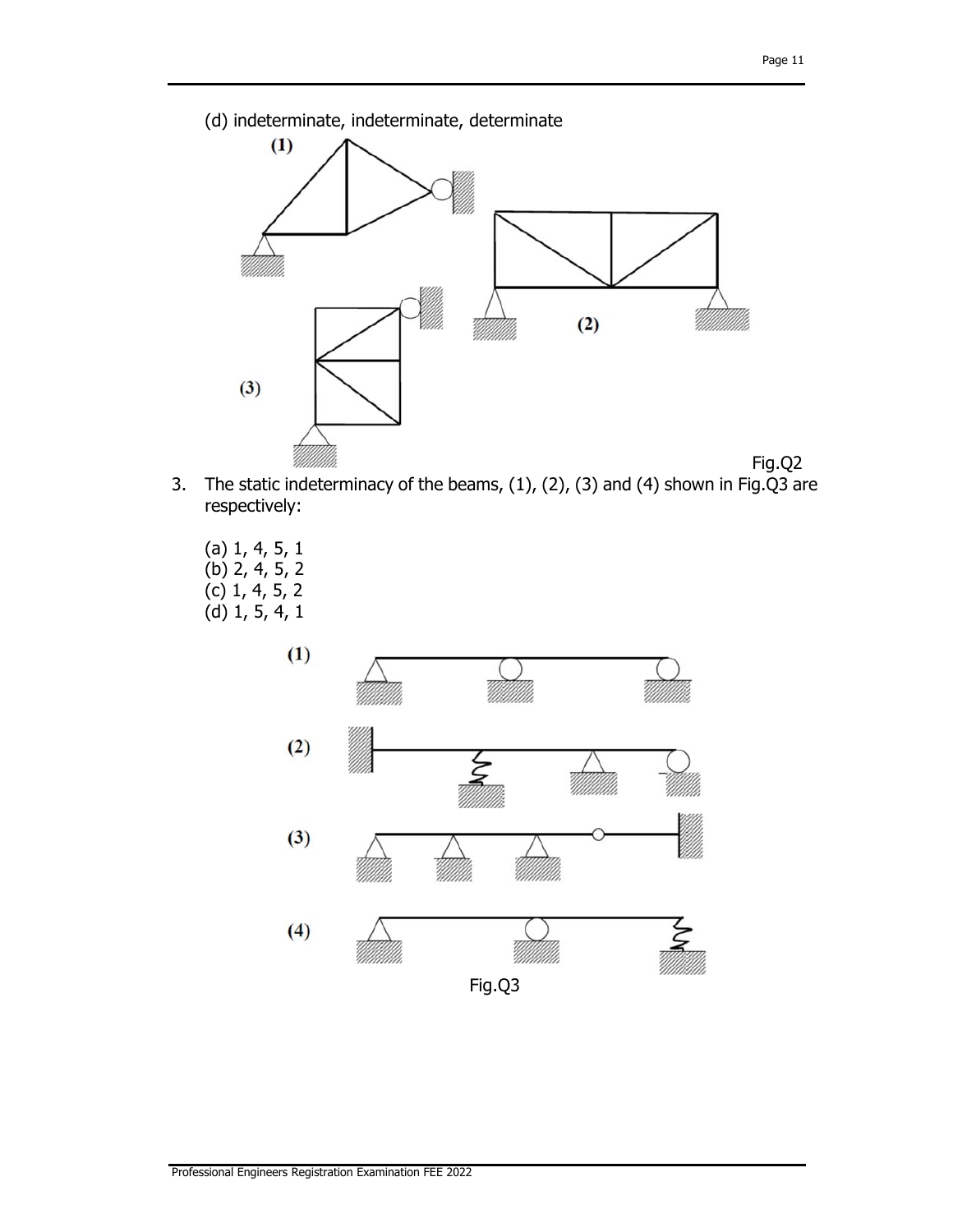4. A reinforced concrete column shown in Fig.Q4 supports a load of 10 kN. The load is shared between the steel reinforcement and the concrete. The crosssectional areas and Young's moduli are:

 $A_c = 1 \times 10^4$  mm<sup>2</sup> and  $E_c = 20$  kN/mm<sup>2</sup>  $A_s = 200$  mm<sup>2</sup> and  $E_s = 210$  kN/mm<sup>2</sup>

What is the force carried by the steel reinforcement?

- (a) 1.96 kN (b) 2.74 kN
- (c) 2.96 kN
- (d) 1.74 kN



Fig.Q4

5. If seawater is used in place of potable water to cast OPC concrete, the effect is to

- 1. increase its strength;
- 2. reduce its strength;
- 3. retard setting;
- 4. decrease its durability.

Of the above,

- (a) 1 and 3 are correct
- (b) 2 and 3 are correct
- (c) 2 and 4 are correct
- (d) 1 and 4 are correct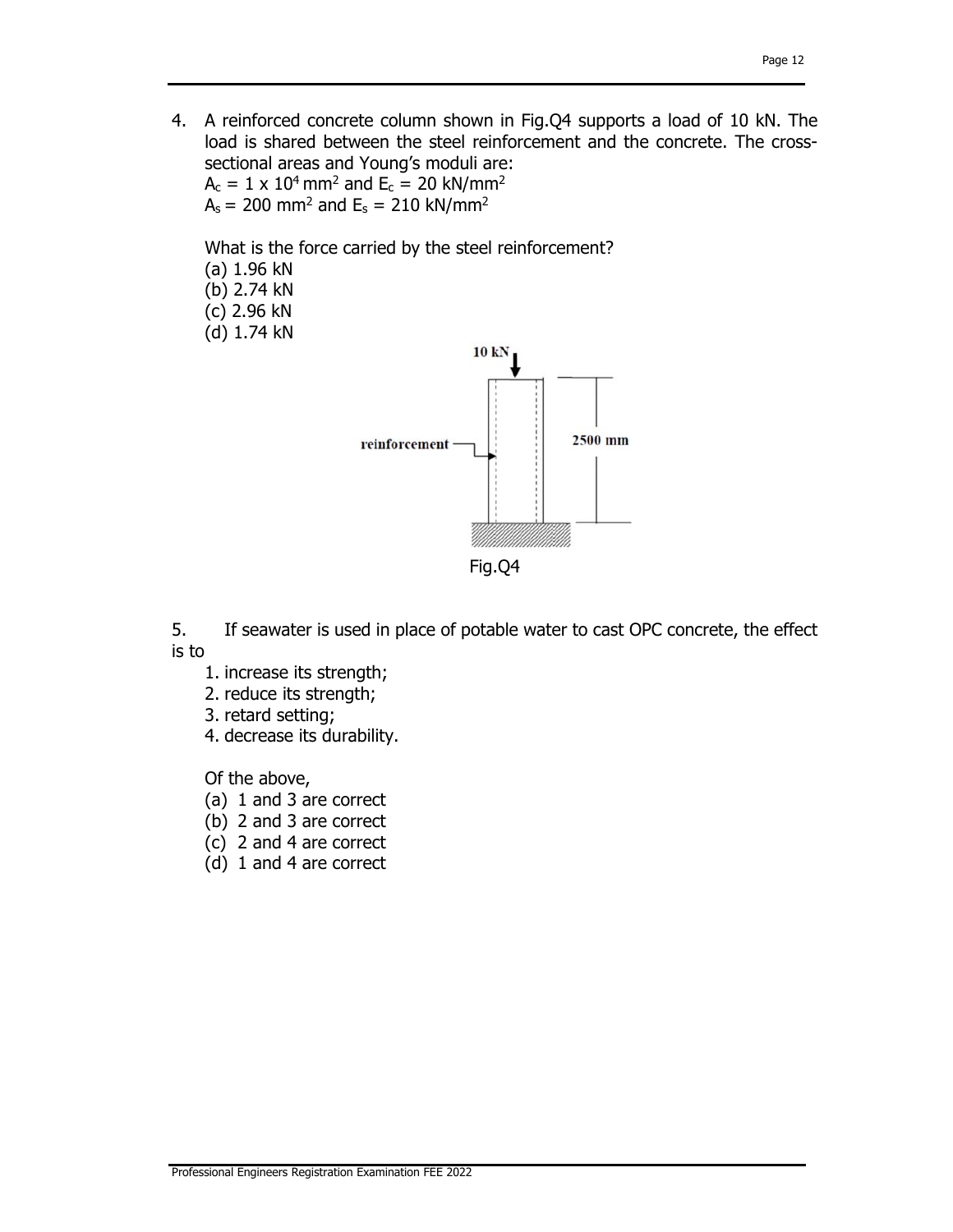6. Find the position at which the maximum upward deflection for this beam with an overhang as shown in Fig.Q6 occurs.



- 7. A river is 3m deep and the river bed consists of a thick deposit of clay with a saturated unit weight of 20kN/m**<sup>3</sup>**. What is the effective stress of the clay layer at a depth of 3m below the river bed level?
	- (a) 30 kN/m**<sup>2</sup>** (b) 60 kN/m**<sup>2</sup>** (c) 90 kN/m**<sup>2</sup>** (d) 120 kN/m**<sup>2</sup>**
- 8. During the site investigation for a deep foundation design, you discover in the borehole a layer of soft clay 5m deep where you had expected a hard stratum at the estimated depth of pile toe. Which of the following action would you take?
	- (a) Bore an extra 5m deeper than the original plan
	- (b) Stop boring and move to the next borehole location
	- (c) Continue boring until stronger soil is found
	- (d) Abandon the site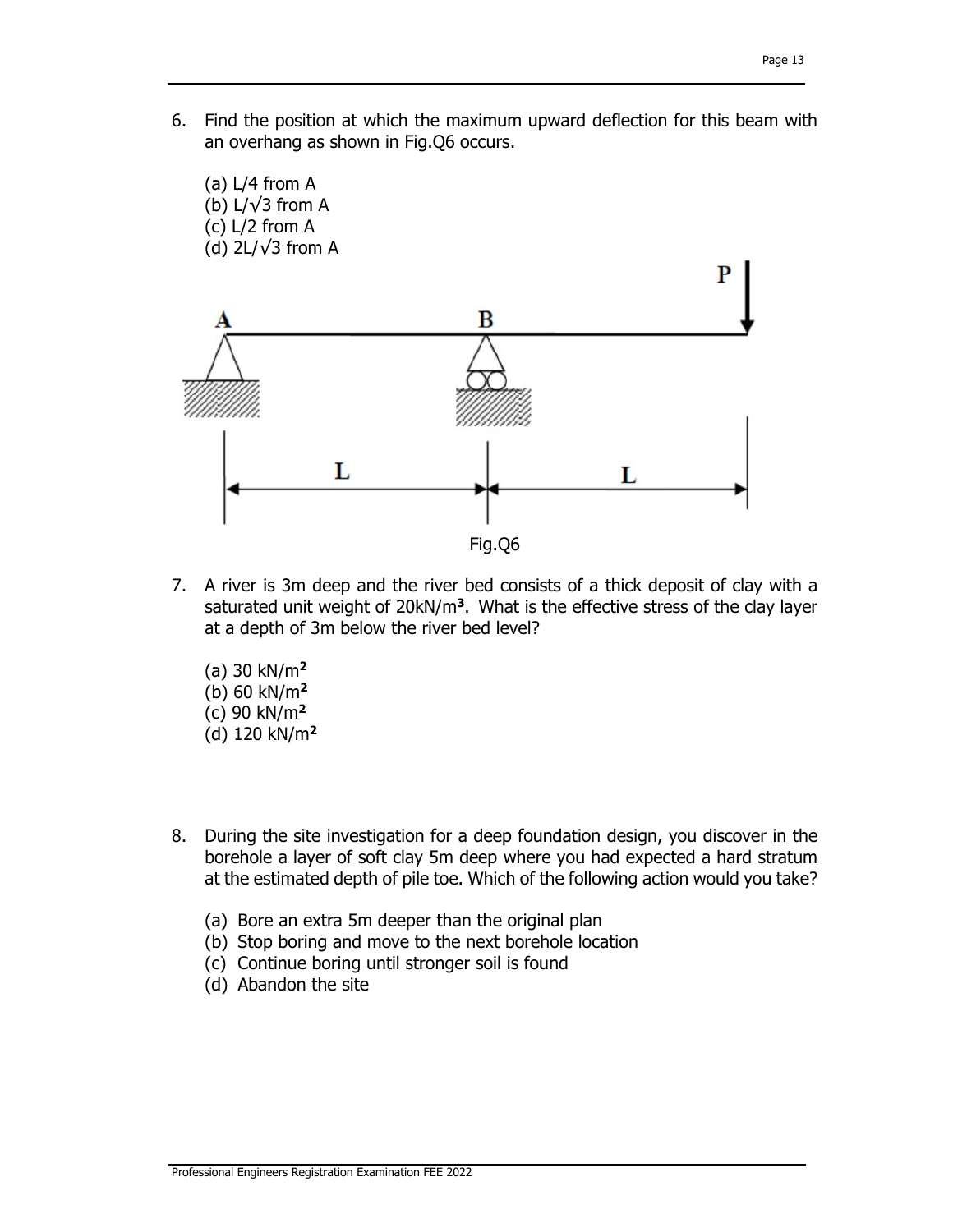9. In the figure below, what is the gauge pressure of air inside the closed container?



- (a) 19,620 N/m2
- (b) 13,873 N/m2
- (c) 16,991 N/m2
- (d) Cannot be determined
- 10. A 1:20 scale river model is designed based on Froude number similarity. What is the prototype flow velocity which corresponds to a model measured velocity

of 0.5 m/s? Given Froude number  $\displaystyle{r_{\scriptscriptstyle{r}}}$  =  $\sqrt{\overline{gL}}$  $F_r = \frac{V}{\sqrt{2}}$ 

- (a) 10 m/s
- (b) 158.1 m/s
- (c) 2.24 m/s
- (d) None of the above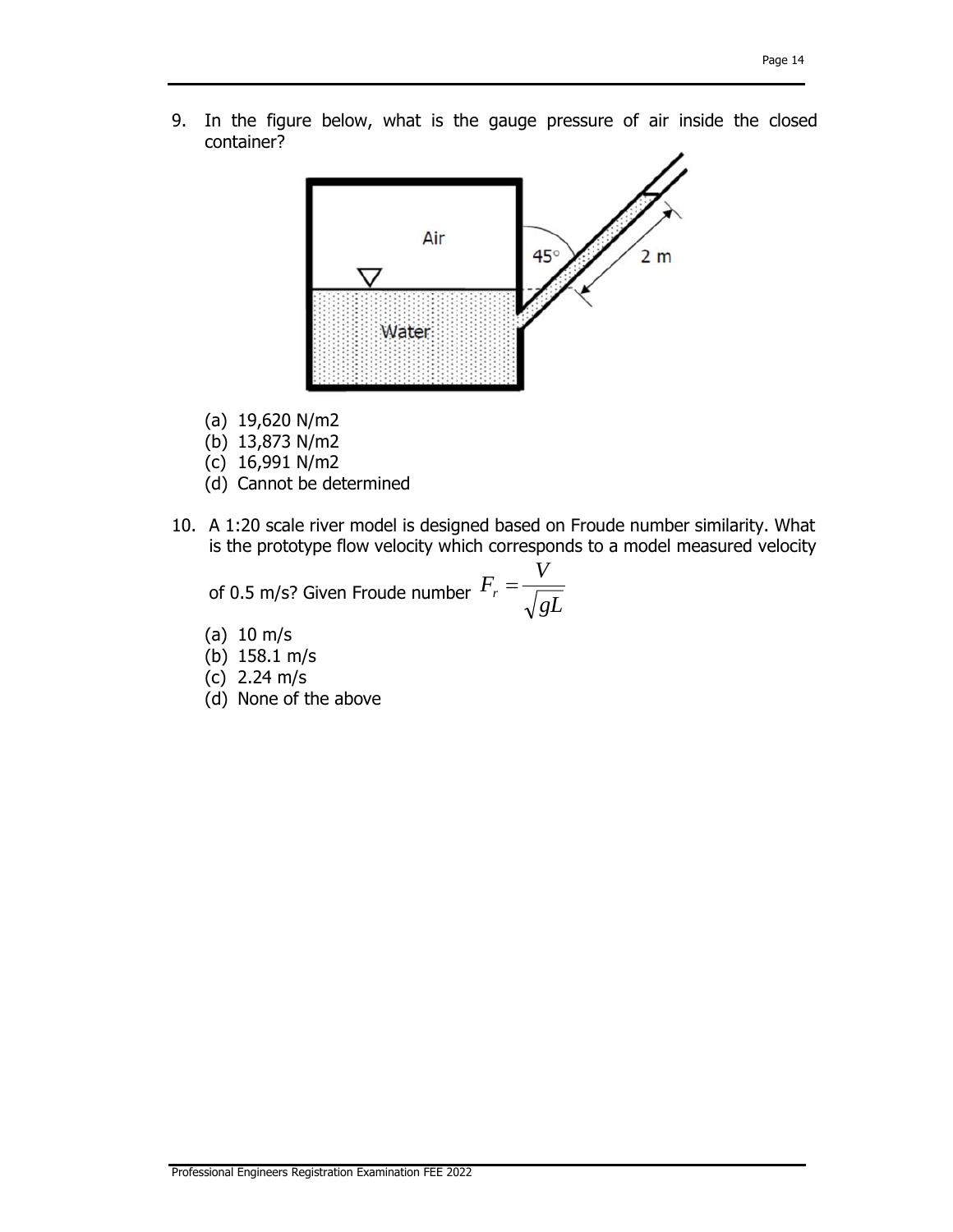## **Questions From Past Year Papers for Fundamentals Of Engineering Examination Part 2 (Civil)**

Questions from past year papers for Fundamentals of Engineering Examination Part 2 (Civil) based on BS and EC codes

(Note: For FEE (Civil) 2022, only answers based on Eurocodes and the relevant Singapore Annexes will be accepted. Answers based on other codes and standards will not be accepted.)

(Actual paper comprises 9 questions. Answer 5 questions)

Q1.

To facilitate excavation for a new underground MRT station, a steel strutting and waling system together with concrete diaphragm wall are to be used for its construction. The transverse design strut force to be transmitted to the concrete wall is 3500 kN as shown in Figure Q1.

(a) Calculate the bearing and buckling resistances of the unstiffened web of the waler which is subjected to the transverse strut force. The sizes of the strut and waler as well as the strut-waler connection details are indicated clearly in the figure.

(10 marks)

(b) Determine whether the unstiffened web of the waler is adequate to transfer the design strut force or not. Propose an effective strengthening scheme if it is inadequate. Detailed design of the strengthening scheme is not required.

(10 marks)

You may assume that the strut is not at the end or near the end of the waler. State clearly your other design assumptions, if any.



Figure Q1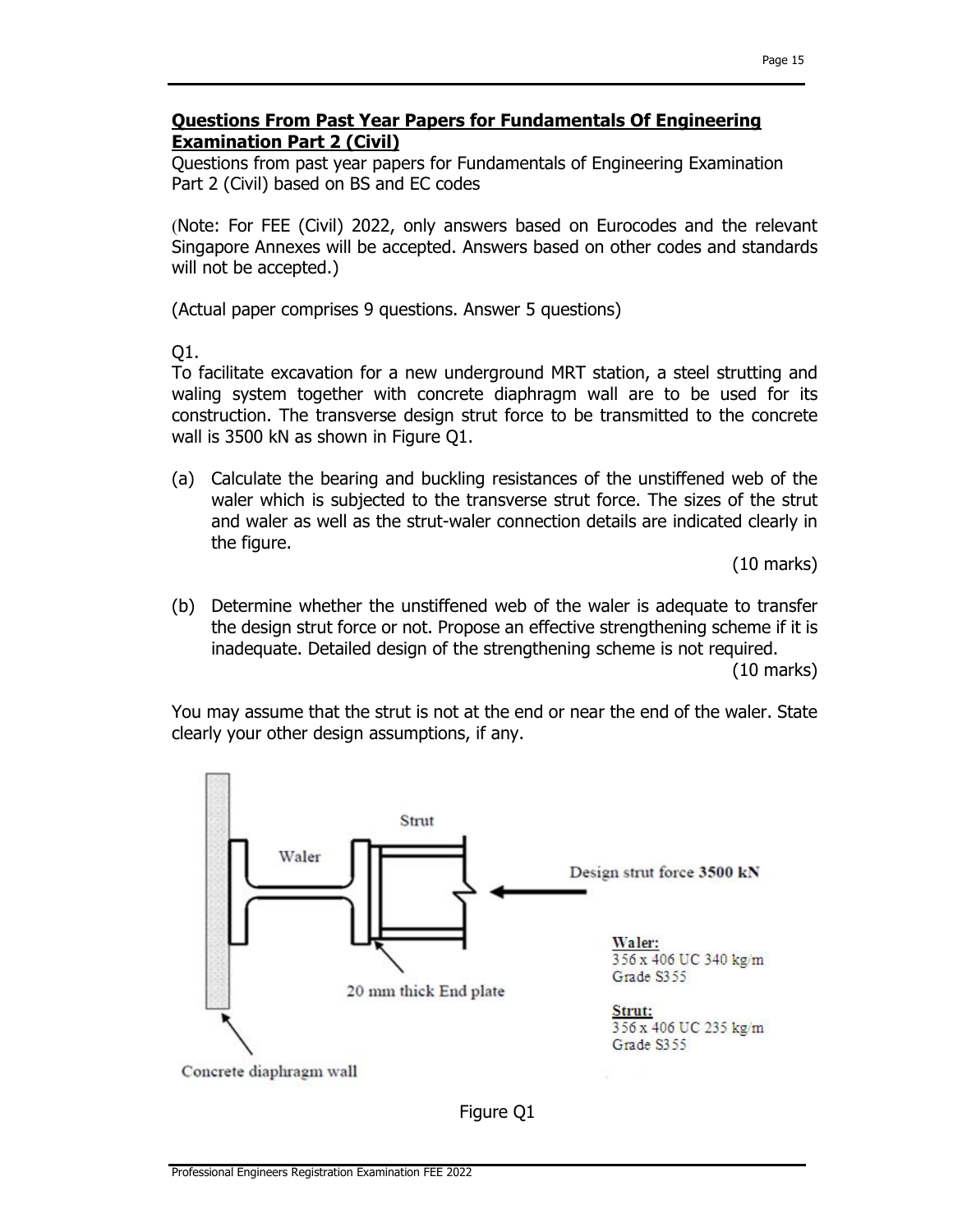- Q2.
- (a) A rectangular short column of size 350 mm by 500 mm is required to resist an axial load of 3600 kN. What is the area of steel required? Provide a sketch showing the reinforcement details, including the links to be provided.

(8 Marks)

(b) Re-design the rectangular column in Part (a), of size 350 mm and 500 mm to resist an additional bending moment of 300 kNm. Provide a sketch showing the revised reinforcement details, including the links to be provided.

(12 Marks)

Assume a clear cover of 30 mm to the links. Use  $f_{ck} = 32$  N/mm<sup>2</sup> and  $f_{yk} = 500$ N/mm<sup>2</sup>. State clearly why the respective reinforcing bar sizes are chosen.

Design aids in the form of design charts or tables may be provided.

Q3.

- (a) A 0.8 m diameter bored pile (weight density  $= 25$  kN/m<sup>3</sup>) is to be formed in a clay site with the representative undrained shear strength  $(c<sub>u</sub>)$  profile as shown in Figure Q3. The groundwater table is at the ground surface. Determine the ultimate axial load capacity of the pile under undrained condition if the embedment length of the pile is 20 m. (14 marks)
- (b) If a 1 m thick sand fill is placed on the site, what additional load will the pile experience? Describe the effect of this load on the load carrying capacity of the pile and estimate the maximum possible magnitude of this load in the clay.

(6 marks)



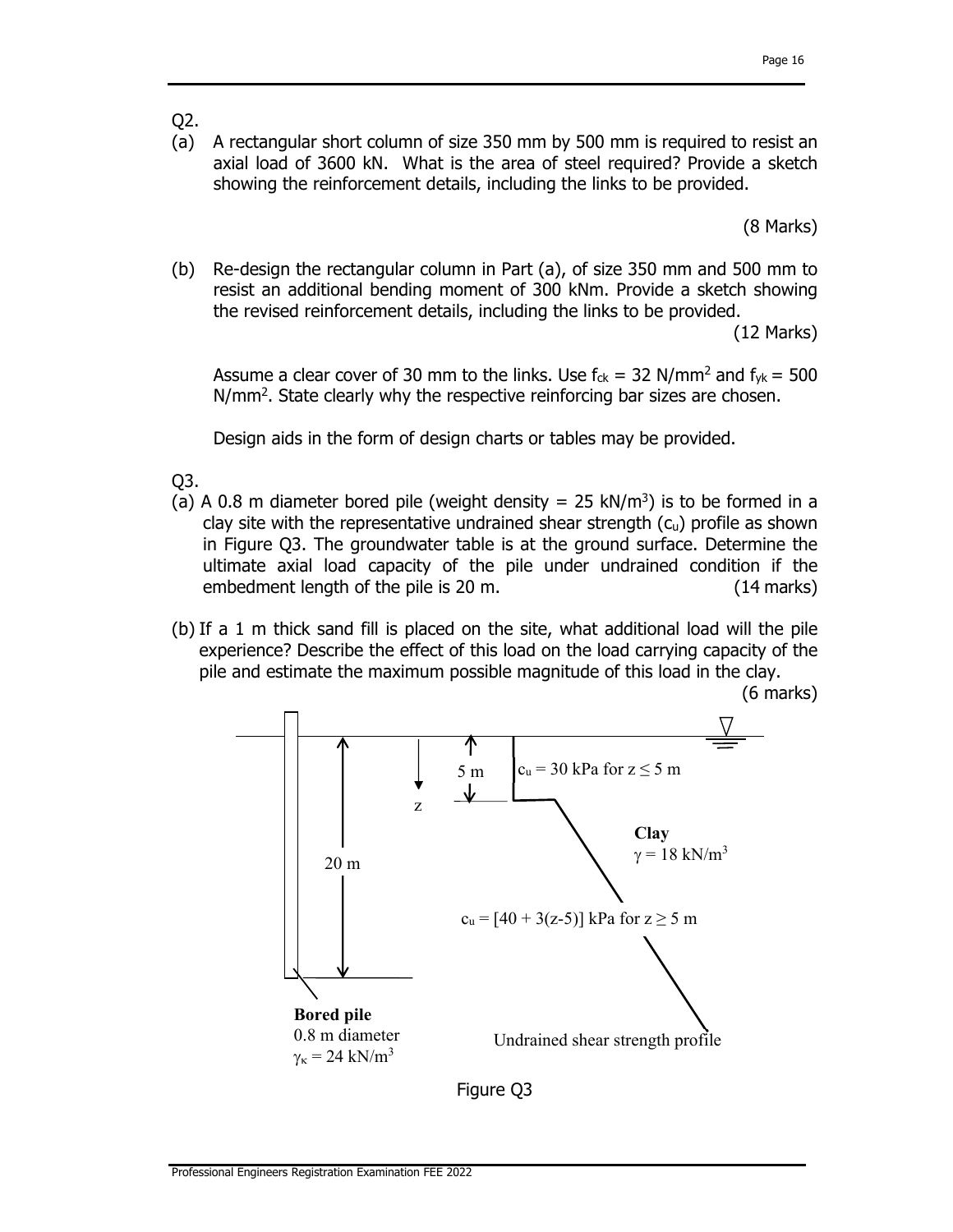- Q4.
- (a) A pair of vertical curves are to connect a series of tangent grades for which the slopes are shown in Figure Q4. The middle section is 150 metres long.



The following information is provided for design calculation. Driver reaction time: 2.5 seconds Driver eye height: 1.050 metres Tyre-pavement friction coefficient: 0.30 Object height for stopping: 0.150 metres Road design speed: 70 km/h

- (i) The required minimum stopping sight distance for motorists is found to be 120.0 metres on the crest curve, and 122.7 metres on the sag curve. Show how the value for the minimum stopping sight distance is obtained for either the crest curve or the sag curve.
- (ii) Calculate the minimum length of the crest curve, and the sag curve, that satisfies the respective minimum stopping sight distance. Hence, show that the middle section is too short for the pair of vertical curves to be fully developed.

(10 marks)

(b) A 3-layer flexible pavement is to be constructed using materials with properties given in the following table.

| <b>Material</b>   | <b>Drainage</b><br>coefficient<br>(m's) | Layer<br>coefficient<br>(a's) | <b>SN value above</b><br>layer (from<br>AASHTO charts) |
|-------------------|-----------------------------------------|-------------------------------|--------------------------------------------------------|
| Asphalt concrete  | impermeable                             | 0.45                          | not applicable                                         |
| Granite aggregate | 1.20                                    | 0.20                          | 2.3                                                    |
| Sandy gravel      | 1.10                                    | 0.12                          | 3.3                                                    |
| Roadbed soil      | 0.60                                    | 0.05                          | 4.3                                                    |

- (i) Compute the thickness of each layer in the flexible pavement.
- (ii) List several advantages of a flexible pavement design over that of a rigid pavement.

(10 marks)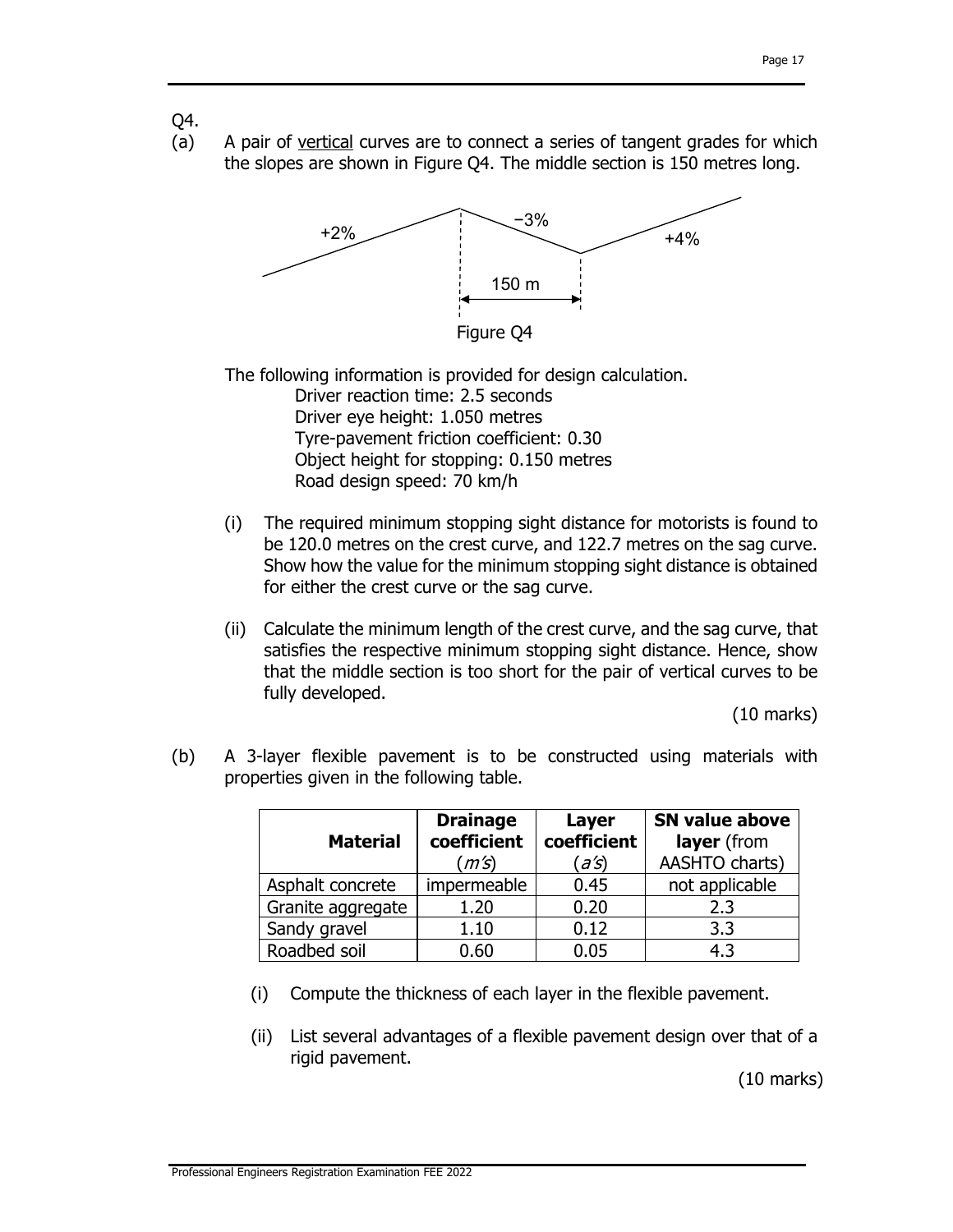Q4. (Cont'd)

#### **LIST OF FORMULAE**

**Reaction Distance, dr:** 

$$
d_r = vt_r
$$

**Braking Distance, d<sub>b</sub>:** 

$$
d_b = \frac{v^2}{2g(f \pm G)}
$$

**Minimum Length (Crest Curve), Lmin:** 

$$
L_{\min} = \begin{cases} \frac{AS^2}{200(\sqrt{h_1} + \sqrt{h_2})^2} & \text{When } S \le L\\ 2S - \frac{200(\sqrt{h_1} + \sqrt{h_2})^2}{A} & \text{When } S > L \end{cases}
$$

**Minimum Length (Sag Curve), Lmin:** 

$$
L_{\min} = \begin{cases} \frac{AS^2}{200[0.6 + S(\tan 1^\circ)]} = \frac{AS^2}{120 + 3.5S} & \text{When } S \le L\\ 2S - \frac{200[0.6 + S(\tan 1^\circ)]}{A} = 2S - \frac{120 + 3.5S}{A} & \text{When } S > L \end{cases}
$$

# **AASHTO Structural Number (SN) Equation:**

 $SN = a_1D_1 + a_2D_2m_2 + a_3D_3m_3 + ...$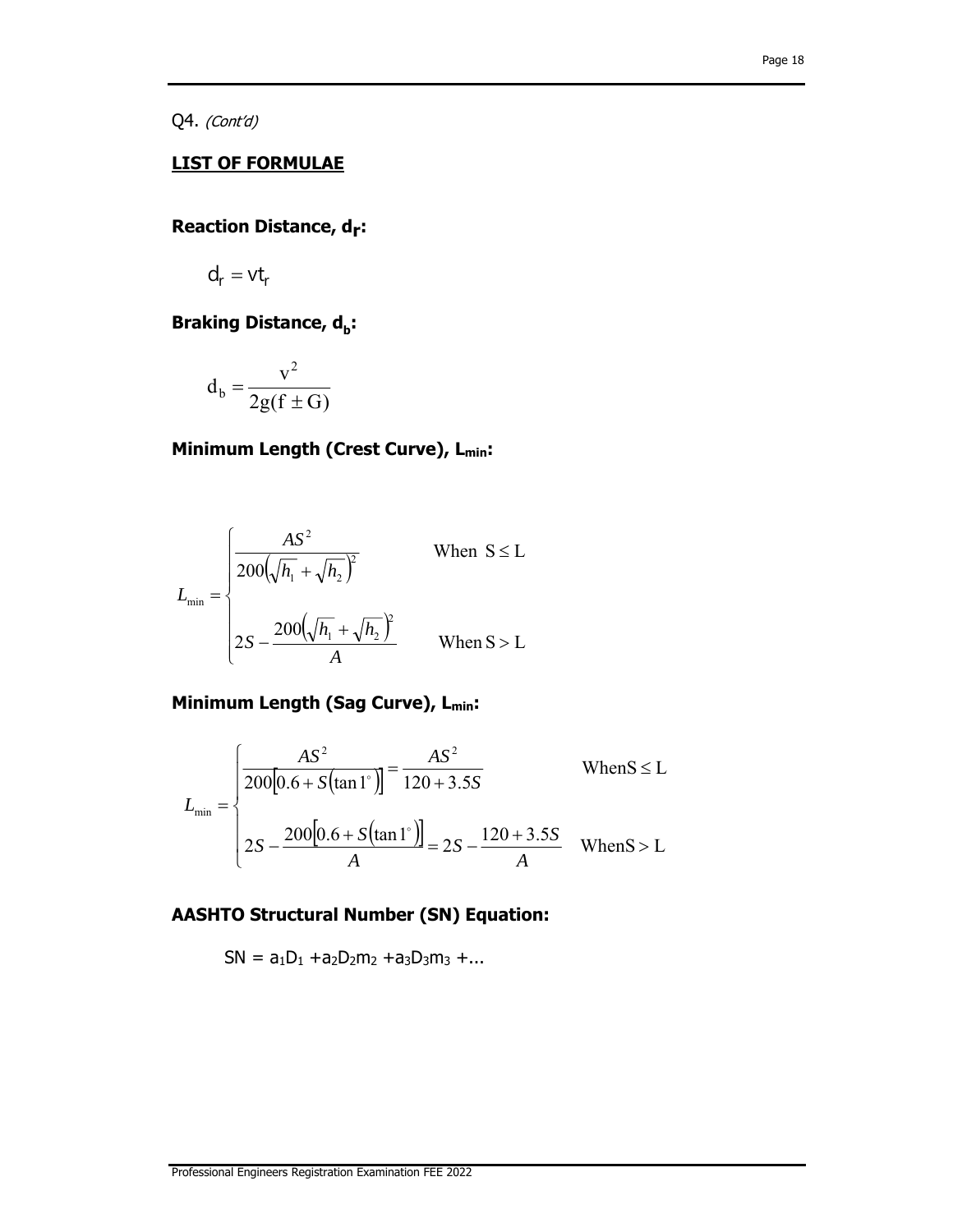# **II Fundamentals Of Engineering Examination (Electrical)**

The examination will focus on testing the fundamentals of electrical power engineering. The 6-hour examination will comprise two parts.

#### **Format**

- **FEE Part 1 (Electrical) (3 hours & 10 mins) 40 MCQ questions** 
	- **EE 101** Principles of Power Engineering

## **FEE Part 2 (Electrical) (3 hours & 10 mins) - 5 out of 7 questions**

**EE 201** Power System Analysis and Utilization

#### **Syllabus**

#### **EE 101 Principles of Power Engineering**

 **Three-phase Circuits and Systems**  Review of single-phase circuits. Three-phase voltage generation. Phasor diagrams. Wye and delta connections. Balanced three-phase loads. Active, reactive and apparent power. Power measurements. Power factor correction.

#### **Magnetism and Magnetic Circuits**

Magnetic fields. Magnetic materials and magnetization curves. Magnetic equivalent circuits. Electromagnetic induction. Sinusoidal excitation. Magnetic losses.

#### **Transformers**

Ideal transformer. Equivalent circuits. Phasor diagrams. Determination of parameters. Performance evaluation. Autotransformers. Three-phase transformers.

#### **AC and DC Machines**

DC Machines: operating principle, voltage and torque equations, classification, torque-speed characteristics, losses and efficiency. Three-phase induction motors: operating principle, equivalent circuit, torque-speed characteristics, losses and efficiency.

#### **Power Electronics and Drives**

Introduction to power conversion. Harmonics. AC to DC conversion. DC to DC conversion. DC to AC conversion. DC servo motor drive systems. AC variable-speed induction motor drive systems. Permanent magnet and stepping motor drive systems.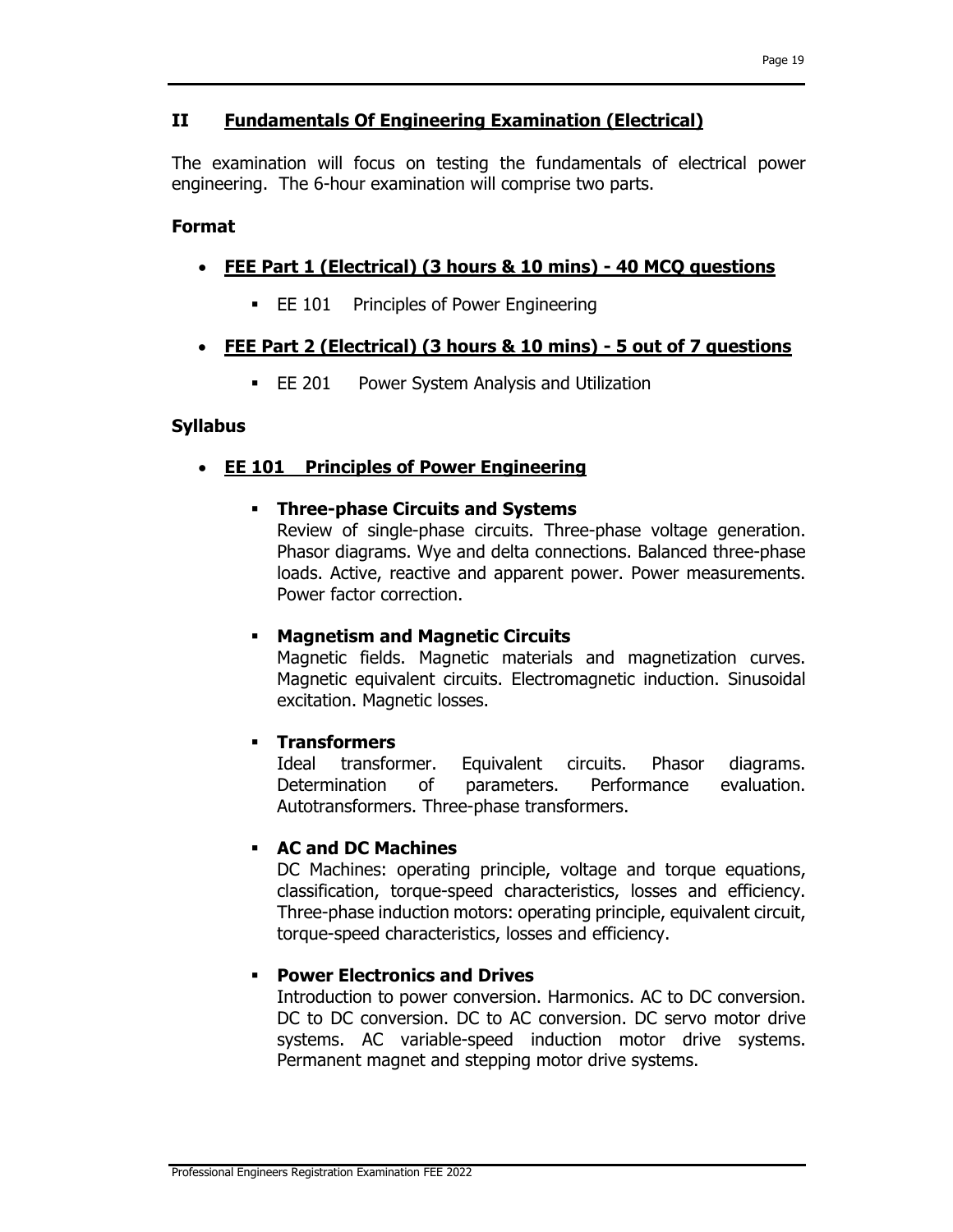#### **Fundamental of Power Systems**

Energy sources. Per unit system. Power system components and representation: synchronous generators, transmission lines and cables. Load representations. Power transfer.

#### **Power Flow Modelling**

System components modelling. Formulation of power flow equations. Methods of power flow solution. Case studies.

#### **EE 201 Power System Analysis and Utilizations**

#### **Active Power and Frequency Control**

Governor control systems. Area control errors and load frequency control. Energy offers. Transmission losses, penalty factors and loss coefficients. Economic dispatch. Automatic generation control. Electricity market environment. Active power control devices.

#### **Reactive Power and Voltage Control**

Production and absorption of reactive power. Methods of voltage control. Reactive power and voltage control devices. Application to transmission and distribution systems.

#### **Analysis of Unsymmetrical Faults**

Three-phase faults and fault level calculations. Symmetrical components. Sequence impedances and sequence networks. Unsymmetrical faults.

#### **Electric Power Distribution Systems**

Distribution system configurations. Primary and secondary distribution. Ring, radial and inter-connected systems. Distribution substation layout. Planning criteria and network design. Fault diagnosis and restoration of supply. Expert system applications.

#### **Building Services Engineering**

Estimation of power demand. LV cables and busway systems. Conductor sizing factors. Circuit protective conductor. Earth leakage and touch voltage. Inspection and testing. Lightning protection.

#### **General Protection Principles**

Basic protection principles Instrument transformers. Coordination of overcurrent and earth protection for distribution systems. Pilot-wire differential protection of feeders.

#### **Applications of High-voltage Engineering**

Acceptance and routine tests on apparatus. Fault locating methods. Condition monitoring and aging assessment. Case studies.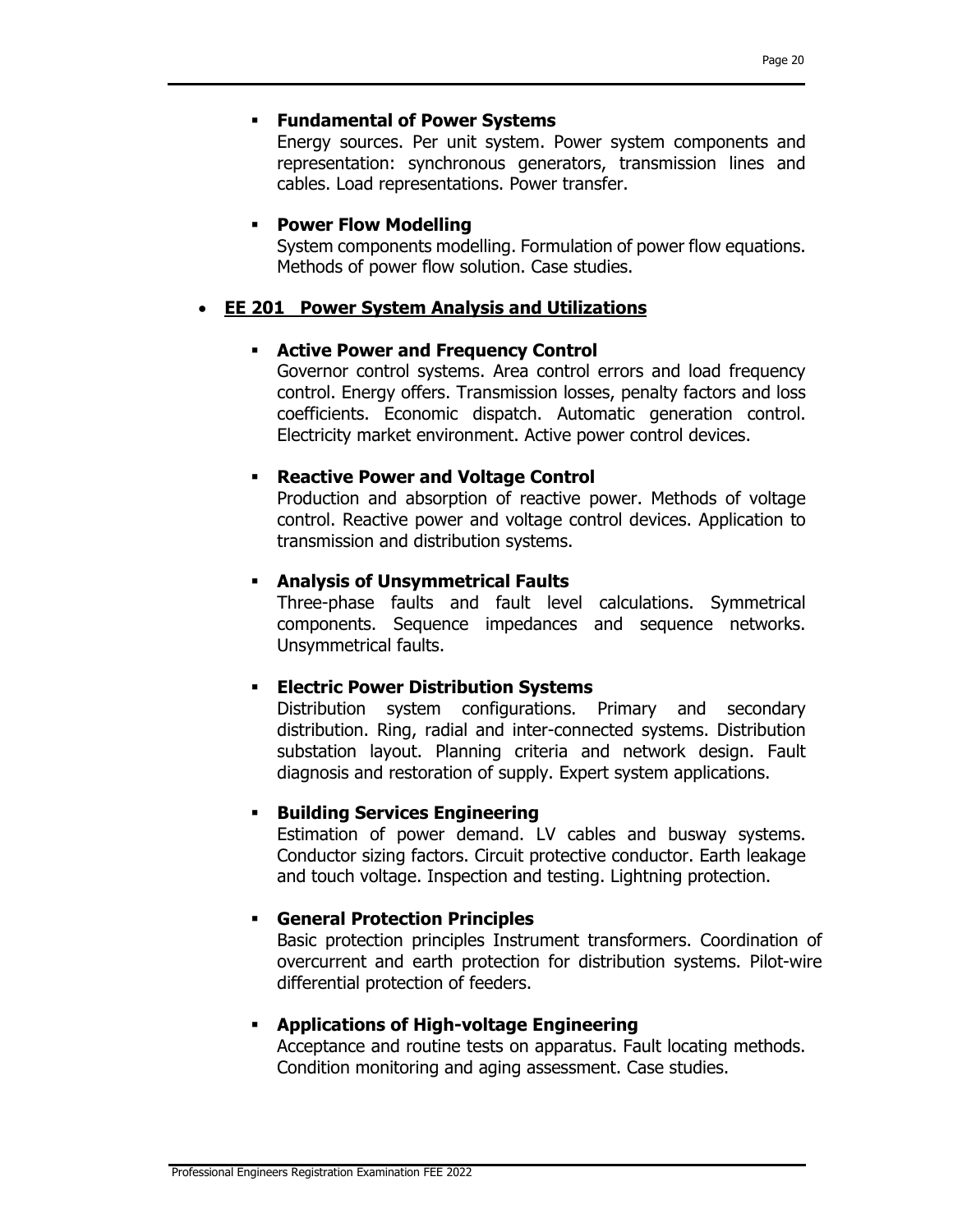#### **Recommended Reading List for Electrical Engineering**

#### **FEE Part 1 (Electrical) EE 101 Principles of Power Engineering**

- 1) Guru Bhag S and Hiziroglu Huseyin R, Electric Machinery and Transformers, 3rd Edition, Oxford University Press, 2001.
- 2) Sen Paresh Chandra, Principles of Electric Machines and Power Electronics, Hoboken, NJ: John Wiley & Sons, 2014.
- 3) Chapman Stephen J, Electric Machinery and Power System Fundamentals, 1st Edition, McGraw-Hill, 2002.
- 4) Wildi Theodore, Electrical Machines, Drives and Power Systems, 6th Edition, Pearson/Prentice-Hall, 2006

#### **FEE Part 2 (Electrical) EE 201 Power System Analysis and Utilizations**

- 1) Grainger John J and Stevenson William D, Power System Analysis, McGraw-Hill, 1994.
- 2) Bergen Arthur R and Vittal Vijay, Power System Analysis, 2nd Edition, Prentice-Hall, 2000.
- 3) Weedy B M and Cory B J, Jenkins N, Ekanayake J B, Strbac G, Electric Power Systems, 5th Edition, John Wiley, 2012.
- 4) Pabla A S, Electric Power Distribution, 6th Edition, McGraw-Hill, 2011.
- 5) Code of Practice for Electrical Installations, (Singapore Standards, CP5 1998), Singapore Productivity and Standards Board, 1998.
- 6) Lakervi E and Holmes E J, Electricity Distribution Network Design, (IEE Power Engineering Series), 2nd Edition, London: Peter Peregrinus, 2003.
- 7) Paithankar Y G, Transmission Network Protection: Theory and Practice, Mercel Dekker, 1998.
- 8) Gers Juan M and Holmes Edward J, Protection of Electricity Distribution Networks, Institution of Electrical Engineers, 2011.
- 9) Naidu M S and Kamaraju V, High Voltage Engineering, McGraw-Hill, 2013.
- 10) Ram Badri and Vishwakarma D N, Power System Protection and Switchgear, McGraw-Hill, 2011.
- 11) Teo Cheng Yu, Principles and Design of Low Voltage Systems, Revised 2nd Edition, seventh print, Byte Power Publications, 2012.
- 12) Blackburn J Lewis, Protective Relaying: Principles and Applications, 4th Edition, CRC Press, 2014.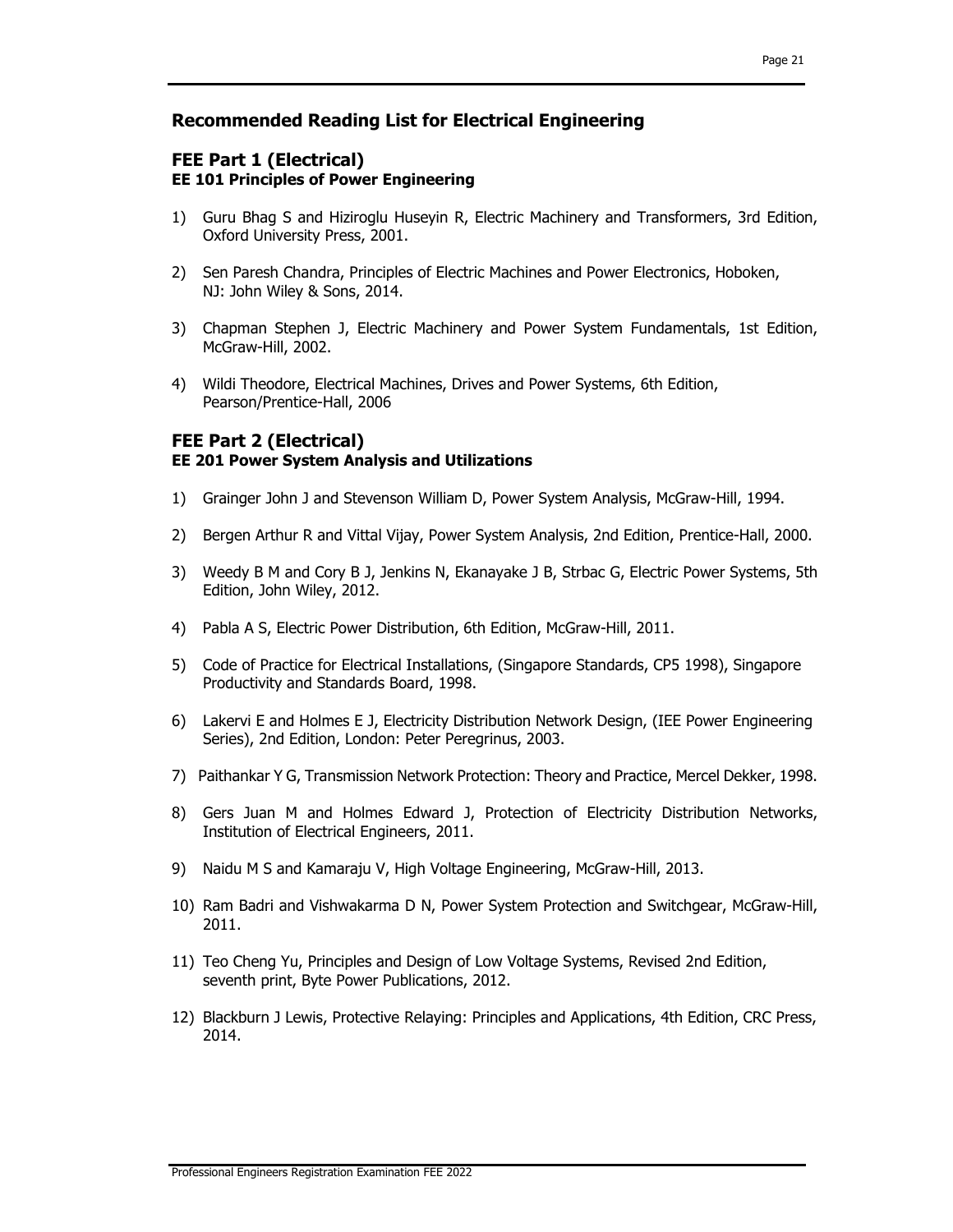#### **Questions From Past Year Papers for Fundamentals Of Engineering Examination Part 1 (Electrical)**

(Actual paper comprises 40 Multiple Choice Questions (MCQ) of 2.5 marks each. Answer all questions.)

- 1. A three-phase 400-volt source supplies two parallel loads. Load 1 is rated 300 kVA,  $pf = 0.8$  lagging and Load 2 is rated 240 kVA,  $pf = 0.6$  leading. Determine the source line current Ia.
	- (a) 646.1 A
	- (b) 107.8 A
	- (c) 554.5 A
	- (d) 201.5 A
- 2. An ideal single-phase transformer has  $N_1 = 100$  turns, and  $N_2 = 300$  turns. The LV winding is connected to a voltage source operating at 3 kV. An impedance of value  $Z_2 = 100 + 130 \Omega$  is connected across the HV side of the transformer. Compute the transformed power.
	- (a)  $P = 743.1$  kW,  $Q = 222.9$  kVar
	- (b)  $P = 700.1$  kW,  $Q = 210.7$  kVar
	- (c) P = 690.9 kW, Q = 211.6 kVar
	- (d)  $P = 722.4$  kW,  $Q = 231.4$  kVar
- 3. An open-circuit test is performed on a single-phase 440-V transformer winding. The results are  $P_{in} = 100$  W,  $I_{in} = 1$  A and  $V_{in} = 440$  V. Determine the values of the shunt resistance  $(R_m)$  and magnetizing reactance  $(X_m)$ .
	- (a) Rm = 2116  $\Omega$ , Xm = 729.9  $\Omega$
	- (b) Rm = 5290  $\Omega$ , Xm = 137.2  $\Omega$
	- (c) Rm = 2116  $\Omega$ , Xm = 137.2  $\Omega$
	- (d) Rm = 1936  $\Omega$ , Xm = 451.8  $\Omega$
- 4. A 500-kVA single-phase transformer is rated 6.8 kV/115 kV. A short circuit test on the high-voltage side at rated current indicates  $P_{in} = 435$  W and  $V_{in} = 2.5$ kV. Determine the winding resistance  $(R_s)$  and leakage reactance  $(X_s)$  on the high-voltage side.
	- (a)  $R_s = 14.25 \Omega$ ,  $X_s = 574.5 \Omega$
	- (b) Rs = 13.05  $\Omega$ , Xs = 312.5  $\Omega$
	- (c) Rs = 23.01  $\Omega$ , Xs = 312.5  $\Omega$
	- (d) Rs = 23.01  $\Omega$ , Xs = 574.5  $\Omega$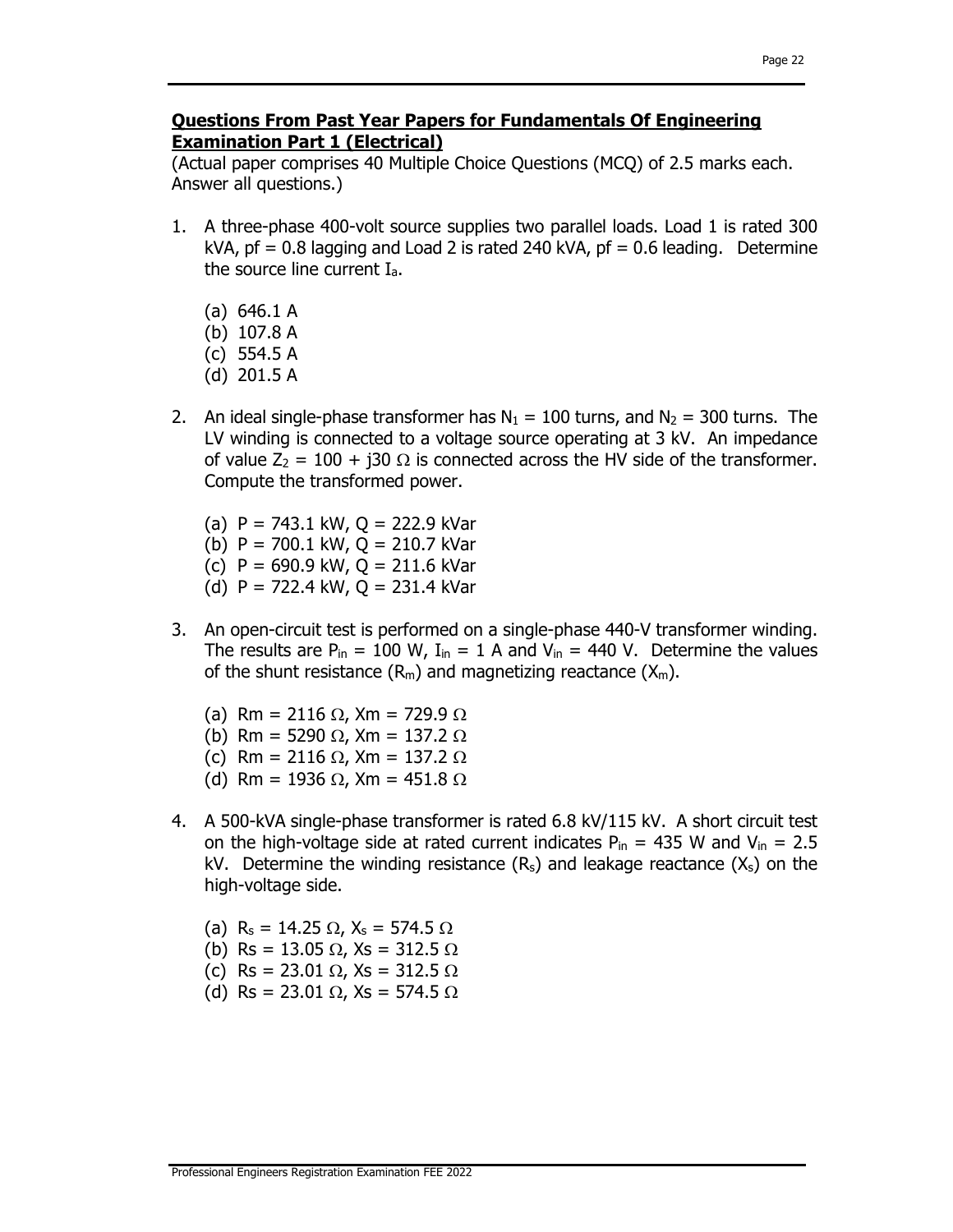- 5. A 25-kW, 250-V d.c. shunt generator has armature and field resistances of 0.06 ohms and 100 ohm respectively. The total armature power developed when working as a motor taking 25 kW input equals:
	- (a) 26.25 kW
	- (b) 23.8 kW
	- (c) 25 kW
	- (d) 24.4 kW
- 6. A 460-V series motor runs at 500 rpm taking a current of 40 A. The total resistance of the armature and field is 0.8 ohm. Assuming flux is proportional to the field current, the percentage change in torque when the load is reduced with the motor taking 30 A now can be calculated to be:
	- (a) 50%
	- (b) 75%
	- (c) 43.75 %
	- (d) 56.25 %
- 7. Two generators are supplying a real load of 2.5MW at 0.8 power factor lagging. Generator 1 has a no-load frequency of 51.5 Hz and a slope of the generator's characteristic of 1MW/Hz. While Generator 2 has a no-load frequency of 51 Hz and a slope of the generator's characteristic of 1MW/Hz. How much power is supplied by each of the two generators?
	- (a) 1 MW; 1.5 MW
	- (b) 1.5 MW; 1 MW
	- (c) 1.25 MW; 1.25 MW
	- (d) 2 MW; 0.5 MW
- 8. The conditions for the parallel operation of synchronous generators require the following parameters:
	- (a) Line current, phase sequence, frequency, phase angle
	- (b) Frequency, line voltage, phase sequence, phase current
	- (c) Phase sequence, frequency, phase angle, line voltage
	- (d) Power rating, phase sequence, frequency, impedance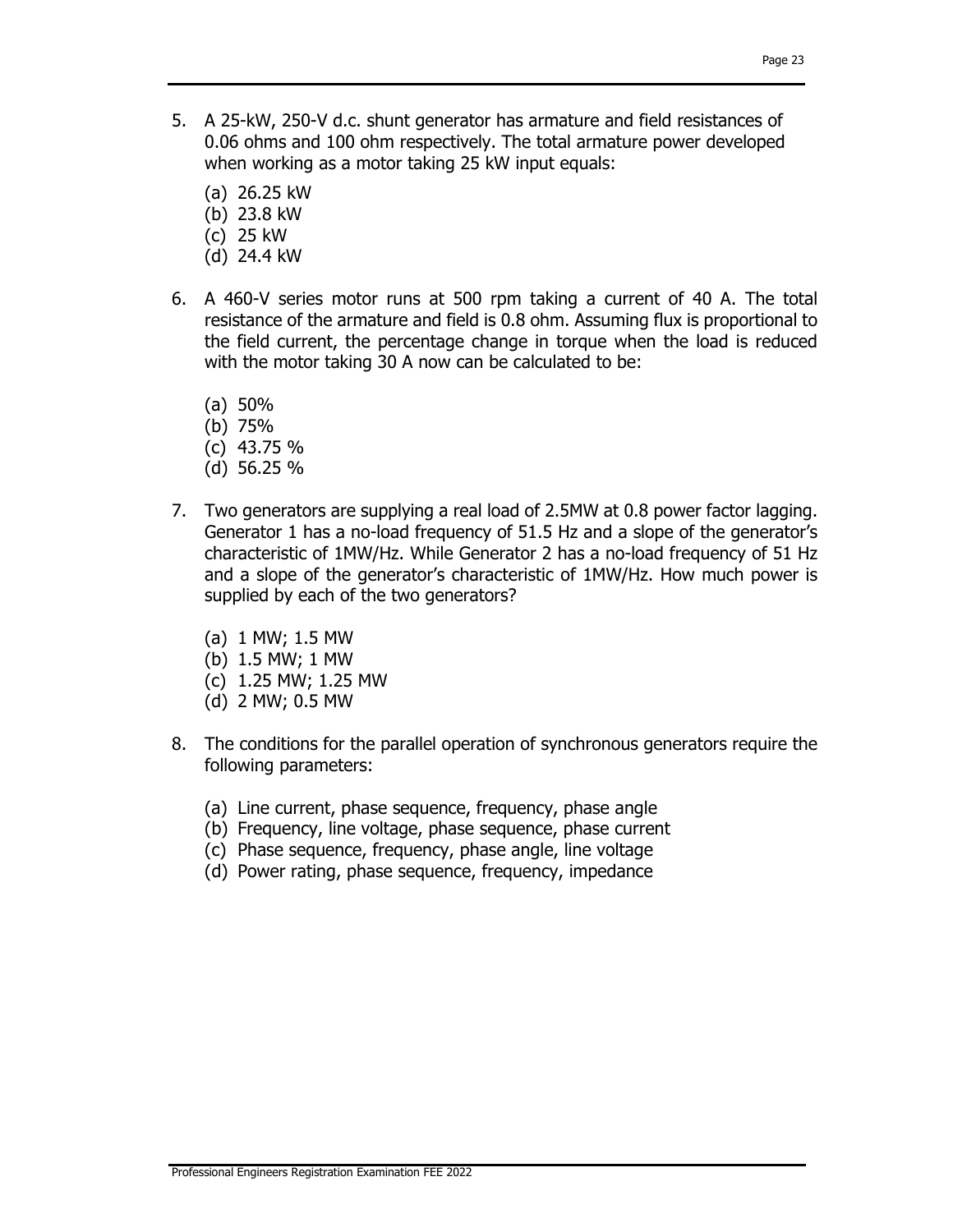- 9. A large building is taking 3-phase supply from utility at LV i.e. 400 V. After adding capacitors at the intake point of the electrical installation and the power factor at the intake point has been improved from 0.6 lag to 0.9 lag. As a result, the electrical distribution loss in the building is reduced approximately by:
	- (a) 0%
	- (b) 10%
	- (c) 20%
	- (d) 30%
- 10. A 1-MVA, 22/0.433-kV transformer is overloaded to 1.125 MVA at a power factor of 0.8 lag. This overloading can be eliminated by adding a capacitor at the LV terminal of the transformer. The minimum capacity of the capacitor should be:
	- (a) 300 kVAr
	- (b) 200 kVAr
	- (c) 150 kVAr
	- (d) 100 kVAr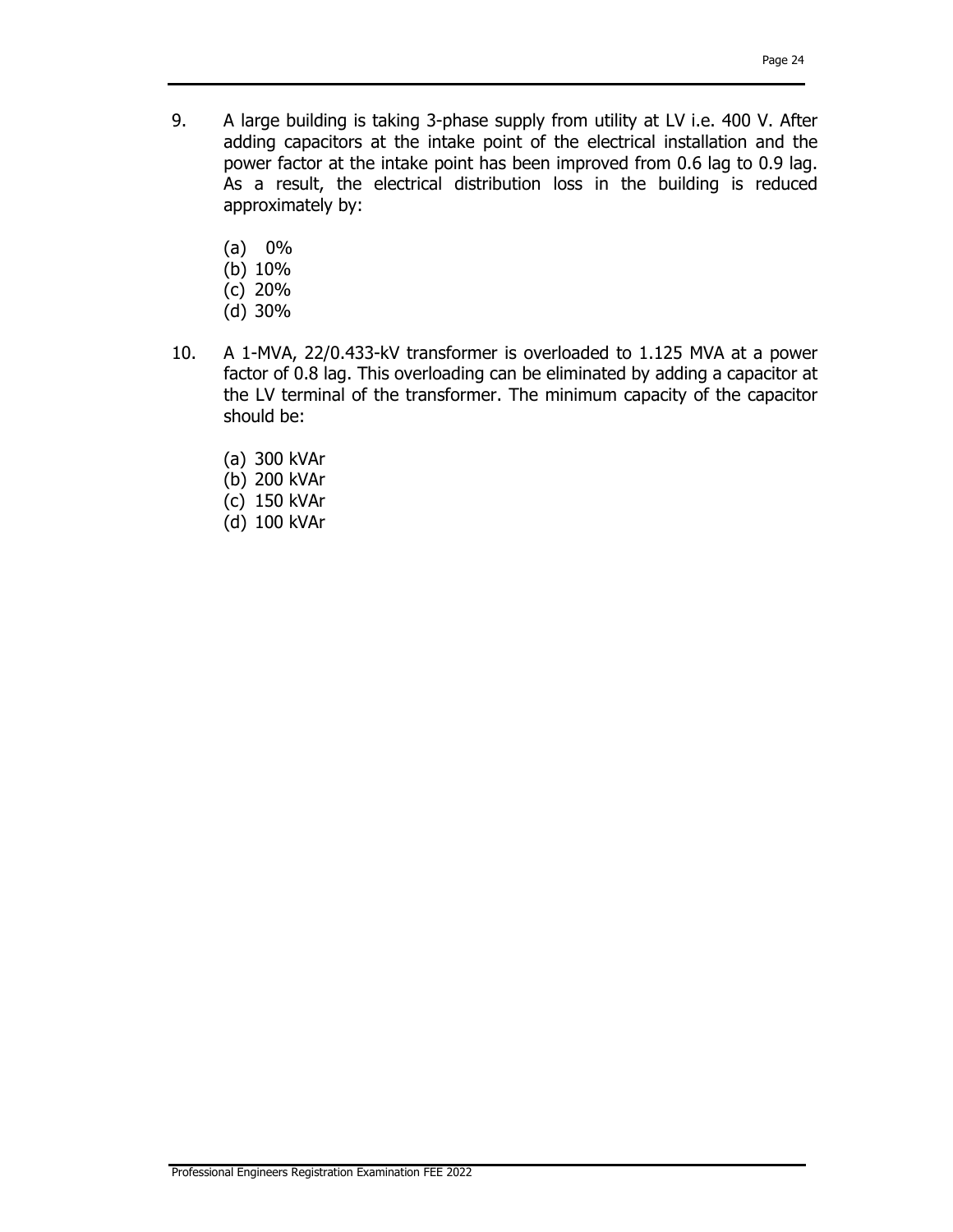#### **Questions From Past Year Papers for Fundamentals Of Engineering Examination Part 2 (Electrical)**

(Actual paper comprises 7 questions. Answer 5 questions)

Q1.

Two generators operating in parallel supply a load of 5 MW at 0.9 lagging power factor. Gen A has a slope of 5 MW/Hz and Gen B 4 MW/Hz and their no-load frequency settings are 50.4 Hz and 51 Hz respectively.

(a) Find the system frequency and MW supplied by each generator.

(13 marks)

(b) Find the reactive power supplied by Gen A if the power factor of Gen B is 0.8 lagging.

(7 marks)

Q2.

(i) A 6.6kV Main Switch Board of a factory receive 6.6kV supply from Power Grid. The Contract Capacity is at 1500 kW. The table below shows the kWh meter readings of a typical day of the factory in a 24 hours period.

| Time  | Meter Reading | Time  | Meter Reading |
|-------|---------------|-------|---------------|
|       | (kWh)         |       | (kWh)         |
| 0:00  | 0             | 12:00 | 3800          |
| 0:30  | 0             | 12:30 | 4200          |
| 1:00  | 0             | 13:00 | 4600          |
| 1:30  | 0             | 13:30 | 5000          |
| 2:00  | 0             | 14:00 | 5400          |
| 2:30  | 0             | 14:30 | 6000          |
| 3:00  | 0             | 15:00 | 6600          |
| 3:30  | 0             | 15:30 | 7400          |
| 4:00  | 0             | 16:00 | 8200          |
| 4:30  | 0             | 16:30 | 8700          |
| 5:00  | 0             | 17:00 | 9200          |
| 5:30  | 0             | 17:30 | 9400          |
| 6:00  | 0             | 18:00 | 9600          |
| 6:30  | 0             | 18:30 | 9700          |
| 7:00  | 0             | 19:00 | 9800          |
| 7:30  | 50            | 19:30 | 9900          |
| 8:00  | 100           | 20:00 | 10000         |
| 8:30  | 150           | 20:30 | 10000         |
| 9:00  | 200           | 21:00 | 10000         |
| 9:30  | 600           | 21:30 | 10000         |
| 10:00 | 1000          | 22:00 | 10000         |
| 10:30 | 1600          | 22:30 | 10000         |
| 11:00 | 2200          | 23:00 | 10000         |
| 11:30 | 3000          | 24:00 | 10000         |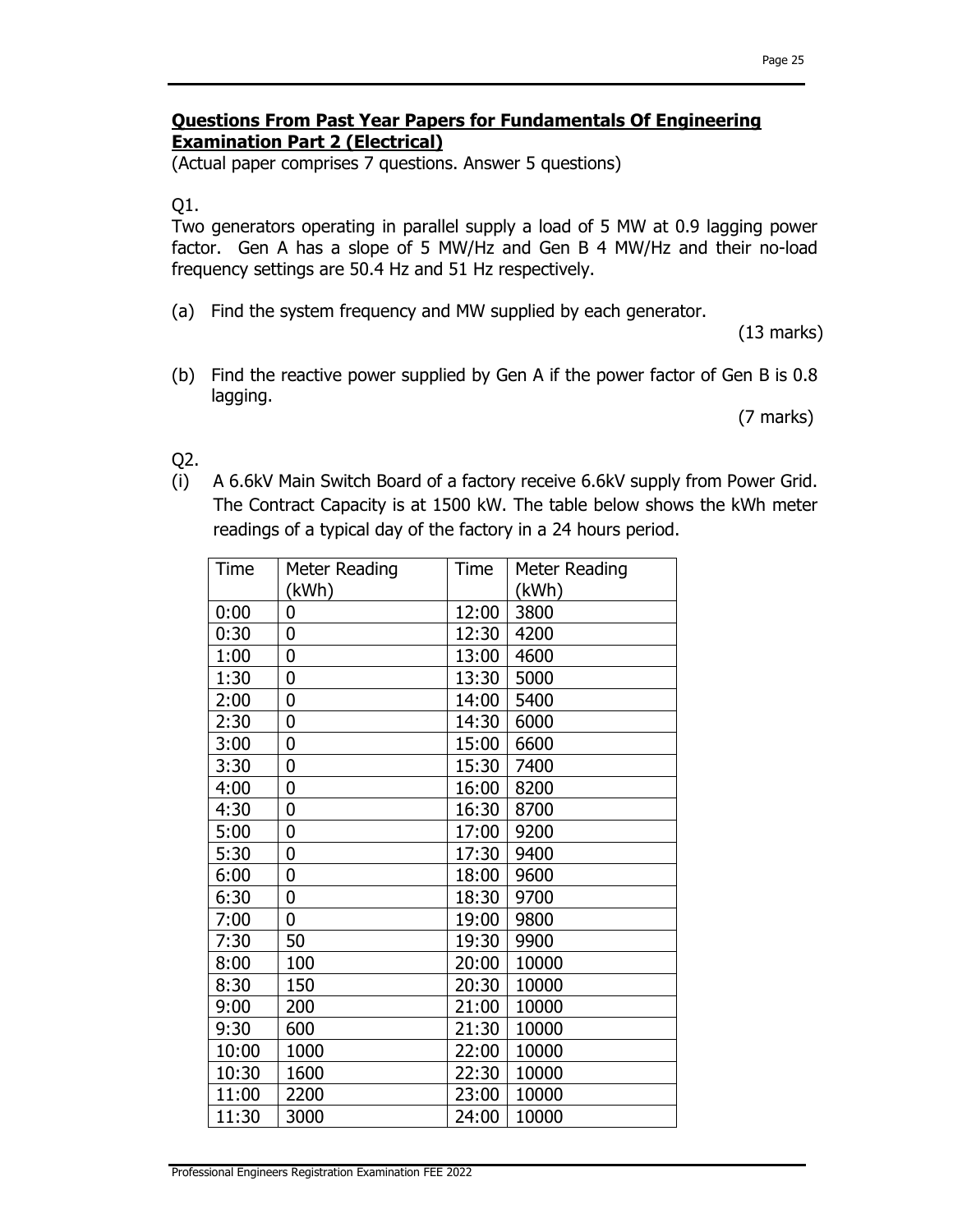- a) The power factor recorded is at 0.76 lagging. What is the Maximum Demand in 30 mins of the factory? (3 marks)
- b) Calculate the monthly utility bill (assume 30 day in month). The tariff of the utility company is,

| Peak Usage charge (7am to 11pm)      | 20 cents / kWh         |
|--------------------------------------|------------------------|
| Off peak Usage charge (11pm to 7am)  | 12 cents / kWh         |
| Contracted Capacity Charge per month | \$8 / kW               |
| Uncontracted Capacity Charge per     | \$11 / kW              |
| month                                |                        |
| Reactive Power Charge                | 0.6 cents / chargeable |
|                                      | kVArh                  |

# (5 marks)

A main switch board is supplied from a 22/0.4 kV, 2,000 kVA transformer with an impedance of 6%. The impedance of LV cables to the main switchboard is 0.0005+j0.0012 Ω. The fault level at the intake point at 22 kV is 1,000 MVA, calculate the fault current at main switch board. (12 marks)

# Q3.

Figure Q3 shows an incomplete schematic diagram of a protection arrangement for a 115/13.2 kV Dy1 power transformer. The transformer is rated at 25 MVA. Current transformers (CT) ratio is 150/5 A on the 115 kV side and 2250/5 A on the 13.2 kV side.

(a) Complete the three-phase wiring connection from current tranformers to the differential relay. Indicate on your completed schematic diagram the current distribution (both magnitude and direction of flow) on the power transformer and in the relay circuit.

(14 marks)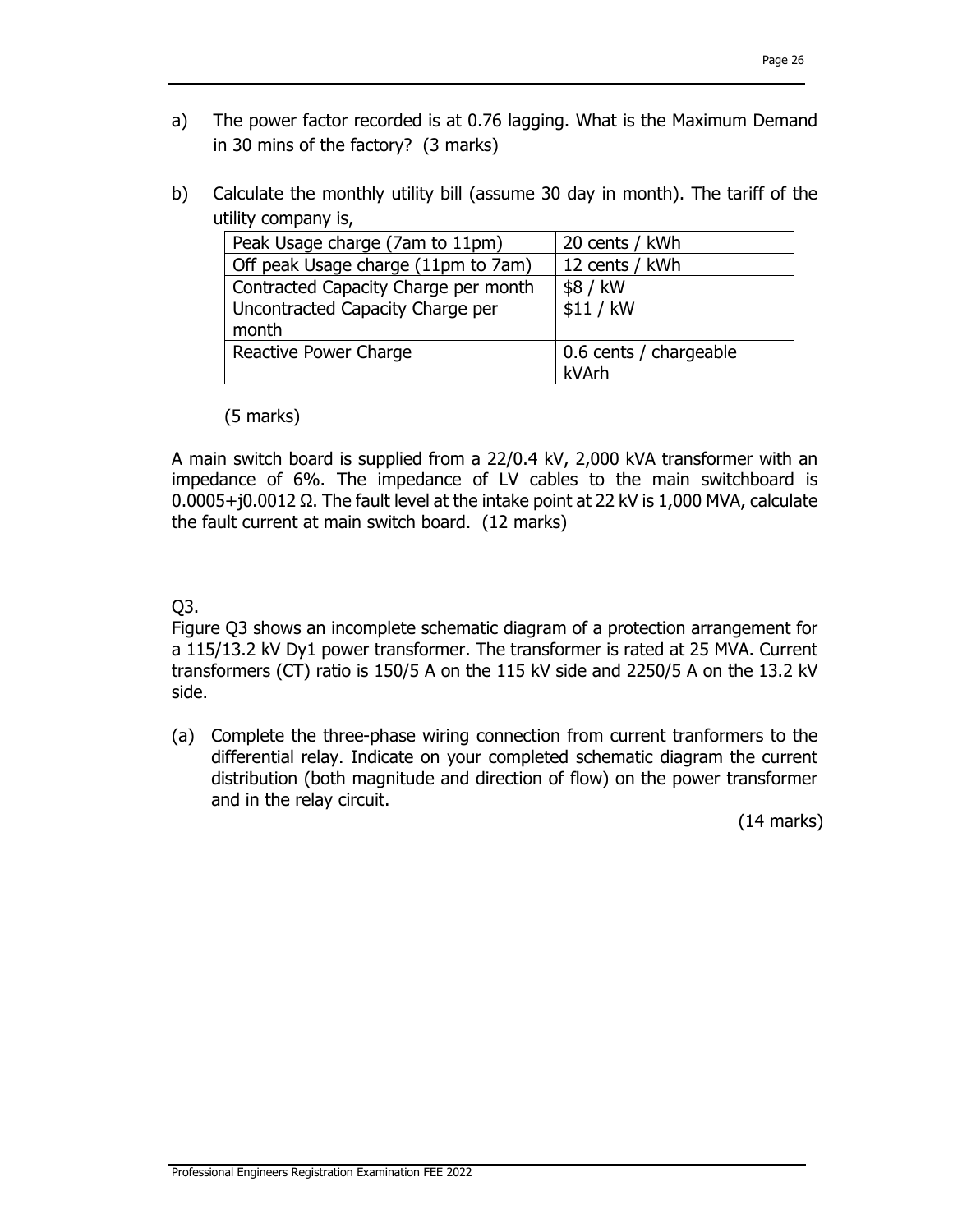

Figure Q3: Incomplete Schematic of a Differential Protection

(b) A single-phase to earth fault at the middle of the LV winding as indicated in Figure Q3 has resulted in a fault current of 548.7 A. The differential relay is set to operate at 5% of the CT rating. Calculate whether this earth fault could cause the relay to operate. State any assumptions made.

(6 marks)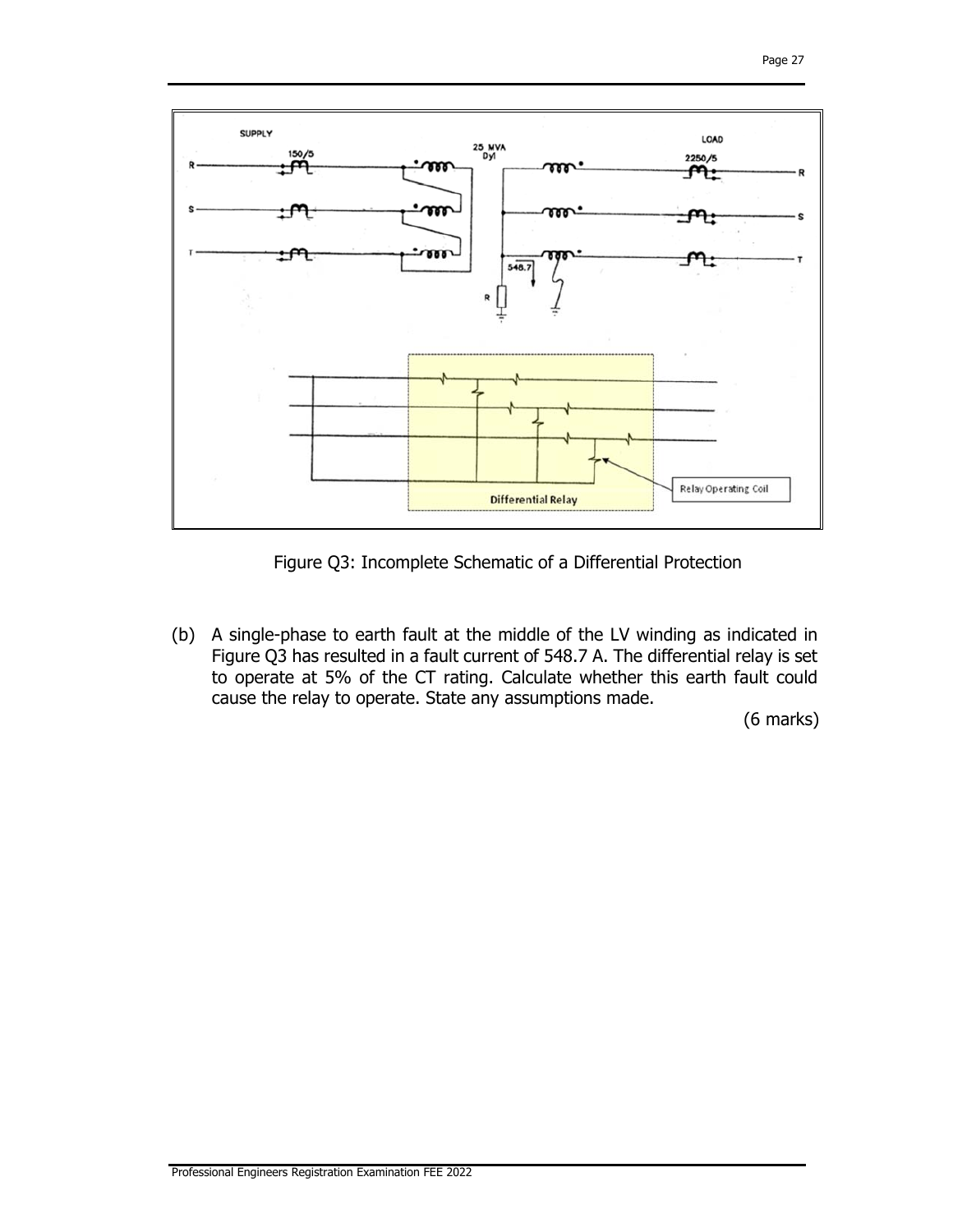# **III Fundamentals Of Engineering Examination (Mechanical)**

The examination will focus on testing the fundamentals of mechanical engineering. The 6-hour examination will comprise two parts:

#### **Format**

- **FEE Part 1 (Mechanical) (3 hours & 10 mins) 40 MCQ questions** 
	- **ME 101** Control and Instrumentations
	- **ME 102** Dynamics and Vibrations
	- **ME 103** Fluid Mechanics
	- **ME 104 Mechanics and Materials**
	- ME 105 Manufacturing Technology
	- **ME 106** Thermodynamics and Heat Transfer

# **FEE Part 2 (Mechanical) (3 hours & 10 mins) – 5 out of 7 questions**

- ME 201 Control and Instrumentations
- **ME 202** Dynamics and Vibrations
- **ME 203** Fluid Mechanics
- **ME 204 Mechanics and Materials**
- ME 205 Manufacturing Technology
- ME 206 Thermodynamics and Heat Transfer

#### **Syllabus**

**ME 101/201 Control And Instrumentations** 

#### **Modelling of Linear Systems**

Introduction to control systems. Mathematical modelling of electromechanical systems. Transfer functions representation of physical components. Block diagram manipulation.

#### **Dynamic Response Analysis**

Transient response analysis and performance indices. Poles and zeros concept, dominant pole concept of high order systems. Characteristic equation. Steady state errors and system types.

# **Principles of Feedback Control**

Open loop versus closed loop control. Analysis of system type. Error elimination and disturbance rejection. Types of feedback systems. PID controller. Stability and Routh-Hurwitz method.

#### **Root Locus Techniques**

Qualitative analysis of the Root Locus. Guidelines for sketching a Root Locus. General concepts of dynamics compensator design. Design by Root Locus: PI, PD, PID, Lead and Lag compensators. Feedback compensation and realisation.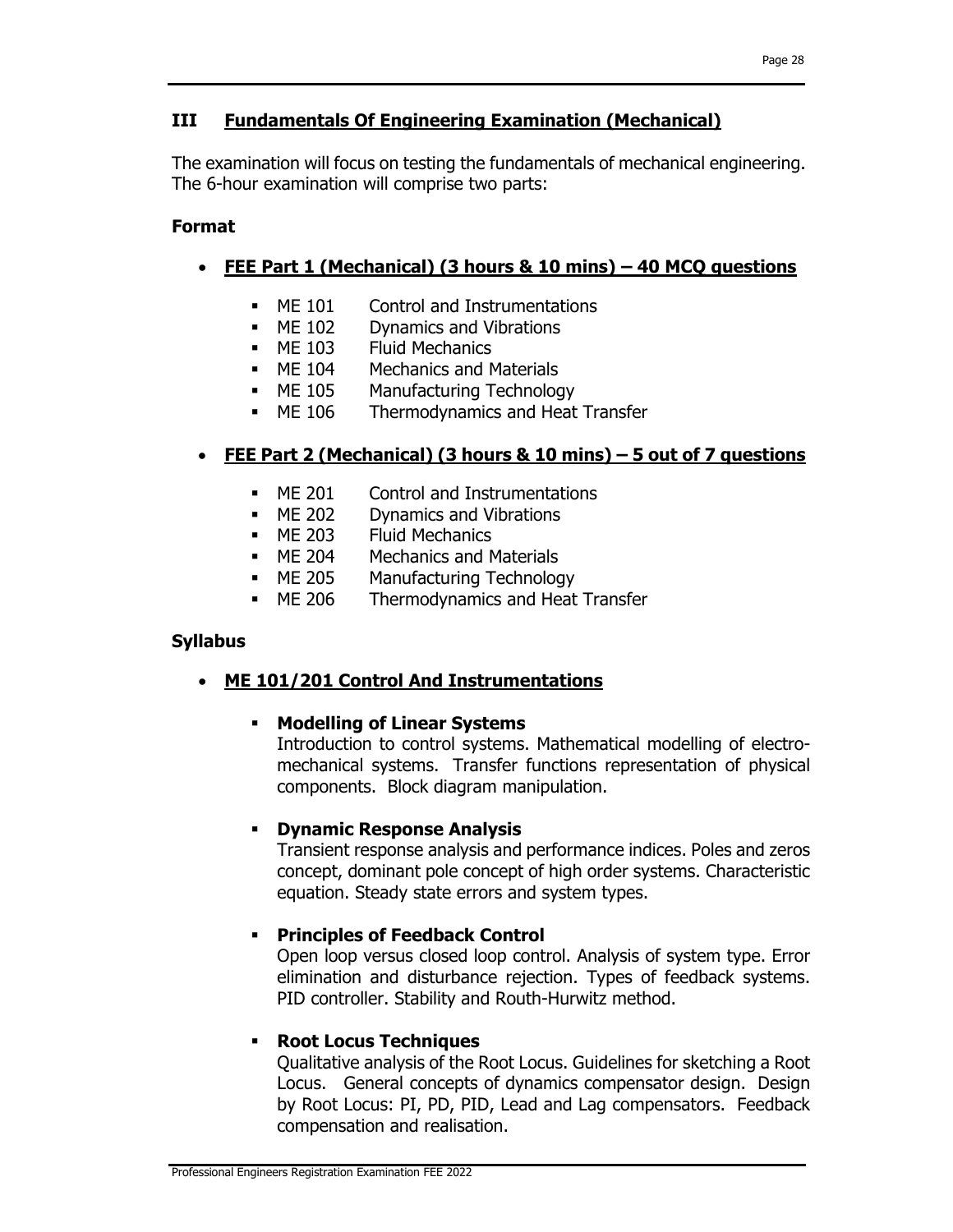#### **Frequency Domain Analysis**

Concept of frequency response. Bode plots. Nyquist plot and Nyquist stability criterion. Stability margins. Closed loop frequency domain characteristics. Design of compensator via Bode plots - Lead, Lag & Lag-lead controller. Design examples.

#### **Measurement System**

Models and classification for measurement systems and their time and frequency domain behaviours. Performance specifications.

#### **Analog Devices and Measurement**

Introduction to basic measurement devices for analog signals and measurement principles. Conditioning of analog signals for transmission and processing.

#### **Digital Devices and Measurement**

Fundamental differences between analog and digital systems. Sampling theorem and fundamentals of data acquisition.

#### **Sensors**

Measurement for common engineering applications: position, speed, stress, strain, temperature, vibration and acceleration, pressure and flow. Semiconductor sensors and micromechanical devices.

#### **ME 102/202 Dynamics And Vibrations**

#### **Dynamics**

#### **Kinematics of Particle**

Uniform rectilinear motion; Uniform accelerated rectilinear motion; Rectangular components of velocity and acceleration; Motion relative to a frame in translation; Tangential and normal components; Radial and transverse components. Newton's second law; Equations of motion; Angular momentum of a particle; Principle of conservation of energy; Principle of conservation of momentum.

#### **Kinematics of Rigid Bodies**

General plane motion; Coriolis acceleration. Equations of plane motion for a rigid body; Angular momentum of a rigid body in plane motion; Principle of work and energy for a rigid body; Principle of impulse and momentum for the plane motion of a rigid body; Conservation of angular momentum.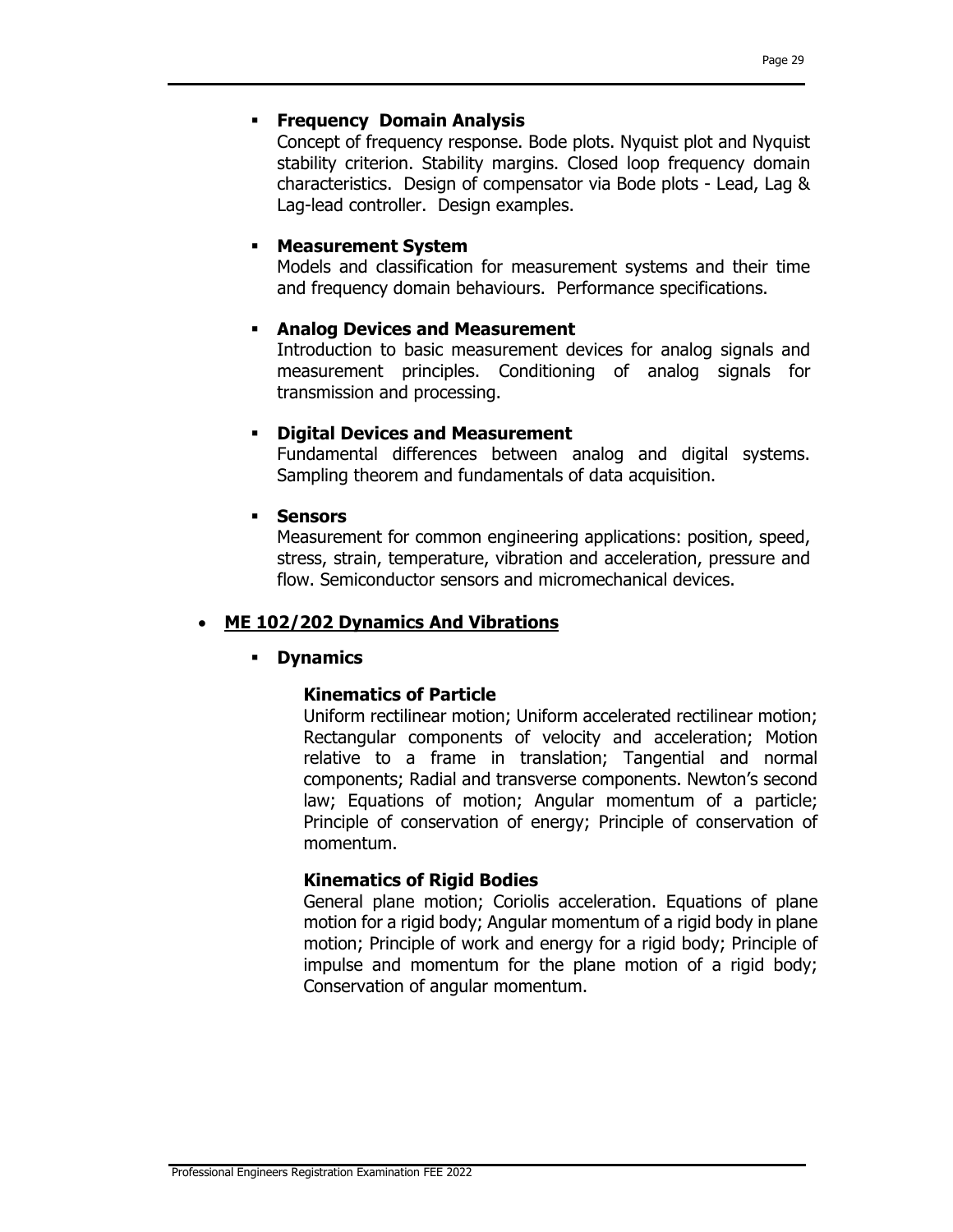#### **Mechanical Vibrations**

#### **Vibration Without Damping**

Simple harmonic motion; Energy method; forced vibration.

#### **Damped Vibration**

Damped free vibration; Damped forced vibration.

#### **ME 103/203 Fluid Mechanics**

#### **Basic concepts**

Understanding fluids as compared to solids and gases. Properties of fluids: Density, pressure and viscosity. Pressure measurements. Buoyant forces and Archimedes' Principle. Stability of submerged and floating bodies. Stability of a ship.

#### **Fluid Motion**

Real and ideal fluids. Momentum and forces in fluid flow: Continuity equation, momentum equation, energy equation, Bernoulli's equation.

#### **Pipe Flow**

Laminar and turbulent flows in pipes. Moody diagram, losses and fittings, energy equation for real laminar flow in pipes. Equation of motion for turbulent flow. Mixing length hypothesis. Fully turbulent flow in pipes. Head and flow calculations in pump-piping systems.

#### **Fluid Machinery**

Fundamental theory and performance. Pumps and fans, turbines: Concepts and performance characteristics. Cavitation and surge phenomena.

#### **Flow Resistance and Propulsion**

Boundary layer, surface roughness, form drag. Water jet theory: Basic principle, fundamental thrust equation. Ship propulsion: Introduction to propulsion system, powering of ship, propeller theory, propeller-hull interaction.

#### **ME 104/204 Mechanics And Materials**

#### **Material properties and behaviour**

Yield and ultimate tensile stress, proof stress, elastic modulus. Yield and Strength failure criteria- Tresca and Von-Mises.

Temperature effects- temperature expansion coefficient, creep and stress relaxation. Post-yield effects- elastic-plastic, bilinear hardening and strain hardening. Fatigue effects- S/N curves.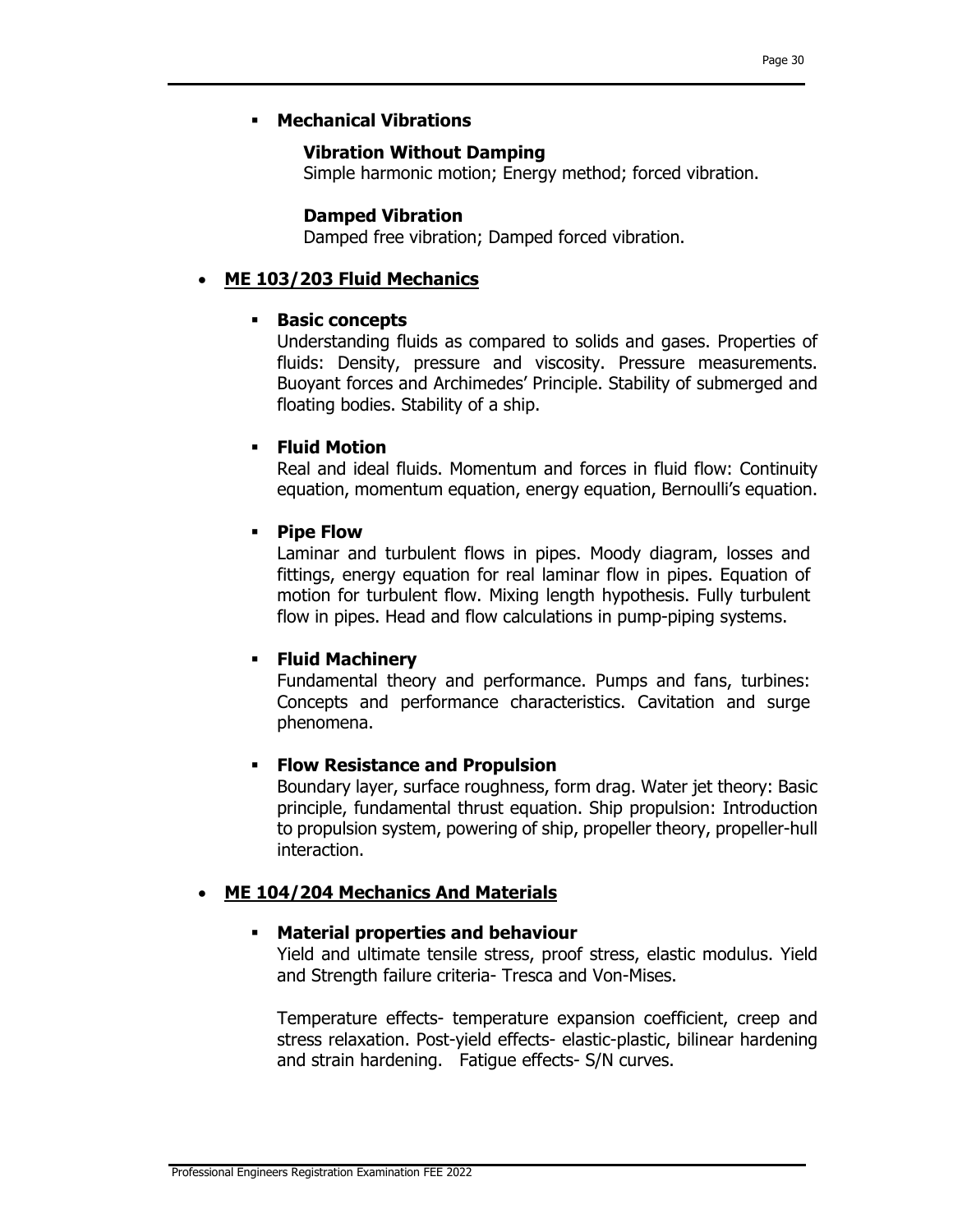# **Stress and Strain**

Basic stress and strain for elastic bodies- direct stress and strain, shear stress and strain, Mohr's circle. Stress and Strain transformations - two and three-dimensional, 4 elastic constants E,  $v$ , k and G.

# **Bending of beams**

Second moments of area of structural sections, Free body, shear force and bending moment diagrams. Elastic and inelastic bending of beams. Combined tension and bending of beams, Deflection and slopes of beams. Shear stress in beams, Statically indeterminate beams.

# **Bending of plates and cylindrical shells**

Symmetric membrane bending theory of circular plates and shells under fixed and freely supported boundaries. Discontinuity stresses of cylinder to flat, cone or hemispherical shells junctions.

# **Torsion of prismatic bars and closed sections**

Torsion of circular solid section and open thin walled sections, shear stresses and deformation, shear flow in thin walled open and closed sections.

# **Buckling of columns**

Euler buckling theory, perfect and imperfect columns, effect of end fixings on critical buckling loads.

# **Thermal loading**

Thermal stresses in beams and cylinders due to a through thickness temperature gradient, thermal stresses in compound bars of different materials under uniform temperature.

# **Internal pressure loading**

Membrane theory, thin and thick walled cylinders under pressure.

# **ME 105/205 Manufacturing Technology**

# **Introduction**

Cutting tool materials. Single and multi-point tools. Types of wear. Manufacturing processes: cold and hot working, rolling, extrusion, forging, sheet and metal blanking and forming, cold forming, welding, brazing, soldering, casting, powder metallurgy, plastics technology. Non-conventional machining: electro-discharge machining.

# **Metal Removal**

Introduction to machine tools and machining operations – Generating motions of machine tools, machines using single point tools, machines using multipoint tools, machines using abrasive wheels. Mechanics of metal cutting – Chip formation, forces acting on the cutting tool and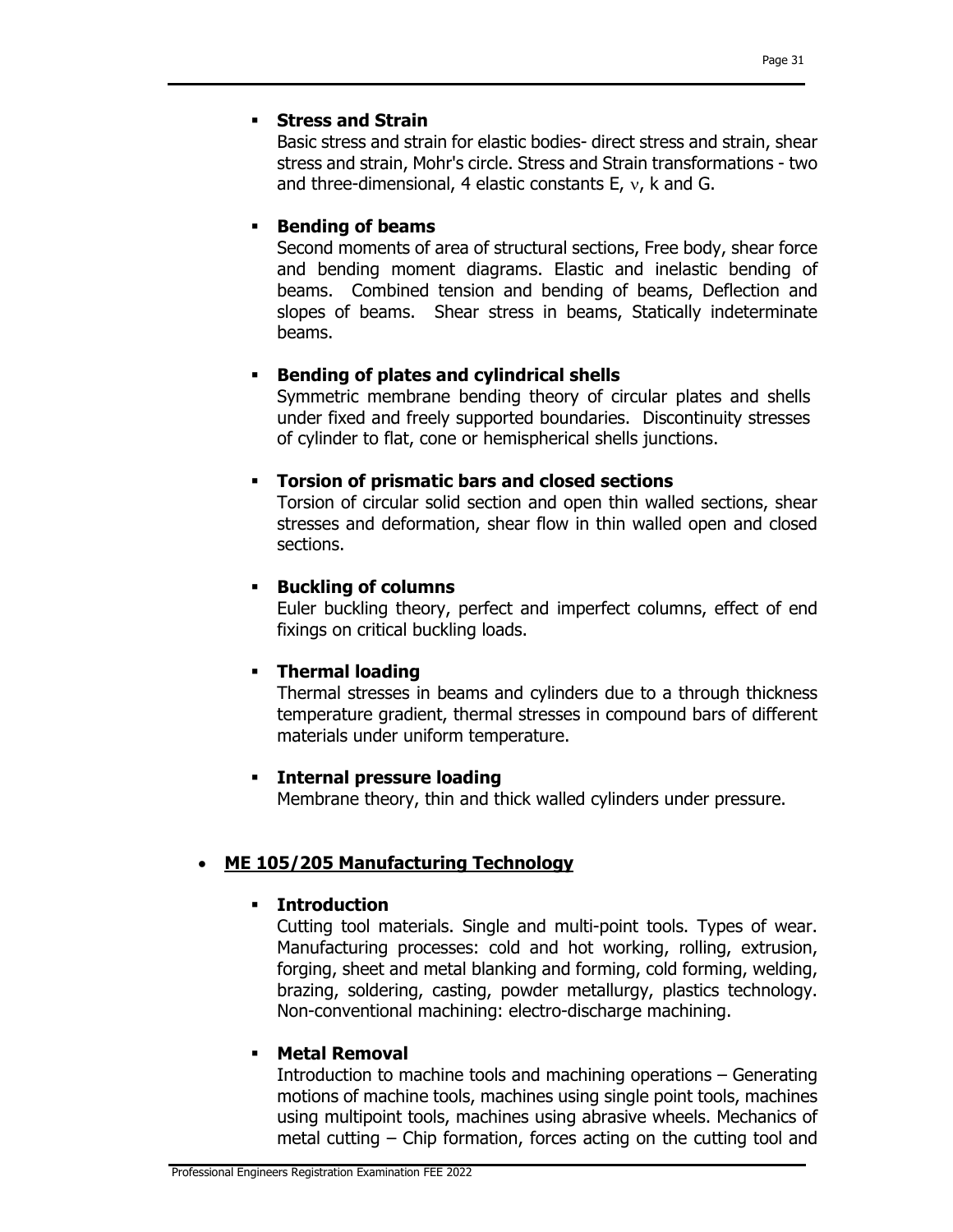their measurement, the apparent mean shear strength of the work material, chip thickness, friction in metal cutting. Cutting tool materials – Major tool material types. Tool life and tool wear – Forms of wear in metal cutting. Economics of metal cutting operations – Choice of feed, speed and depth of cut, tool life for minimum cost and minimum production time, estimation of factors needed to determine optimum conditions.

#### **Metrology**

Basic measuring instruments and their applications (Linear and angular measurement, roundness, flatness and surface finish measurement).

# **Manufacturing Processes**

Introduction to cold and hot working. Rolling - 2, 3 and 4-high rolls, cluster and planetary rolls, manufacture of blooms, billets and slabs. Extrusion - Direct and indirect extrusion, hollow extrusion, hydrostatic extrusion. Forging - Hammer, press, roll forging, open and closed die forging. Sheet metal bending and deep-drawing, punch load, drawability, Crane's constants. Shearing of sheet metal - types of shearing operation, punch and die clearance, punch force. Cold forming processes - Marforming, Guerin process, hydroforming. Welding, brazing, soldering - Arc and gas welding, pressure welding, MIG, TIG, submerged-arc, friction, resistance, laser and electronbeam welding. Casting - Sand casting, patterns, defects, die-casting, centrifugal casting, investment casting, continuous casting. Powder metallurgy - Production of powders, fabrication processes, sintering, comparison with other processes. Electro-discharge machining. Plastics technology – Properties of plastics, thermoplastics and thermosets, manufacturing of plastics.

# **ME 106/206 Thermodynamics And Heat Transfer**

# **Thermodynamics**

#### **Fundamental concepts**

Simple concept of thermodynamic system. Types of energy interaction between system and surroundings. Properties of simple pure substances –understand the general form of property diagrams. Empirical temperature scales and thermometry. Ideal and perfect gases. Use of steam tables for substance such as water.

# **First Law of Thermodynamics**

The concept of fully-resisted or quasi-static processes; work and heat interactions in adiabatic boundaries with the introduction of internal energy, kinetic, potential and enthalpy. Statement of the First law of Thermodynamics: applications relating to non-flow and simple unsteady flow (e.g., the filing of a rigid vessel) processes.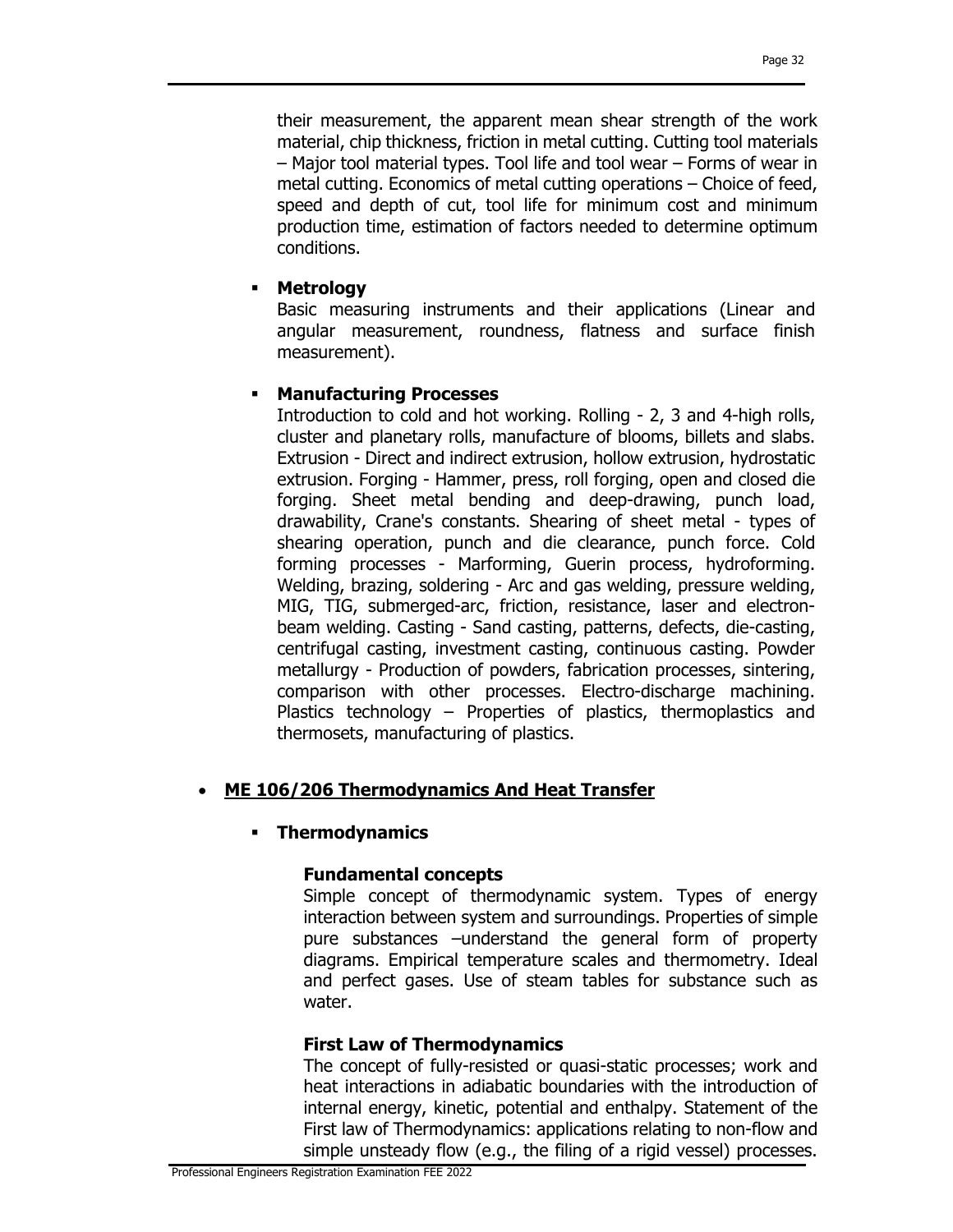First law applied to simple thermodynamic plants, e.g. power plant, compressors and expanders (without detailed knowledge of plant construction). Steady flow energy equation and its application to demonstrate the significant of enthalpy changes.

#### **Second Law of Thermodynamics**

Alternative statements of the Second Law. Reversible and irreversible processes. Internal and external irreversibility. Heat engines operating in temperature reservoirs and the efficiency of reversible engines. Entropy as a property and its relationship to heat transfer. The Clausius inequality. Isentropic and nonisentropic processes.

#### **Heat Transfer**

#### **Conduction**

Heat transfer by conduction. Steady-state conduction through slab, compound walls, cylinders and spheres. Unsteady state conduction in homogeneous solids.

#### **Convection**

Heat Transfer by convection, in fluids and films. Overall heat transfer coefficients. Natural and forced convection on plane surfaces, fins, pipes and around round bundles. Heat transfer in extended surfaces- combining conduction and convection.

#### **Radiation**

Heat transfer by radiation. Laws of radiant heat transfer, black and gray bodies, geometric factors, absorptivity.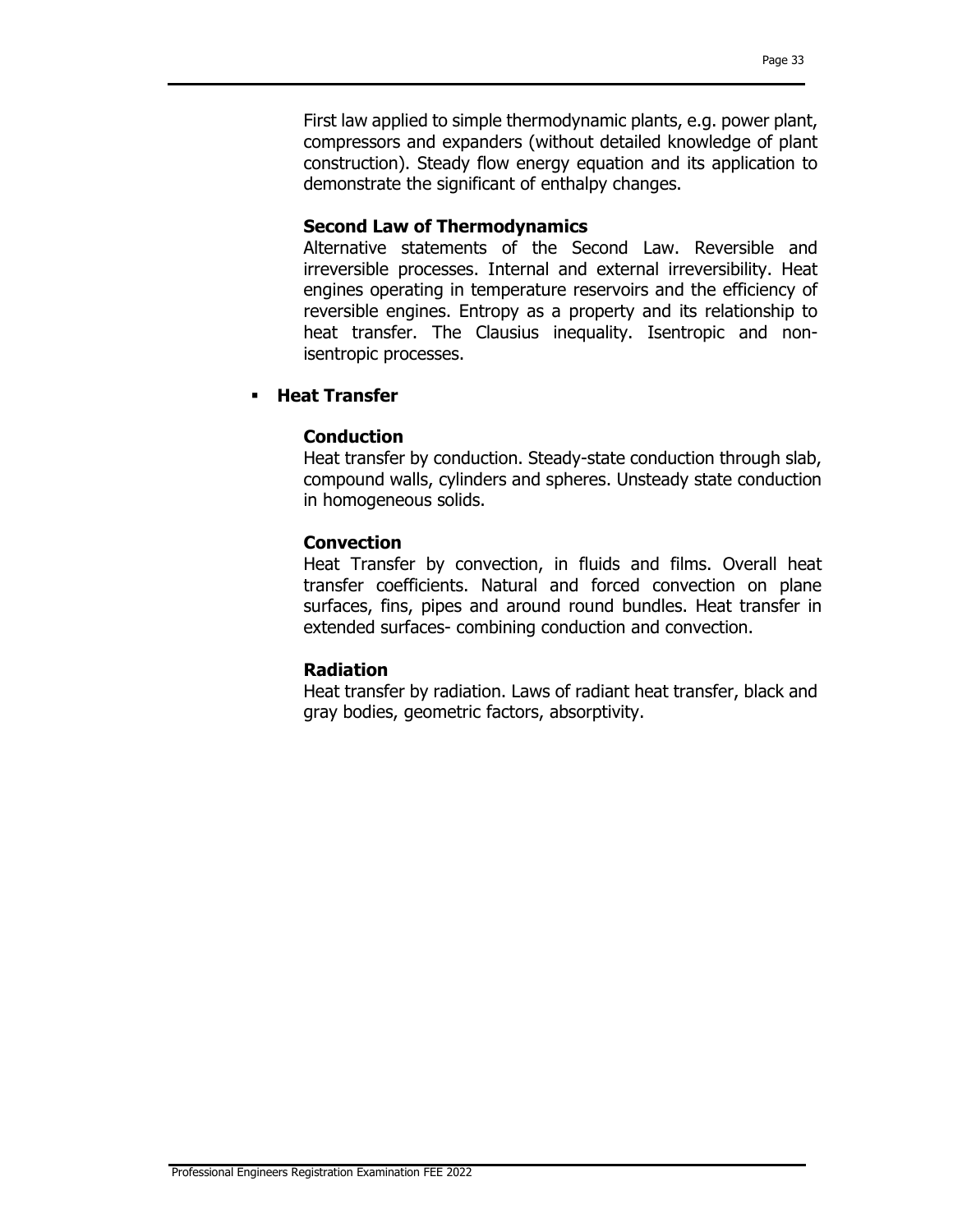#### **Recommended Reading List for Mechanical Engineering**

#### **ME 101/201 Control And Instrumentations**

Katsuhito Ogata, "Modern Control Engineering", 5<sup>th</sup> edition, published by Prentice Hall

#### **ME 102/202 Dynamics And Vibrations**

F.B. Beer, E.R. Johnston, and W.E. Clausen, "Vector Mechanics for Engineers – Dyna,mics" S I version

#### **ME 103/203 Fluid Mechanics**

B.R. Munson, D.F. Young, and T.H. Okiishi, "Fundamentals of Fluid Mechanics", published by John Wiley and Son F.M. White, "Fluid Mechanics",  $7<sup>th</sup>$  edition, published by McGraw-Hill

#### **ME 104/204 Mechanics And Materials**

C. Ugural, "Mechanics of Materials", published by McGraw-Hill R.C. Hibbeler, "Mechanics of Materials", 2<sup>nd</sup> edition SI version, published by Prentice Hall

#### **ME 105/205 Manufacturing Technology**

S. Kalpakjian, and Steven R. Schmid, "Engineering & Technology" W.A. Knight, and G. Boothroyd, "Fundamentals of Metal Machining and Machine Tools"

#### **ME 106/206 Thermodynamics And Heat Transfer**

Y.A. Cengel, and M.A. Boles, "Thermodynamics: An Engineering Approach", 8th edition SI version, published by Mc-Graw Hill Incropera, and DeWitt, "Fundamental of Heat and Mass Transfer" J.P. Holman, "Heat Transfer", published by McGraw-Hill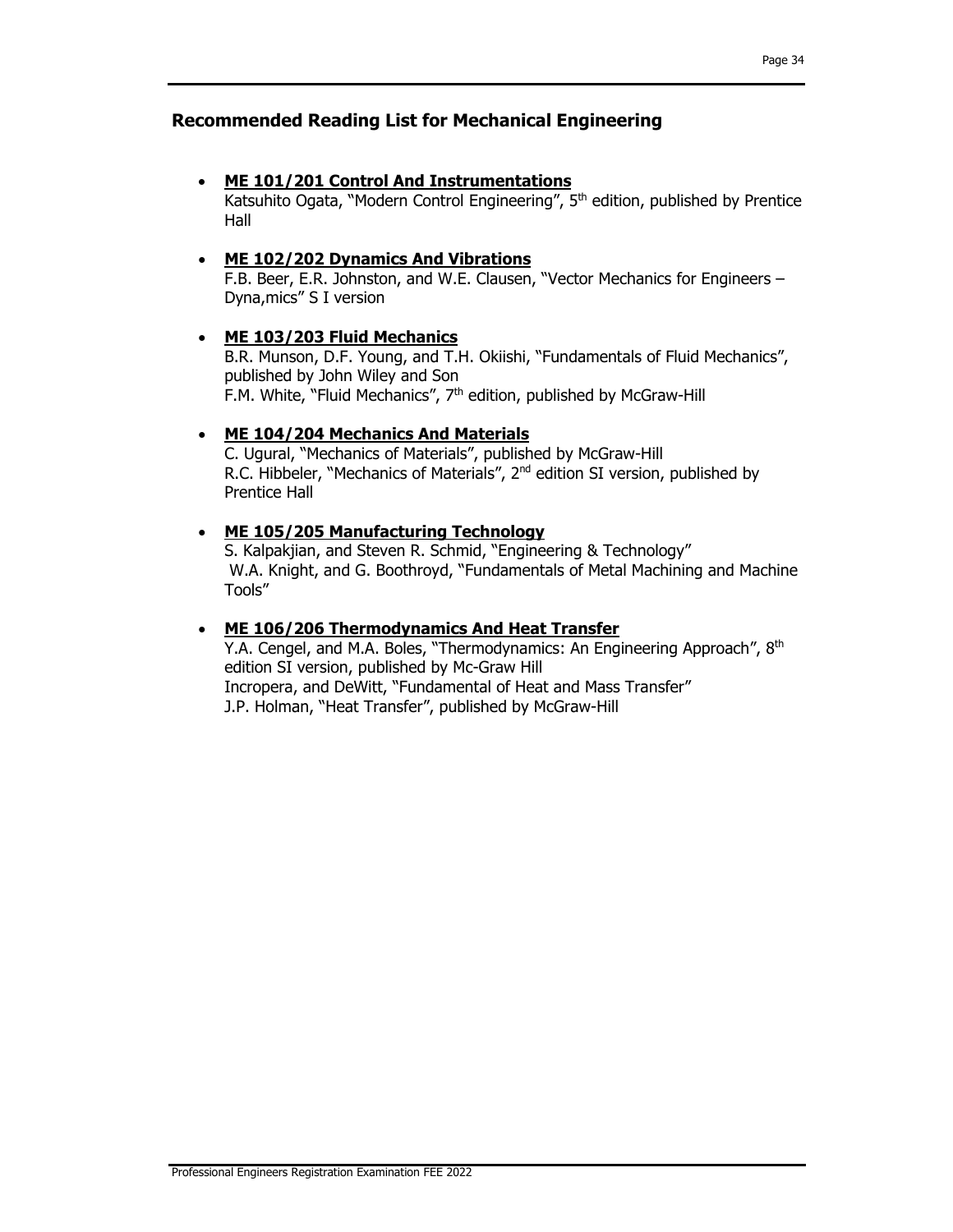#### **Questions From Past Year Papers for Fundamentals Of Engineering Examination Part 1 (Mechanical)**

(Actual paper comprises 40 Multiple Choice Questions (MCQ) of 2.5 marks each. Answer all questions.)

- 1. A rectangular wooden fin of cross section 200 mm by 600 mm protrudes from the bottom of a motor boat moving at 5 m/s. What is the maximum pressure on the fin? Density of water is 1000 kg/m3.
	- (a) 2.50 kPa
	- (b) 5.00 kPa
	- (c) 12,50 kPa
	- (d) 25.00 kPa
- 2. A pump is required to deliver 0.5  $\mathrm{m}^3$ /s of cooling water through a pipe of 75mm diameter to a heat engine which is 200 m away from and 2 m higher than the pump. Density of water is 1000 kg/m<sup>3</sup>. What is the power of the pump?
	- (a) 1000 W
	- (b) 4905 W
	- (c) 9810 W
	- (d) 19620 W
- 3. The main reason for incorporating an air pre-heater in the furnace of a steam power plant is
	- (a) to have a complete combustion in the furnace
	- (b) to decrease the humidity of air in the exhaust flue gases
	- (c) to minimize the energy input to the combustion process
	- (d) to maximize the waste heat rejection in the exhaust
- 4. In a stoichiometric combustion, the air to fuel ratio is
	- (a) below the user defined value
	- (b) higher than its natural ability to burn
	- (c) the chemically correct value
	- (d) a burning scenario when the flame is seen to be yellow in colour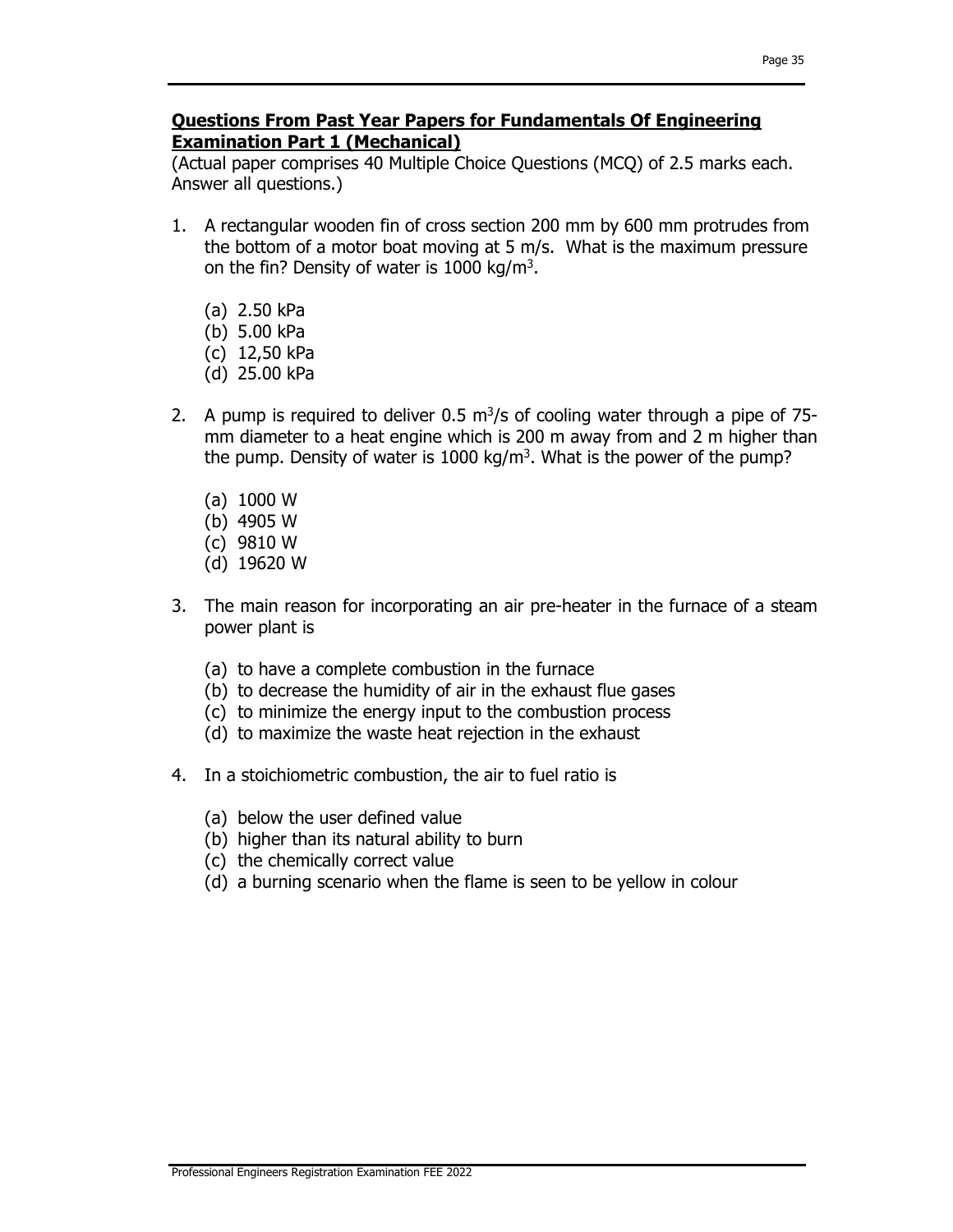- 5. The coefficient of performance (COP) of a vapour compression chiller is characterized by its cooling capacity. At low cooling rates, the chiller COP is reduced by the effects of heat leaks to the environment. On the other hand, at high cooling rates, the chiller suffers from
	- (a) the high vibration of the major moving parts
	- (b) the inefficient operation of the expansion device
	- (c) the high mass leaks in the vapour compression machine
	- (d) the finite-rate of heat transfer and fluid friction losses of the working fluid
- 6. Which of the following statement is correct?
	- (a) Tool life increases with the increase of cutting speed
	- (b) Tool life decreases with the increase of cutting speed
	- (c) Cutting speed has no influence on tool life
	- (d) None of the above
- 7. Consider the unity-feedback control system with the following open-loop transfer function:

$$
G(s) = \frac{10}{s(s-1)(2s+3)}
$$

It is:

- (a) stable
- (b) unstable
- (c) marginally stable
- (d) conditionally stable
- 8. Referring to the system shown below, determine the values of K and k such that the system has a damping ratio ζ of 0.7 and an undamped natural frequency ω of 4 rad/sec.



- (a) 16, 0.225
- (b) 4, 0.225
- (c) 16, 0.05
- (d) None of the above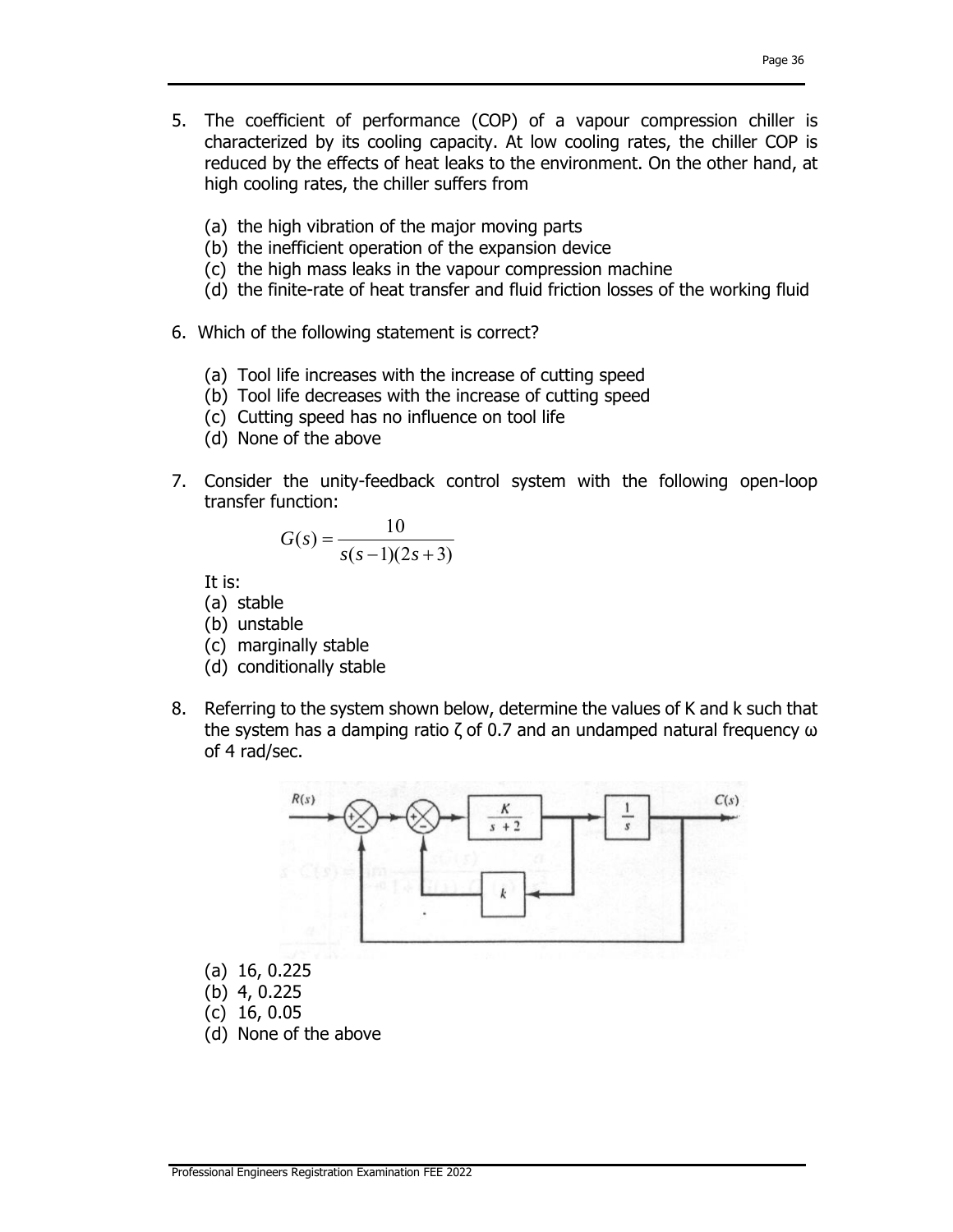- 9. Design a solid shaft to transmit 200 KW at 75 rpm without exceeding a shearing stress of 43 MPa.
	- (a) 54.8mm
	- (b) 72mm
	- (c) 0.144mm
	- (d) 144mm
- 10. A beam having a rectangular section of 100mm width by 150mm depth is subjected to a positive bending moment of 16 KNm acting about the horizontal axis. Find the bending stress acting at the section 25mm above the neutral axis.
	- (a) 114.22 MPa
	- (b) 72.11 MPa
	- (c) 0.114 MPa
	- (d) 28.44 MPa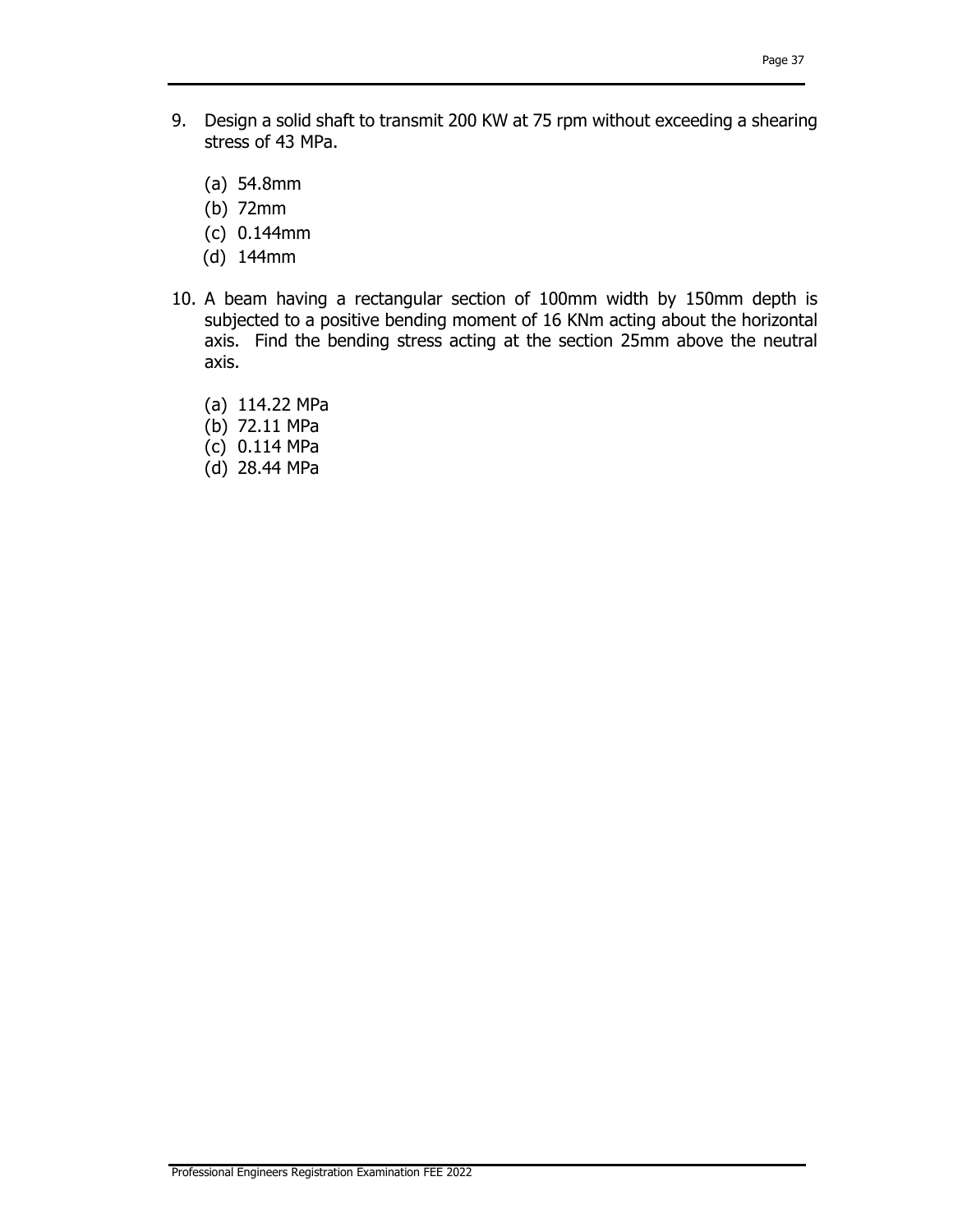#### **Questions From Past Year Papers for Fundamentals Of Engineering Examination Part 2 (Mechanical)**

(Actual paper comprises 7 questions. Answer 5 questions.)

# Q1.

A combined cycle power plant comprises a natural gas fired, ideal gas-turbine topping cycle and a bottoming steam-generator for the steam turbine. The air inlet pressure and temperature to the gas turbine, which has a pressure compression ratio of 8, are 1 bar and 300K, respectively. The temperature of burned gases from the combustor to the turbines is 1400K and the flue gas temperature leaving the steam generator (heat exchanger) is 520K. The bottoming cycle of the power plant is an ideal reheat Rankine cycle where the steam pressure and temperature supplied to the high pressure steam turbines are 150 bar and 450 C. Additional natural gas is fired for the reheating of steam and the conditions of reheated steam supplied to low-pressure turbine stage are 30 bar and 500° C, respectively.

(a) For the stated steady state conditions, sketch the combined cycle on a T-s diagram.

(4 marks)

- (b) Using the thermodynamic properties of air and steam from the Tables, determine;
	- (i) the mass flow rate of air in the gas turbine cycle if the steam generation rate is 30 kg/s,
	- (ii) the rate of total heat input, and
	- (iii) the thermal efficiency of the combined cycle.

State all assumption made in the solution.

(16 marks)

Q2.

A solid aluminium shaft 1.0m long and 50mm diameter is to be replaced by a tubular steel shaft of the same length and same outer diameter so that either shaft could carry the same torque and have the same angle of twist over the total length (that is having the same torsional stiffness).

Calculate the inner diameter of the tubular steel shaft.

The following properties of steel and aluminium can be used in your calculation. Steel,  $G_s = 84$  GPa, Aluminium  $G_a = 28$  GPa.).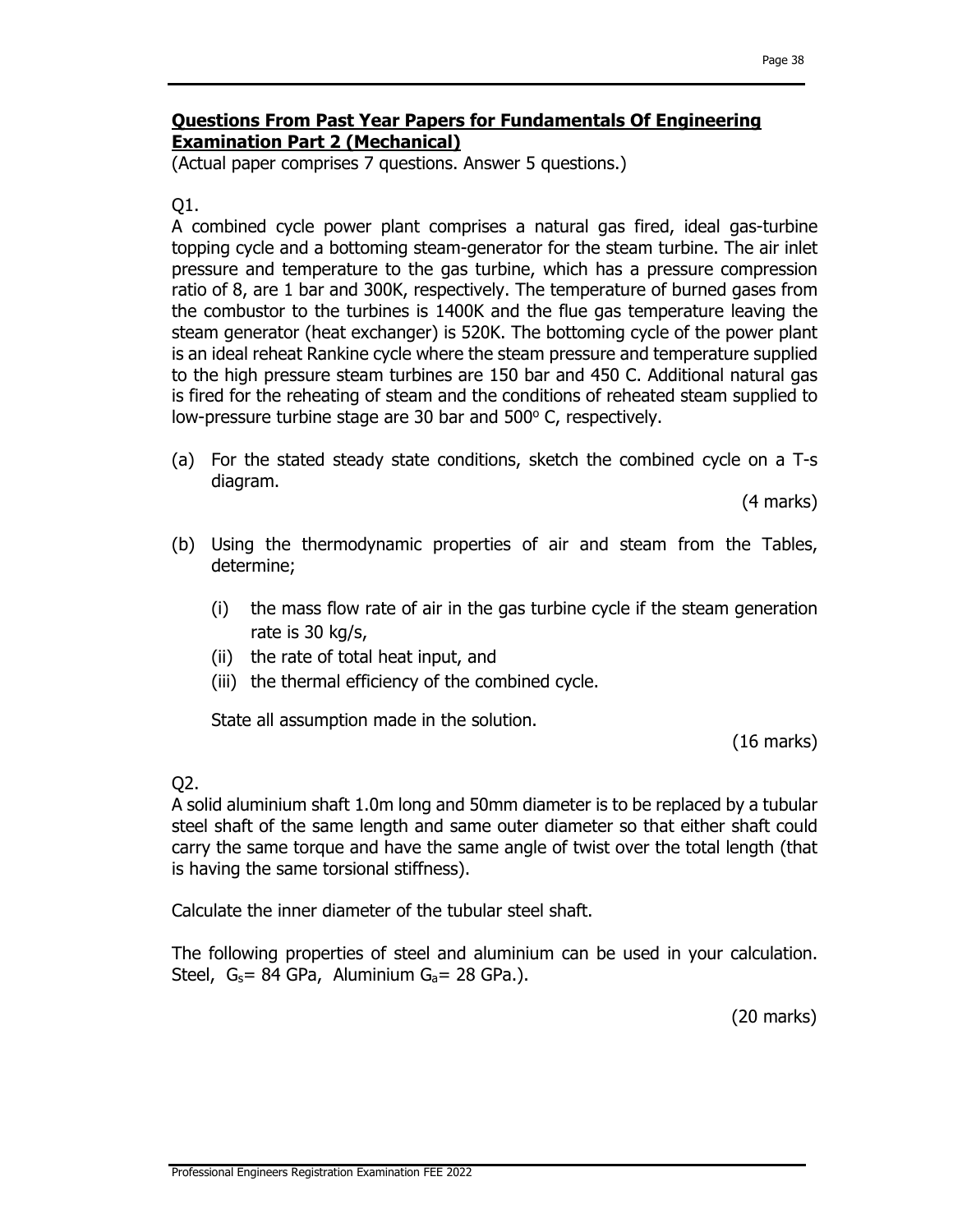Q3.

A mercury-in-bulb thermometer is immersed into a bath of temperature  $T_i$ , and the mercury level in the stem of radius  $r_s$  rises by a finite height  $X_o$ . If the bulb has a radius  $r<sub>b</sub>$ , and the overall heat transfer coefficient between the bulb and the fluid of the bath is U, show that the energy balance equation for the temperature of mercury in the bulb ( $T_b$ ) is given by

$$
\rho CV_b \left(\frac{dT_b}{dt}\right) = UA_b(T_i - T_b)
$$

where  $\rho$  is the density of mercury in the bulb, C is the specific heat,  $A_b$  is the surface area of the bulb. Assuming that the expanded mercury of the bulb ( $\beta V_bT$ ) is equal to the change of the mercury volume in the stem  $(X_0A_s)$ , demonstrate that the output variable  $(X<sub>o</sub>)$  to the input variable ( $T<sub>i</sub>$ ) can be expressed as

$$
\left[\frac{\rho CV_b}{U A_b}\right]\left(\frac{dX_o}{dt}\right)+X_o=\left[\frac{\beta V_b}{A_S}\right]T_i
$$

where  $A<sub>s</sub>$  is the cross section area of the hollow stem of thermometer. Using the operator D or equivalent, demonstrate that the thermometer can be expressed as a 1<sup>st</sup> order transfer function in terms of  $X_0$  to  $T_i$  as;

$$
(\tau D + 1)X_o = K T_i
$$

Hence, show that  $K = \frac{\beta V_b}{A_S}$ , a constant and  $\tau = \frac{\rho C V_b}{U A_b}$ , is the time constant of the thermometer.

Write down the general solution of the output variable,  $X_0$ . Sketch the expected behavior of the thermometer over a finite non-dimensional time internals,  $t/\tau$ , say from 0 to 5.

(12 marks)

A mercury-in-bulb master thermometer is designed with a bulb radius of 1.6 mm whilst the ratio of the hollow stem to bulb radii is 0.07. If the overall heat transfer coefficient between the thermometer and the bath fluid is 800  $W/m^2$ .K, show that:

- (i) the time constant  $(\tau)$  of the thermometer is about 4 s,
- (ii) the ratio of thermometer constant  $(K)$  to the volumetric expansion coefficient of mercury ( $\beta$ ) is about 0.1.

The following properties of mercury can be used in your calculation: Density  $(\rho)$  and specific heat (C) of mercury are 13500 kg/m<sup>3</sup> and 140 J/kg.K, respectively.

(8 marks)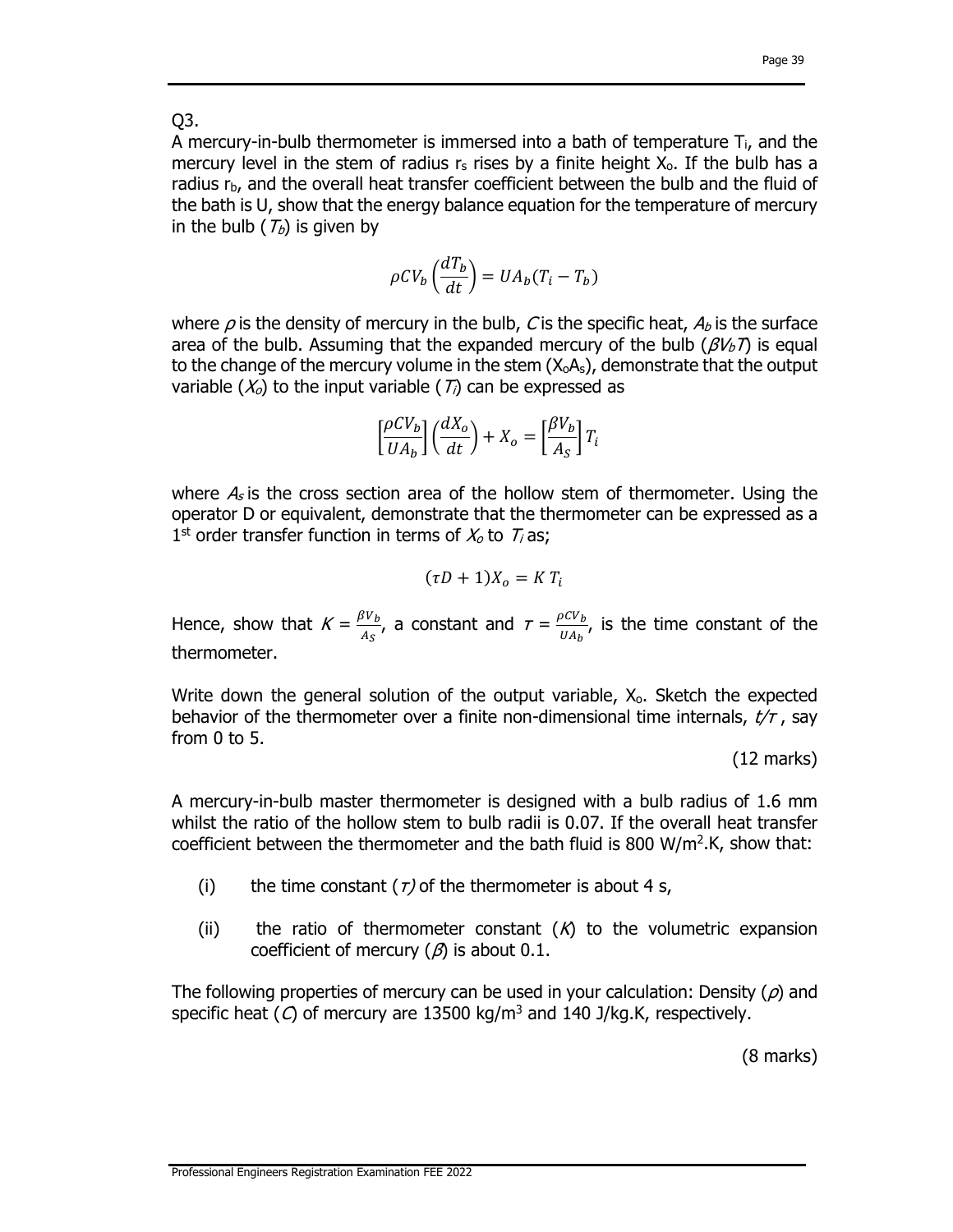# **IV Fundamentals Of Engineering Examination (Chemical)**

The examination will focus on testing the fundamentals of chemical engineering. The 6-hour examination will comprise two parts:

#### **Format**

- FEE Part 1 (Chemical) (3 hours & 10 mins) 40 MCQ questions
- FEE Part 2 (Chemical) (3 hours  $& 10$  mins) 5 out of 7 questions

# **Syllabus**

**ChE 101: Chemical Engineering Principles** 

## **Mass balances**

Unit conversion, process flow chart, phase behavior, composition, purge, bypass, reactive systems, multiple reactions, recycle, combustion.

## **Energy balances**

Heat capacity, Latent heat, heat of reaction, heat of solution.

# **ChE 102: Thermodynamics**

- **Thermodynamic properties and phase diagrams**  Enthalpy, entropy, free energy, steam tables.
- **Thermodynamic laws and applications**  First law, Second law, isothermal processes, adiabatic processes, cyclic processes (e.g. power cycles, refrigeration).

#### **Chemical thermodynamics**  Phase equilibrium, chemical equilibrium, heats of reaction and mixing.

# **ChE 103: Transport Processes**

# **Momentum transfer**

Classification of fluids and their properties. Continuity equation. Momentum balance equation. Bernoulli equation. Flow of compressible fluids. Friction losses in flow. Equivalent diameter for non-circular conduct. Pumps and Compressors: characteristics curves, net positive suction head (NPSH), cavitation, and selection of pumps and compressors.

#### **Heat transfer**

Basic definitions. Steady state heat conduction. Thermal resistor models for composite walls. 1-D analysis of unsteady state heat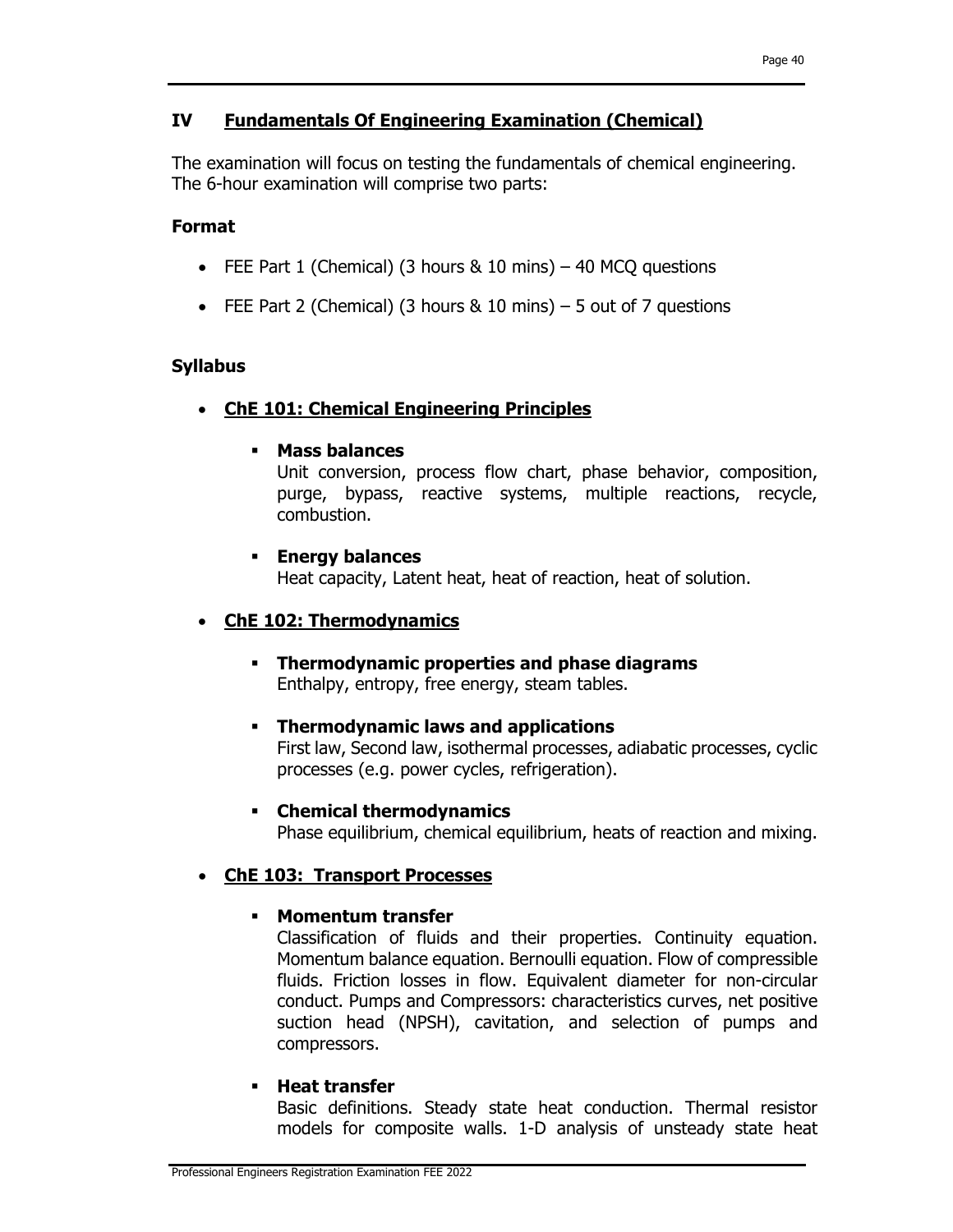conduction. Natural and forced convection. Heat exchangers. Black body radiation and calculation of energy loss from surface.

#### **Mass Transfer**

Fick's laws. Estimation of gas and liquid phase diffusivities. Steadystate and unsteady state diffusion. Pore diffusion. Convective mass transfer – calculations of fluxes and mass transfer coefficients. Mass, heat and momentum transfer analogies.

# **ChE 104: Chemical Reactors**

Kinetics versus thermodynamics of chemical reactions. Reaction rates. Rate laws. Reaction stoichiometry versus reaction mechanism. Stoichiometric table analysis. Ideal reactor design equations. Analysis of reaction rate data. Reactor selection and sequencing. Yield versus productivity in multiple reactions. Non-isothermal operations. Residence time distributions as reactor diagnostics. Coupling of transport processes to chemical reactions. Reactors for heterogeneous catalysis.

# **ChE 105: Separation**

Phase equilibrium, partition coefficient, driving force and mass transfer rate in the context of separation processes. Mass and energy balances around flash distillation, multi-stage distillation, absorption and stripping, and liquidliquid extraction and membrane processes. Equilibrium and rate based design concepts of these separation processes for binary and multi-component systems. Effects of various operating variables on the separation process output, troubleshooting and process improvement.

# **ChE 106: Process Control**

Importance of process control in chemical process industry. Architecture and hardware of a control system. Measurement noise and observability of a process variable. Dynamic behavior of a chemical process (first order, second order, dead time, recycle, etc.), and various types of open loop and closed loop responses. Types of control systems (feedback, feed forward, cascade, ratio, etc.) and their selection for a given application. Design/tuning of industrially relevant feedback controllers and their stability. Unit level (reactor, distillation column, etc.) versus plant wide control.

# **ChE 107: Process Design & Safety**

 Need for process simulation & design. Plant life cycle and plant design stages. Fundamentals of process simulation. Process simulators and their architecture. Hierarchical approach to preliminary process synthesis. Process diagrams. Pressure vessel design. Equipment selection, specification, sizing and costing. Time value of money. Plant cost estimation and profitability analyses (payback period, NPV, RORI, …).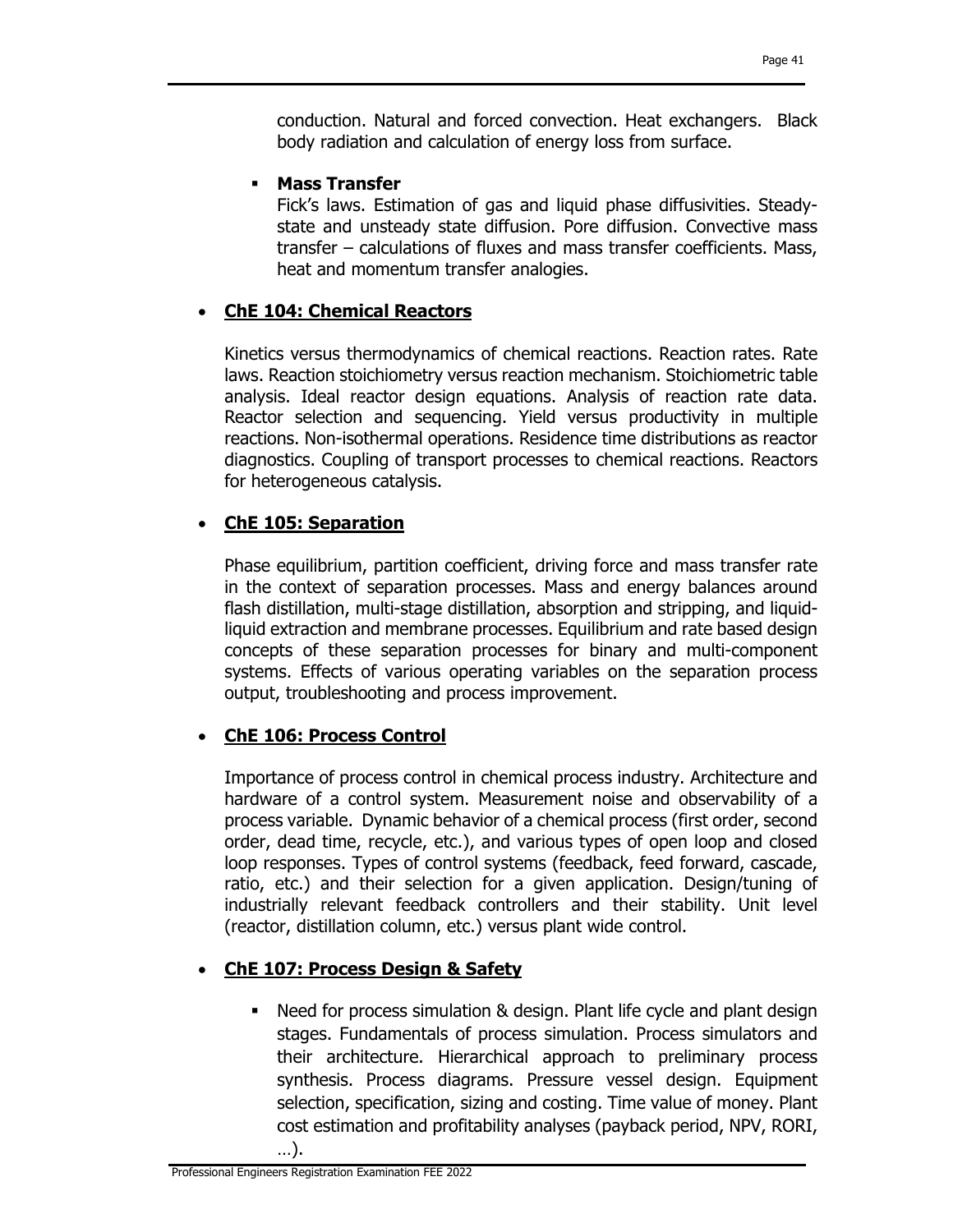**Importance of occupational health and loss prevention. Hazards, risks,** and incident statistics. Toxic hazards, threshold limit values; Probit analysis. Industrial hygiene evaluation and control. Toxic release estimation, consequence analyses, and exposure limits. Fires and explosions, flammability and limits, and fire/explosion prevention. Relief systems and sizing. Hazard identification and risk assessment.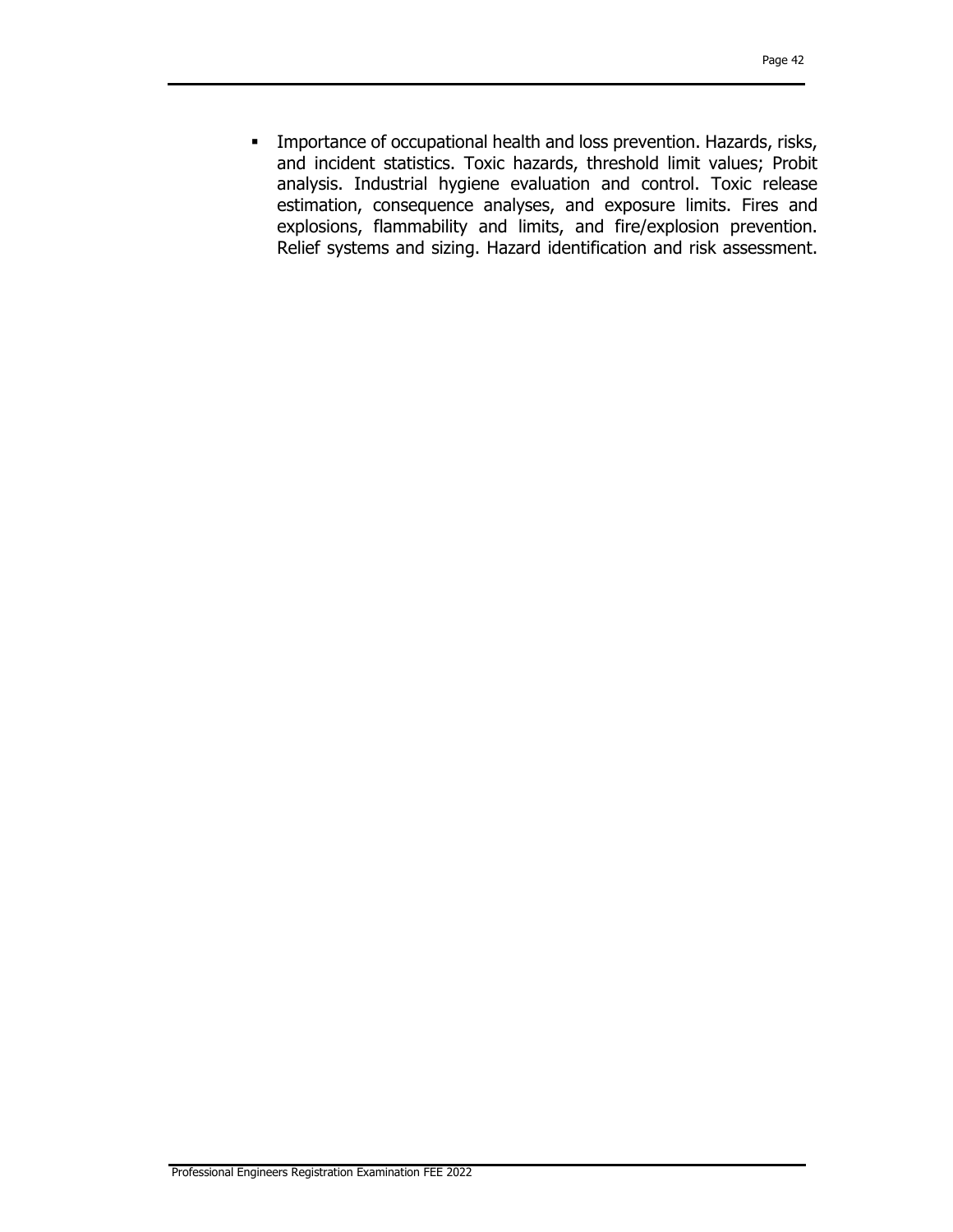# **Recommended Reading List for Chemical Engineering**

#### **ChE 101: Chemical Engineering Principles**

1) R. M. Felder, R. W. Rousseau and L. G. Bullard, "Elementary Principles of Chemical Processes" 4<sup>th</sup> edition (2015), John Wiley and Sons, Inc.

#### **ChE 102: Thermodynamics**

1) J. M. Smith, H. Van Ness, M. Abbott and M. Swihart, "Introduction to Chemical Engineering Thermodynamics" 8<sup>th</sup> edition (2018), McGraw-Hill.

#### **ChE 103: Transport Processes**

1) WELTY J.R., RORRER G. & FOSTER D.G. (2015) Fundamentals of Momentum, Heat, and Mass Transfer, International Student Version, 6<sup>th</sup> Edition. Publisher John Wiley & Son, New York.

#### **ChE 104: Chemical Reactors**

- 1) Octave Levenspiel, *Chemical Reaction Engineering*, 3<sup>rd</sup> Edition (1999), John Wiley and Sons.
- 2) H Scott Fogler, *Elements of Chemical Reaction Engineering*,  $4<sup>th</sup>$  Edition (2006), Prentice Hall International Series.

#### **ChE 105: Separation**

- 1) Philip C. Wankat, Separation Process Engineering, 3rd Edition (2012), Pearson Education International.
- 2) J D Seader and Ernest J Henley, Separation Process Principles, 2<sup>nd</sup> Edition (2006), John Wiley and Sons, Inc.

#### **ChE 106: Process Control**

- 1) Dale E Seborg, Thomas F. Edgar, Duncan A. Mellichamp and Francis J Doyle III, Process Dynamics and Control, 4<sup>th</sup> Edition (2016), John Wiley and Sons, Inc.
- 2) George Stephanopoulos, Chemical Process Control: An Introduction to Theory and Practice, Paperback Edition (2015), Pearson Education International.

#### **ChE 107: Process Design & Safety**

- 1) Ray Sinnott and Gavin Towler, *Chemical Engineering Design*,  $5<sup>th</sup>$  Edition (2009), Elsevier (Butterworth & Heinemann).
- 2) R Turton, R C Bailie, W B Whiting, J A Shaeiwitz, D Bhattacharya, Analysis, Synthesis, and Design of Chemical Processs, 4<sup>th</sup> Edition (2013), Pearson Educational International.
- 3) D Crowl and J F Louvar, Chemical Process Safety: Fundamentals with Applications, 2<sup>nd</sup> Edition, Prentice Hall, 200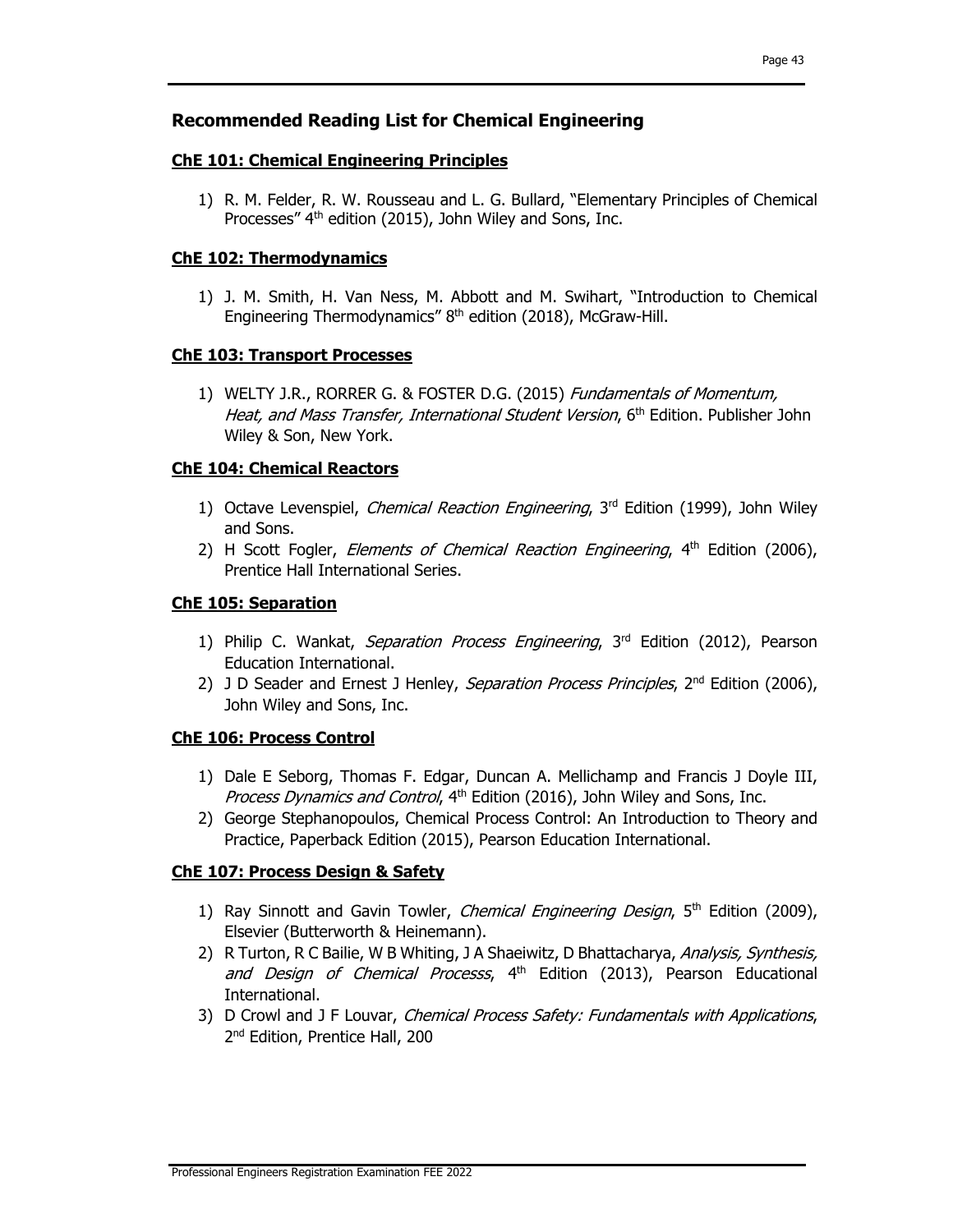#### **Sample Questions for Fundamentals Of Engineering Examination Part 1 (Chemical)**

(Actual paper comprises 40 Multiple Choice Questions (MCQ) of 2.5 marks each. Answer all questions.)

1. Consider the following reactions where A is the desired product and C is the side product:

$$
2X + 3Y \rightarrow 3A + B
$$

$$
2X + 3Y \rightarrow C
$$

150 mol/h of X and 200 mol/h of Y enter a reactor and the exit stream contains 40 mol/h of B and 10 mol/h of C. Which one of the following statements is correct?

- (a) The percentage yield of A is 75%
- (b) The conversion of X is 75%
- (c) The conversion of Y is 75%
- (d) The selectivity of A relative to C is 4 mol A/mol C
- 2. The mixture consisting of acetonitrile (1) and nitromethane (2) behaves closely to an ideal solution. Vapor pressures are given by the following Antoine equations:

$$
lnP1sat/kPa = 14.2724 - \frac{2945.47}{T/°C + 224}
$$

$$
lnP2sat/kPa = 14.2043 - \frac{2972.64}{T/°C + 209}
$$

When  $T = 70^{\circ}\text{C}$  and  $x_1 = 0.55$ , what is the pressure?

 (a) 34.8 kPa (b) 54.4 kPa (c) 70.4 kPa (d) 105.2 kPa

- 3. Diffusion of one species onto another is governed by which of the following
	- (a) Fourier's Law (b) Fick's Law (c) Euler's Law (d) Reynolds Number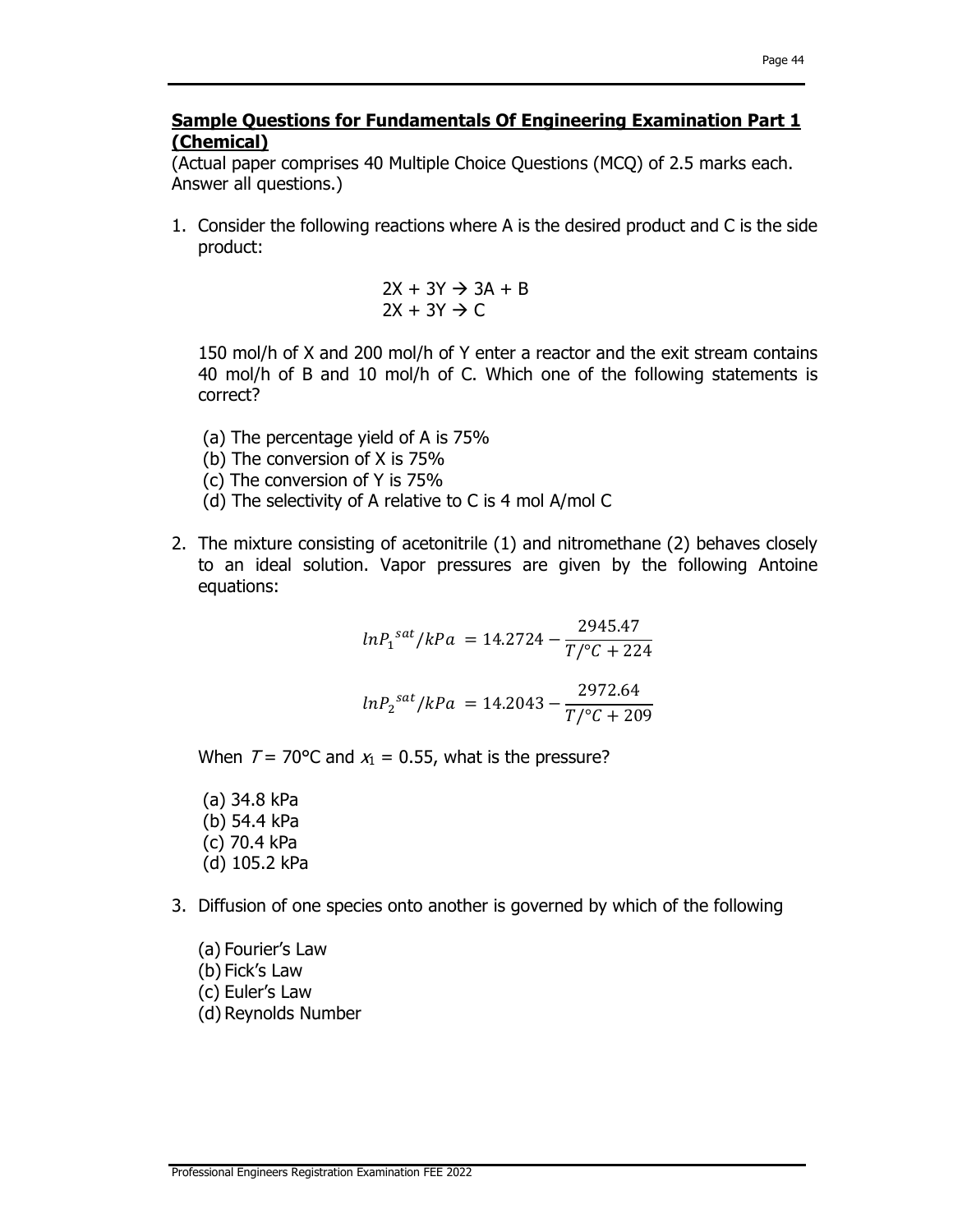4. Steam reforming of methane (SRM) is a high temperature (700-1000 $^{\circ}$ C) catalytic reaction for producing hydrogen by splitting water. The product is a mixture of CO and  $H_2$  generally known as the synthesis gas

$$
CH_4 + H_2O \rightarrow CO + 3H_2 \tag{1}
$$

The water-gas shift (WGS) reaction also occurs under the steam reforming conditions.

$$
CO + H_2O \rightarrow CO_2 + H_2 \tag{2}
$$

Which of the following statements is correct for maximizing hydrogen production?

- (a) The water-gas shift reaction is always desirable
- (b) The water-gas shift reaction is always undesirable
- (c) The water-gas shift reaction is desirable only if methane is in excess
- (d) The water-gas shift reaction is desirable only if steam is in excess
- 5. Which one of the following separation methods can capture and concentrate  $CO<sub>2</sub>$ from power plant flue gas?
	- (a) Multi-stage distillation
	- (b) Extraction
	- (c) Absorption
	- (d) Flash distillation
	- (e) Ion exchange
- 6. What type of control system has been implemented in the heating process in Figure Q6?
	- (a) Feedback control
	- (b) Ratio control
	- (c) Cascade control
	- (d) Feed forward control
	- (e) Model predictive control



Figure Q6: Controlling temperature in a tank.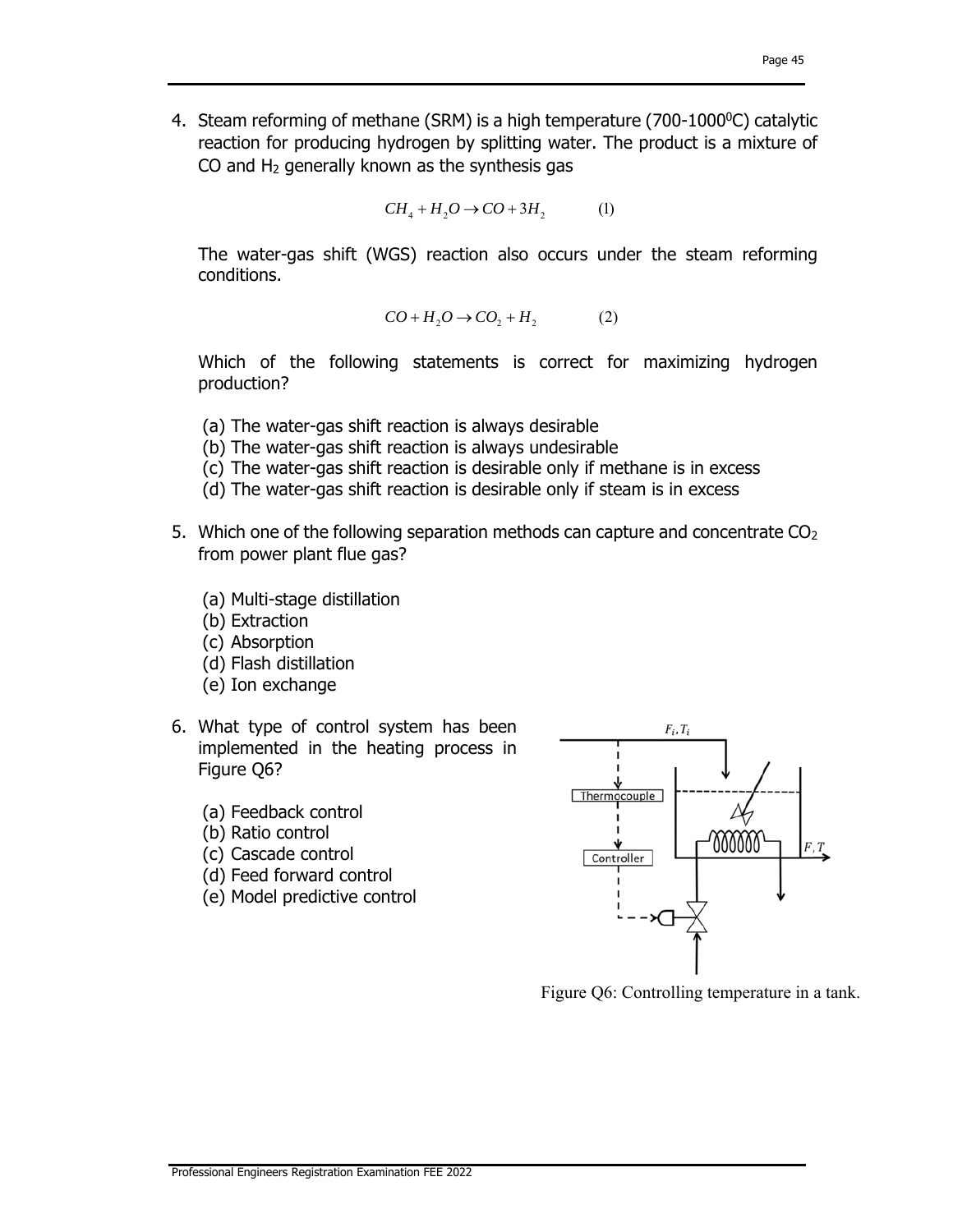- 7. What is the role of a fluid property package in a process simulator such as Aspen Hysys or Aspen Plus?
	- (a) Estimate reaction related properties such as rate/equilibrium constants
	- (b) Perform mass and energy balances
	- (c) Estimate thermophysical properties of streams
	- (d) All of the above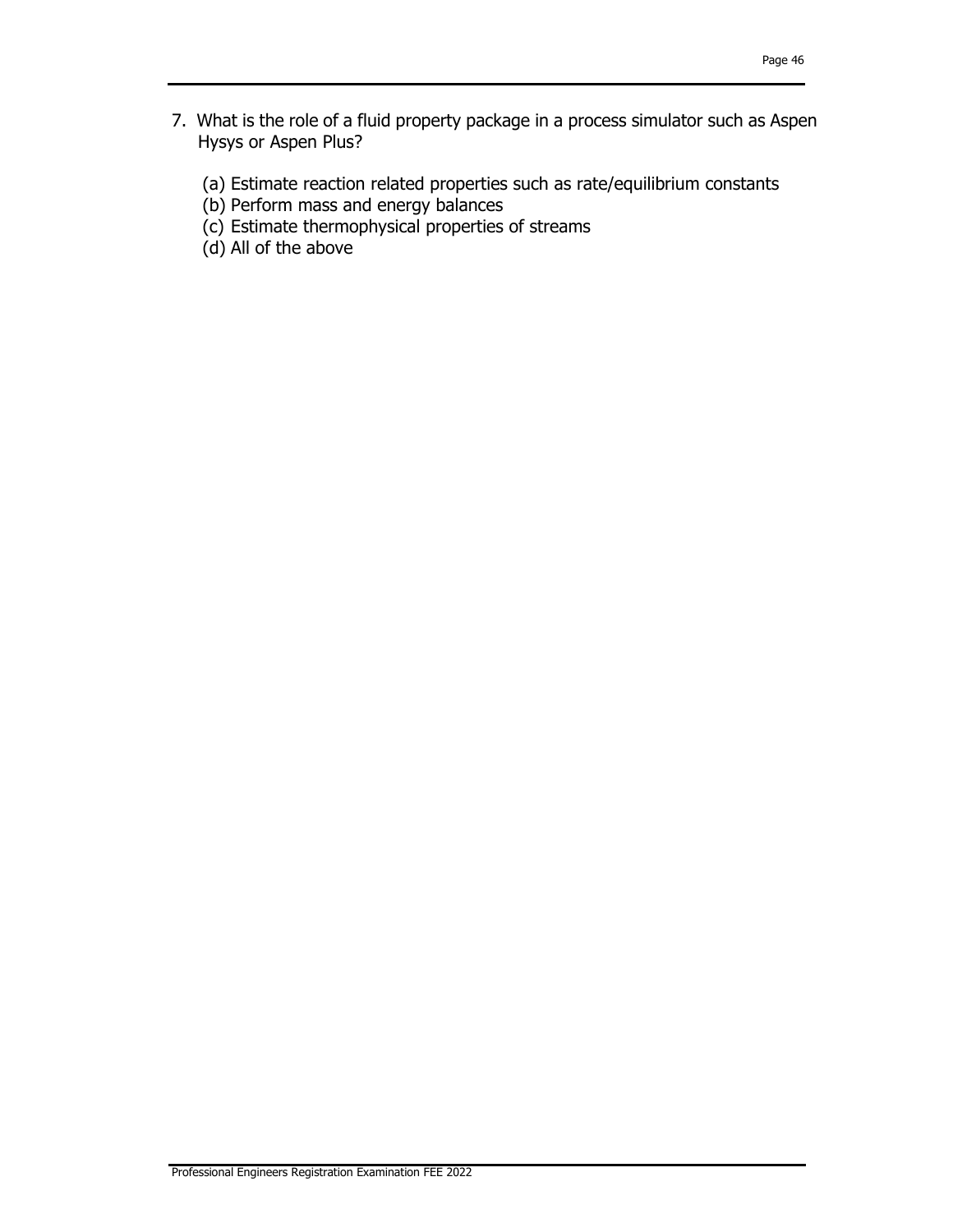#### **Sample Questions for Fundamentals Of Engineering Examination Part 2 (Chemical)**

(Actual paper comprises 7 questions. Answer 5 questions.)

Q1.

Methanol is produced commercially from synthesis gas according to the reactions below:

 $CO$  (g) + 2H<sub>2</sub> (g)  $\rightarrow$  CH<sub>3</sub>OH (g)

 $CO_2$  (g) + 3H<sub>2</sub> (g)  $\rightarrow$  CH<sub>3</sub>OH (g) + H<sub>2</sub>O (g)

Fresh feed containing 660 mol/s CO, 260 mol/s  $CO<sub>2</sub>$ , 2200 mol/s H<sub>2</sub>, and 50 mol/s inert is mixed with a recycle stream before feeding to a reactor. The feed to the reactor contains 11 mol% inert. A distillation train separates the components of the reactor effluent: the product methanol is withdrawn, water is removed, the remaining gas stream consisting of CO,  $CO<sub>2</sub>$ , H<sub>2</sub> and 15 mol% inert is recycled to mix with the fresh feed before charging to the reactor. In order to prevent the buildup of inert in the system, a purge stream is withdrawn from the recycle. The production rate of CH<sub>3</sub>OH is 870 mol/s.

(a) Draw and label a flowchart of the entire process.

(3 marks)

(b) Calculate the overall conversion of CO, the overall conversion of  $CO<sub>2</sub>$  and the single pass conversion of  $H_2$  in the reactor.

(17 marks)

Q2.

A steam power plant operates on the reheat Rankine cycle. Steam enters the highpressure turbine at 10 MPa and 450°C and leaves at 2.0 MPa. Steam is then reheated at constant pressure to 450°C before it expands in the low-pressure turbine. The isentropic efficiency of the turbine is 80%. Steam leaves the condenser as a saturated liquid at a pressure of 10 kPa. The net power output of the plant is 75 MW. Determine

- (a) the thermal efficiency of the cycle,
- (b) the mass flow rate of the steam,
- (c) the quality of the steam at the turbine exit.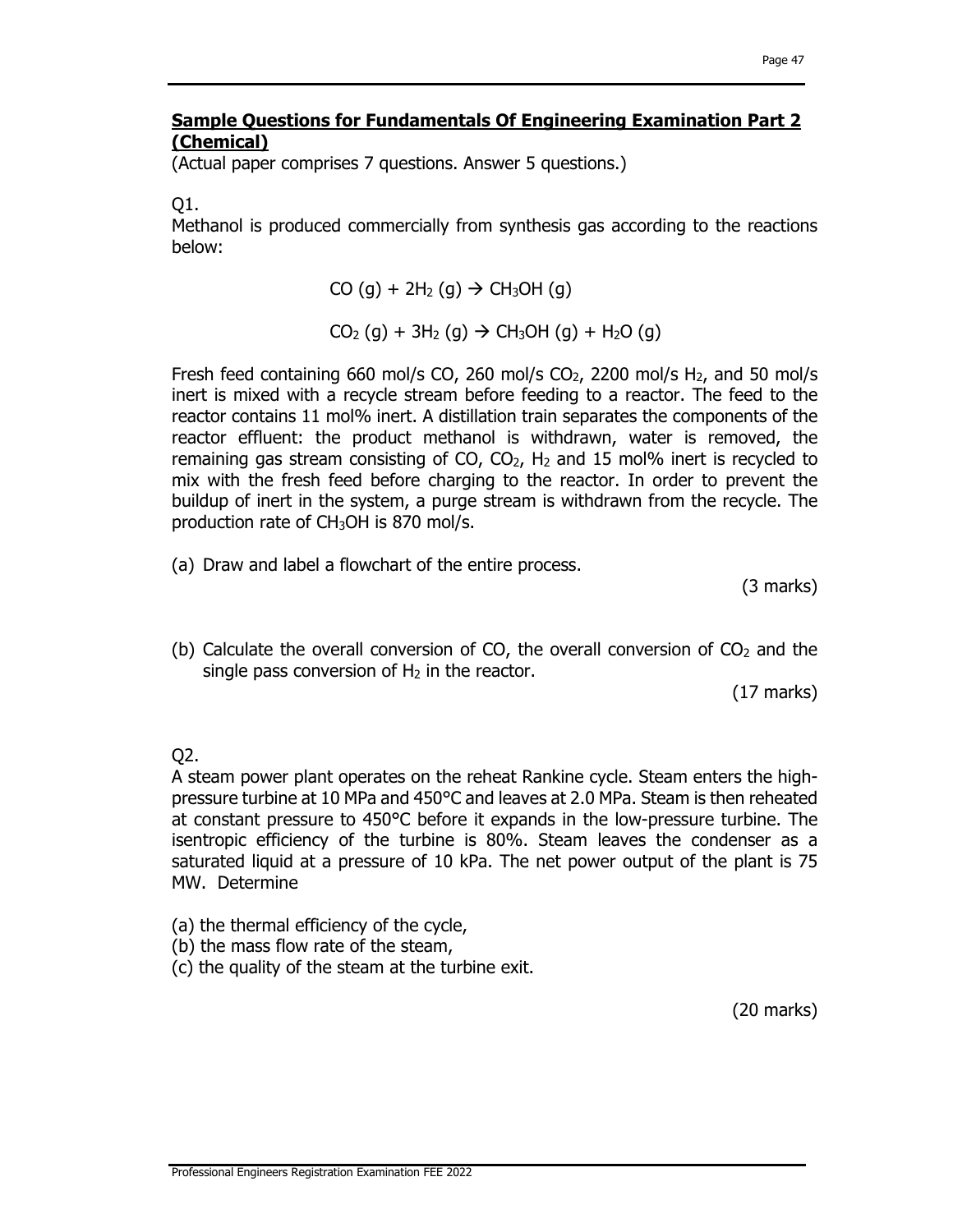### Q3.

A large wall has two layers. The outer layer has a thickness 5 cm and is made of firebrick (thermal conductivity,  $k = 0.1$  W/m·K). The inner layer has a thickness of 1 cm and is made of insulating brick ( $k = 1.5$  W/m·K). The surface of the outer layer is exposed to hot air at 100  $^{\circ}$ C with a convective heat transfer coefficient of 10 W/m<sup>2</sup>·K. The inner surface is exposed to cool air at 10  $\degree$ C with a convective heat transfer coefficient of 3 W/m<sup>2</sup> $\cdot$ K. Calculate the rate of heat transfer across the thickness of the wall.

(20 marks)

## Q4.

A pharmaceutical company is considering a process change from batch manufacturing to continuous manufacturing using mostly existing resources. You as the lead process engineer is supposed to carry out a feasibility study and advise the management for a go/no-go decision. The following are the salient process details:

The production process is based on a  $1<sup>st</sup>$  order liquid phase reaction carried out to 95% completion. Presently this is done in a large 100 L stirred tank reactor. The reaction time to achieve 95% conversion in this reactor is 20h. 4h of turnaround is however needed in between the batches. Feed from the supplier is available at the strength of 1 mole/Litre.

(20 marks)

Q5.

 $CO<sub>2</sub>$  capture and concentration from post-combustion power plant flue gas is problem urgent importance. In Singapore, 85% of the electricity is produced from natural gas, which produces flue gas with relatively low  $CO<sub>2</sub>$  concentration (5-6%) versus up to 15 % in coal fired power plants). Other components of flue gas are  $O<sub>2</sub>$ ,  $N<sub>2</sub>$  and moisture. We assume that the flue gas contains 5 mole%  $CO<sub>2</sub>$ , 10mole% and 85 mole% N2. Other relevant information: (i) a 500 MW natural gas based power plant emits 6500 tonnes/day of  $CO<sub>2</sub>$ , (ii) 1 tonne = 1000 kg, (iii) molecular weight of CO<sub>2</sub> is 44, (iv) molecular weight of  $N_2$  is 28 (v) molecular weight of water is 10, and (vi) gas constant,  $Rg = 8.314$  J/mol K = 82.05 atm cc/mol K.

Design a packed bed absorption process for capturing  $90\%$  CO<sub>2</sub> from the flue gas of a 500 MW natural gas fired power plant in Singapore. You may assume that the solvent/reagent undergoes very fast reaction with CO2 such that the reagent concentration may be adjusted to completely eliminate the liquid side mass transfer resistance. As an approximation, you may assume that gas side mass transfer coefficient,  $k_g$  = 0.2 cm/s and the area to absorber volume ratio (a) of the packing used is 2  $cm<sup>2</sup>/cm<sup>3</sup>$ . Length to diameter ratio of the absorber should not be more than 3. Make reasonable assumptions including operating superficial gas velocity  $(u)$ and state them clearly. For a gas side controlled absorption process, absorber length is given by  $L = \frac{u}{k_g a} ln \frac{y_{in}}{y_{out}}$  where y is the mole fraction of the absorbable component.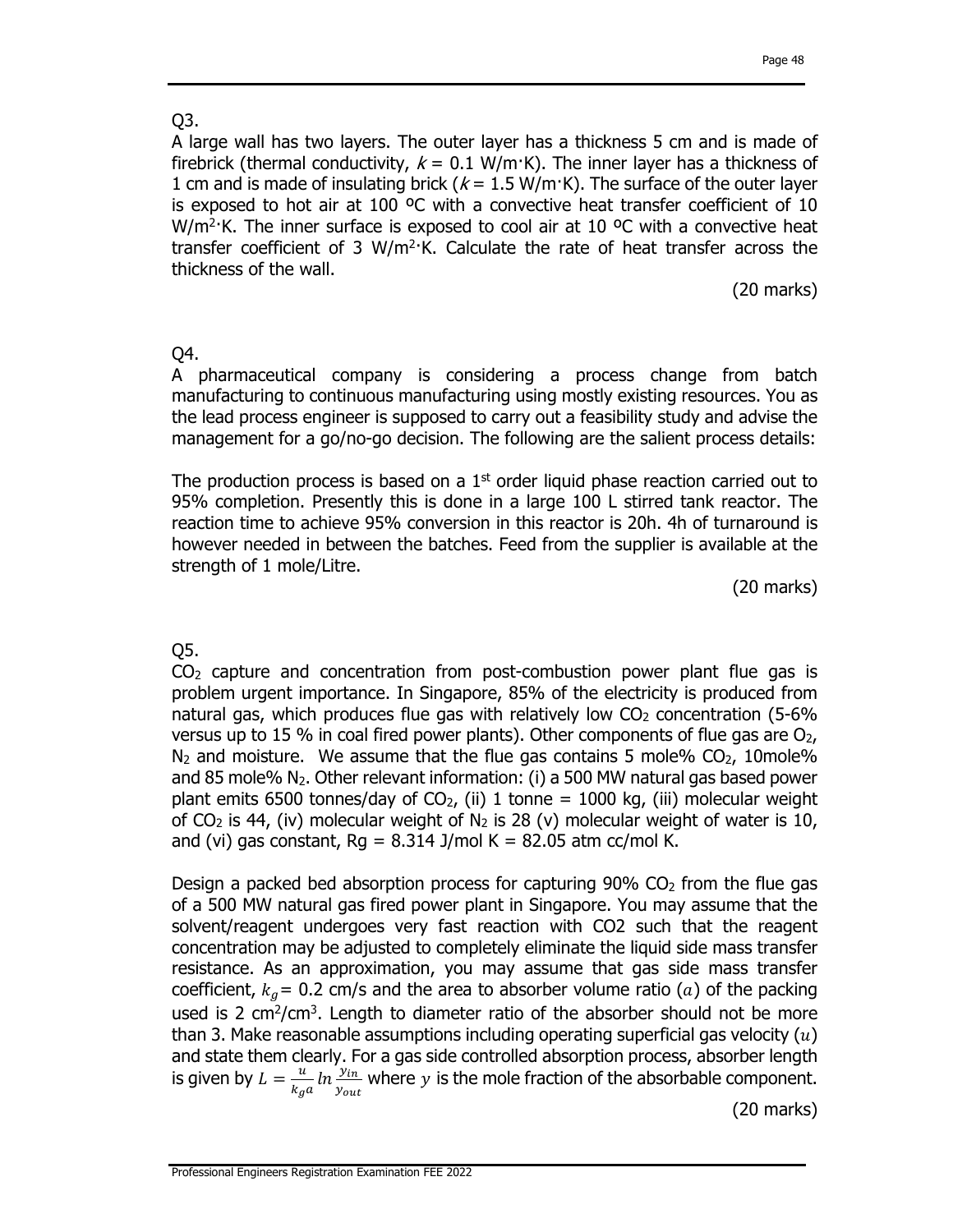Q6.



Figure Q6: Process flow diagram for toluene hydrodealkylation process to produce benzene. Separator is a flash distillation unit. Toluene column, benzene column and stabilizer are multistage distillation columns with condenser and reboiler.

In the process flow diagram in Figure Q6, hydrogen and toluene are converted into benzene in the vapour reactor (PFR), with methane and diphenyl as by-products. The effluent from the adiabatic reactor is quenched with liquid from the separator. The separation section comprising three multi-stage distillation columns purifies the benzene product and recovers and recycles unreacted toluene. The partial condenser in the stabilizer unit removes any remaining hydrogen and methane gas from the liquid components. The toluene column bottoms is almost pure stream of diphenyl by-product formed in the reactor.

The benzene producing reaction is exothermic. Feed hydrogen-to-aromatics ratio to the reactor must be at least 5:1. The reactor inlet temperature is 1150°F, and maximum permissible temperature is 1300°F. Reactor effluent gas is quenched to 1150°F

You are in charge of designing a plant wide control system for the process shown in Figure 1. Discuss your control system design philosophy, and identify the controlled and manipulated variables.